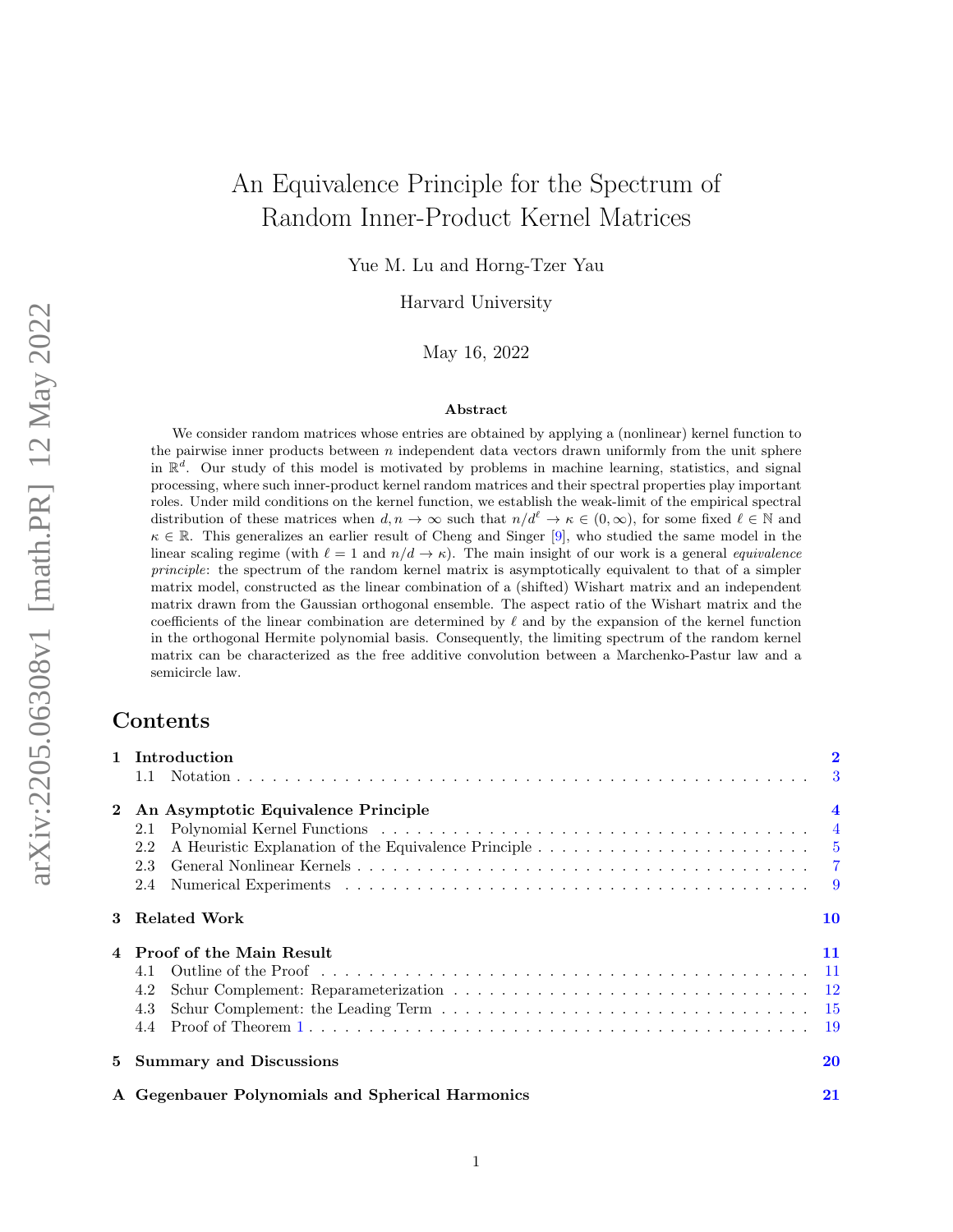| <b>B</b> Proof of Proposition 1                        | 22     |
|--------------------------------------------------------|--------|
| C Review of the Marchenko-Pastur Law                   | 26     |
| D Moment Bounds and Concentration Inequalities         | $27\,$ |
| E The Operator Norms of $\{A_k\}$                      | 32     |
| F Perturbations of Resolvents and Stielties Transforms | 38     |
| G Stability Analysis of the Self-Consistent Equation   | 40     |

### <span id="page-1-0"></span>1 Introduction

Let  $x_1, \ldots, x_n \in \mathbb{R}^d$  be a set of independent data vectors drawn uniformly from the unit sphere  $\mathcal{S}^{(d-1)}$ . Consider a random matrix  $A \in \mathbb{R}^{n \times n}$  with entries

$$
A_{ij} := \begin{cases} \frac{1}{\sqrt{n}} f_d(\sqrt{d} \mathbf{x}_i^{\mathsf{T}} \mathbf{x}_j) & \text{if } i \neq j \\ 0 & \text{if } i = j \end{cases},
$$
(1.1)

where  $f_d : \mathbb{R} \to \mathbb{R}$  is a (nonlinear) "kernel" function. Its empirical spectral distribution (ESD) is

<span id="page-1-1"></span>
$$
\varrho_A(x) = \frac{1}{n} \sum_{i=1}^n \delta_{\lambda_i}(x)
$$

where  $\lambda_1, \ldots, \lambda_n$  are the eigenvalues of A, and  $\delta_\lambda$  denotes the counting measure. In this work, we establish the weak-limit of the ESD  $\varrho_A$  when  $d, n \to \infty$  such that  $n/d^\ell \to \kappa \in (0, \infty)$ , for some fixed  $\kappa \in \mathbb{R}$  and  $\ell \in \mathbb{N}$ .

Our study of this model is motivated by recent problems in machine learning, statistics, and signal processing, where random matrices in the form of  $(1.1)$  and their spectral properties play important roles. Examples include kernel methods (such as kernel-PCA [\[33\]](#page-42-0) and kernel-SVM [\[32\]](#page-42-1)), covariance thresholding procedures [\[5,](#page-40-1) [12\]](#page-41-0), nonlinear dimension reduction [\[3\]](#page-40-2), and probabilistic matrix factorization [\[29\]](#page-41-1). Moreover, the closely-related non-Hermitian version of [\(1.1\)](#page-1-1), where  $A_{ij} = \frac{1}{n} f_d(\sqrt{d}x_i y_j)$  for two sets of vectors  $\{x_i\}_{i \leq n}$ and  $\{y_i\}_{i\leq p}$ , appears in the random feature model [\[31,](#page-41-2) [26,](#page-41-3) [20,](#page-41-4) [27,](#page-41-5) [21\]](#page-41-6) that has received a lot of recent attention as an interesting theoretical model for large neural networks.

In this work, we consider a general high-dimensional polynomial scaling regime, where the number of samples n can grow to infinity proportional to  $d^{\ell}$ , for some positive integer  $\ell$ . The linear regime, with  $\ell = 1$ , was previously studied by Cheng and Singer [\[9\]](#page-40-0), who showed that the ESD of A converges to a deterministic limit distribution whose Stieltjes transform can be characterized as the solution to a cubic equation. (See Section [3](#page-9-0) for further discussions on related work in the literature.) An interesting observation was made by Fan and Montanari [\[18\]](#page-41-7), who pointed out that the limiting ESD of A (as determined by the aforementioned cubic equation) is equal to that of √

<span id="page-1-2"></span>
$$
B = \frac{\mu \sqrt{d}}{\sqrt{n}} (X^{\mathsf{T}} X - I) + \gamma H,\tag{1.2}
$$

where  $X = [\mathbf{x}_1, \dots, \mathbf{x}_n] \in \mathbb{R}^{d \times n}$  is a matrix whose columns are the data vectors, H is an independent matrix drawn from the Gaussian orthogonal ensemble (GOE), and  $\mu, \gamma$  are two constants that depend on  $f_d$ . Comparing the models in [\(1.1\)](#page-1-1) and [\(1.2\)](#page-1-2), one may interpret the effect of the *nonlinear* kernel function  $f_d$  as a noisy linear transformation applied to the shifted Gram matrix  $X^{\mathsf{T}} X - I$ .

The main result of this work is to show that the above characterization obtained under the linear scaling regime is a special case of a general *equivalence principle* that holds when  $n \times d^{\ell}$  for any  $\ell \in \mathbb{N}$  and under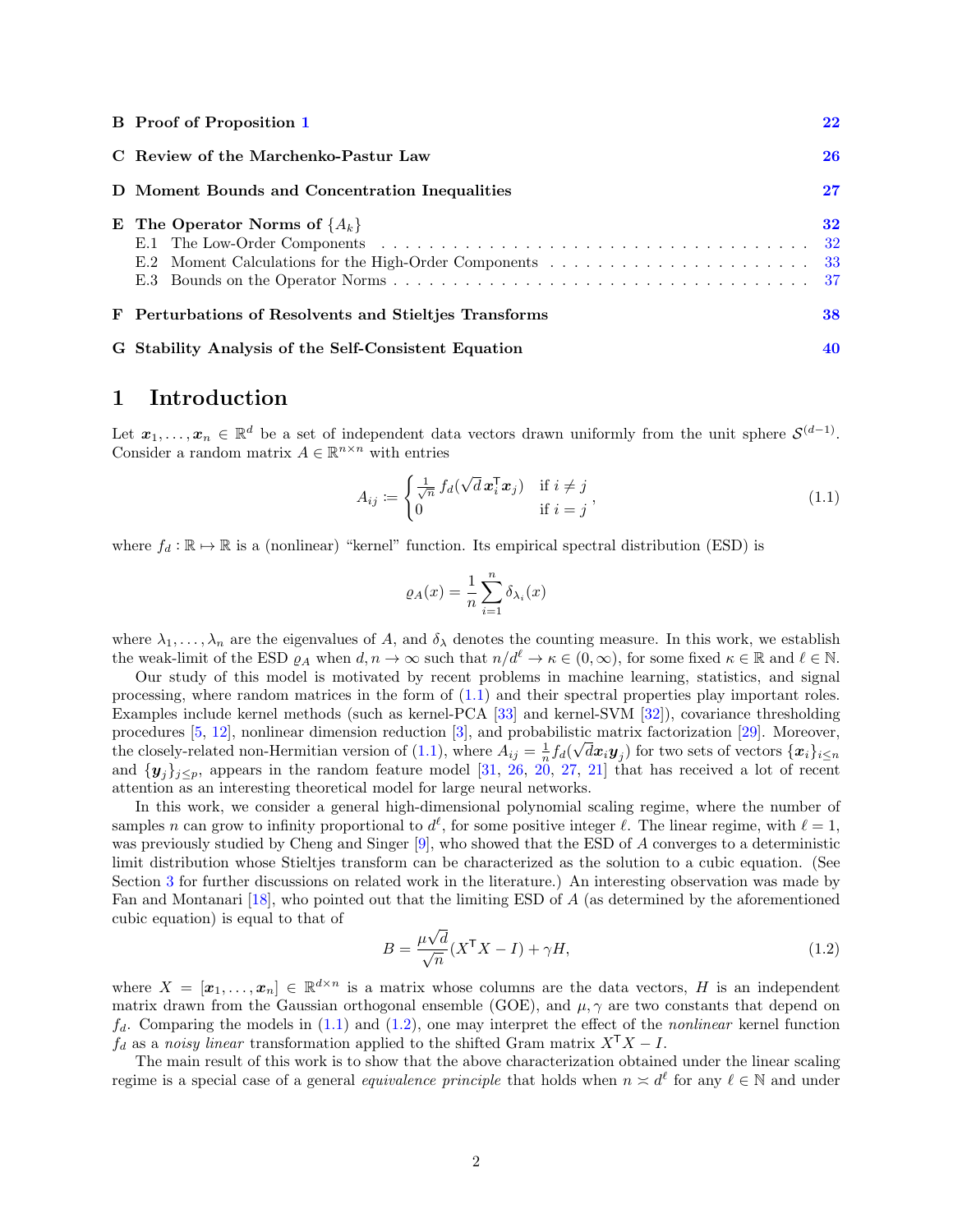mild conditions on the kernel  $f_d$ . Specifically, we show in Theorem [2](#page-6-1) that the ESD of A is asymptotically equal to that of

$$
B = \frac{\mu_{\ell}}{\sqrt{nN_{\ell}}}(W^{\mathsf{T}}W - N_{\ell}I) + \gamma_{\ell}H
$$

where  $W \in \mathbb{R}^{N_{\ell} \times n}$  is an i.i.d. standard Gaussian matrix with aspect ratio  $N_{\ell}/n \to 1/(\kappa \ell!)$ , and H is a GOE matrix independent of W. The constants  $\mu_{\ell}$  and  $\gamma_{\ell}$  both depend on  $\ell$ , and they can be computed by expanding  $f_d$  in the orthogonal Hermite polynomial basis. As an immediate consequence of this equivalence principle, the limiting ESD of A can be simply characterized as a free additive convolution between a (shifted) Marchenko-Pastur (MP) law and a semicircle law.

The rest of the paper is organized as follows. We start Section [2](#page-3-0) by considering the special case when the kernel function  $f_d$  is a polynomial. We formalize the equivalence principle for these polynomial kernels in Theorem [1,](#page-4-1) with a simple heuristic explanation provided in Section [2.2.](#page-4-0) The case when  $f_d$  is a general nonlinear function is addressed in Section [2.3,](#page-6-0) where the corresponding asymptotic characterizations are stated in Theorem [2.](#page-6-1) We present in Section [2.4](#page-8-0) several numerical experiments to illustrate our theory. Section [3](#page-9-0) contains further discussions on related work in the literature. We devote Section [4](#page-10-0) to the proof of Theorem [1,](#page-4-1) and collect several auxiliary results in the appendix. Finally, we conclude the paper in Section [5](#page-19-0) with some discussions on possible extensions of our results as well as open problems.

#### <span id="page-2-0"></span>1.1 Notation

Before starting our technical discussions, we first collect some notations that are used throughout this paper.

Common sets: N denotes the set of positive integers, and  $\mathbb{N}_0 = \mathbb{N} \cup \{0\}$ . For each  $n \in \mathbb{N}$ ,  $[n] :=$  $\{1, 2, \ldots, n\}$ , and  $(n)_k := n(n-1) \ldots (n-k+1)$  is the falling factorial. For  $i, j \in \mathbb{N}$ ,  $\mathbb{1}_{ij}$  denotes the Kronecker delta function, *i.e.*,  $\mathbb{1}_{ij} = 1$  if  $i = j$  and  $\mathbb{1}_{ij} = 0$  otherwise. We always use z to denote a complex number in the upper-half plane  $\mathbb{C}_+$ , and we consistently write

<span id="page-2-1"></span>
$$
\eta := \mathfrak{Im}(z) > 0.
$$

The dimension of the data vectors is denoted by d. The unit sphere in  $\mathbb{R}^d$  is written as  $\mathcal{S}^{d-1}$ .

*Probability distributions*: Unif $(S^{d-1})$  denotes the uniform probability measure on  $S^{d-1}$ . For two independent vectors  $\boldsymbol{x},\boldsymbol{y}\sim$  Unif $(\mathcal{S}^{d-1}),$  define

$$
\mathsf{s}_d^1 := \mathsf{Law}(\sqrt{d}\,\mathbf{x}^\mathsf{T}\mathbf{y}).\tag{1.3}
$$

By the rotational symmetry of Unif $(\mathcal{S}^{d-1})$ , we also have  $\sqrt{d} x^T e_1 \sim s_d^1$ , where  $e_1 = (1,0,\ldots,0)$ . Given a random variable X, its  $L^p$  norm is denoted by  $||X||_{L^p} := (\mathbb{E}|X|^p)^{1/p}$ . We say a symmetric random matrix is drawn from the GOE, if its law is equal to that of  $(F + F^{T})/\sqrt{2n}$ , where F is an  $n \times n$  matrix with i.i.d. standard normal entries.

Stochastic order notation: In our proof, we will use a notion of high-probability bounds known as stochastic domination. This notion was first introduced in [\[17,](#page-41-8) [16\]](#page-41-9), and it provides a convenient way to keep track of low-probability exceptional events where some bounds do not hold. Let

$$
X = (X^{(d)}(u) : d \in \mathbb{N}, u \in U^{(d)}), \quad Y = (Y^{(d)}(u) : d \in \mathbb{N}, u \in U^{(d)})
$$

be two families of nonnegative random variables, where  $U^{(d)}$  is a possibly d-dependent parameter set. We say that X is stochastically dominated by Y, uniformly in u, if for all (small)  $\varepsilon > 0$  and (large)  $D > 0$  we have

$$
\sup_{u \in U^{(d)}} \mathbb{P}[X^{(d)}(u) > d^{\varepsilon} Y^{(d)}(u)] \le d^{-D}
$$

for large enough  $d \geq d_0(\varepsilon, D)$ . If X is stochastically dominated by Y, uniformly in u, we use the notation  $X \prec Y$ . Moreover, if for some complex family X we have  $|X| \prec Y$ , we also write  $X = \mathcal{O}_{\prec}(Y)$ .

Vectors and matrices: For a vector  $v \in \mathbb{R}^n$ , its  $\ell_2$  norm is denoted by  $||v||$ . For a matrix  $A \in \mathbb{R}^{n \times n}$ ,  $||A||_{op}$ and  $||A||_F$  denote the operator (spectral) norm and the Frobenius norm of A, respectively. On the other hand,  $||A||_{\infty} := \max_{i,j \in [n]} |A(i,j)|$  denotes the entry-wise  $\ell_{\infty}$  norm. The trace of A is written as tr(A). Finally, 1 denotes  $(1, 1, \ldots, 1)$ , and I is an identity matrix. Their dimensions can be inferred from the context.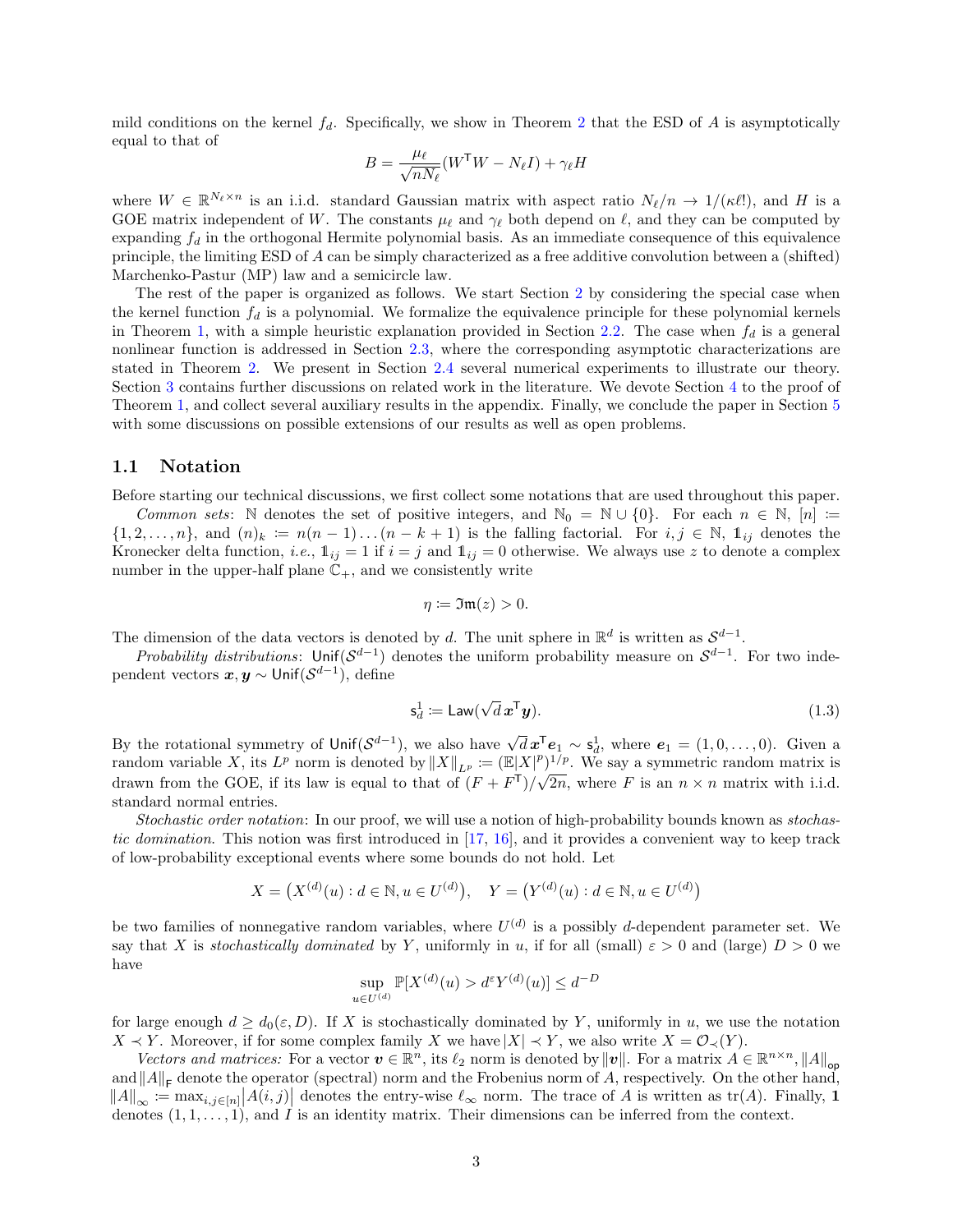### <span id="page-3-0"></span>2 An Asymptotic Equivalence Principle

#### <span id="page-3-1"></span>2.1 Polynomial Kernel Functions

We start by considering the special case when the kernel function  $f_d$  in [\(1.1\)](#page-1-1) is a degree-L polynomial, for some  $L \in \mathbb{N}$ . For reasons that will be made clear later (see Section [2.2\)](#page-4-0), we expand  $f_d$  in the following form:

<span id="page-3-2"></span>
$$
f_d(x) = \sum_{0 \le k \le L} \mu_k q_k^{(d)}(x)
$$
\n(2.1)

where  $\{\mu_k\}_k$  is a set of expansion coefficients, and  $q_k^{(d)}$  $\binom{u}{k}(x)$  denotes the k<sup>th</sup> Gegenbauer polynomial [\[11,](#page-40-3) [14\]](#page-41-10). The Gegenbauer polynomials, also known as the ultraspherical polynomials in the literature [\[22\]](#page-41-11), form a set of orthogonal polynomial basis with respect to the probability measure  $s_d^1$  in [\(1.3\)](#page-2-1). Specifically, we have  $\deg q_k^{(d)}$  $k^{(a)}(x) = k$  and

<span id="page-3-9"></span><span id="page-3-6"></span>
$$
\mathbb{E}_{\xi \sim s_d^1} \left[ q_i^{(d)}(\xi) q_j^{(d)}(\xi) \right] = \mathbb{1}_{ij},\tag{2.2}
$$

where  $\mathbb{1}_{ij}$  is the Kronecker delta.

The coefficients of these polynomials can be determined by performing the Gram-Schmidt procedure on the monomial basis  $\{0, 1, x, x^2, \ldots\}$  and by using the explicit formula for the moments of  $\xi$  [see [\(D.3\)](#page-26-1)]. The first few polynomials in the sequence are

$$
q_0^{(d)}(x) = 1, \qquad q_1^{(d)}(x) = x, \qquad q_2^{(d)}(z) = \frac{1}{\sqrt{2}} \sqrt{\frac{d+2}{d-1}} (x^2 - 1), \tag{2.3}
$$

and

<span id="page-3-10"></span><span id="page-3-8"></span>
$$
q_3^{(d)}(x) = \frac{1}{\sqrt{6}} \sqrt{\frac{d+4}{d-1}} \left( \frac{d+2}{d} x^3 - 3x \right).
$$
 (2.4)

Notice that the coefficients of the Gegenbauer polynomials depend on the dimension d. To lighten the notation, we will suppress this dependence by writing throughout the paper

$$
q_k(x) := q_k^{(d)}(x)
$$
 and  $\tilde{q}_k(x) := q_k^{(d-1)}(x)$ . (2.5)

In Appendix [A,](#page-20-0) we collect a list of properties of Gegenbauer polynomials that will be used in our analysis.

For each  $k \in \mathbb{N}_0$ , define a matrix  $A_k \in \mathbb{R}^{n \times n}$  such that

$$
(A_k)_{ij} := \begin{cases} \frac{1}{\sqrt{n}} q_k(\sqrt{d} \mathbf{x}_i^{\mathsf{T}} \mathbf{x}_j) & \text{if } i \neq j \\ 0 & \text{if } i = j \end{cases},
$$
\n(2.6)

where  $\{x_i\}_{i\in[n]}$  is a collection of independent vectors drawn from  $\text{Unif}(\mathcal{S}^{d-1})$ . In light of [\(2.1\)](#page-3-2), we can write the inner-product kernel matrix in  $(1.1)$  as

$$
A = \sum_{k=0}^{L} \mu_k A_k = \left(\sum_{k=0}^{\ell-1} \sum_{k=\ell}^{L} \right) \mu_k A_k,
$$
\n(2.7)

where  $\ell \in \mathbb{N}$  and  $\ell \leq L$ . The main result of this paper is to prove an asymptotic *equivalence principle* for the empirical spectral distribution (ESD) of A: when  $n = \kappa d^{\ell} + o(d^{\ell})$  for some  $\kappa > 0$ , the empirical spectral distribution (ESD) of A is asymptotically equivalent to that of a matrix  $B \in \mathbb{R}^{n \times n}$ , defined as

<span id="page-3-7"></span><span id="page-3-5"></span><span id="page-3-4"></span><span id="page-3-3"></span>
$$
B \coloneqq \sum_{k=\ell}^{L} \mu_k B_k. \tag{2.8}
$$

The first component in the sum in [\(2.8\)](#page-3-3) is a (shifted) Wishart matrix, constructed as

$$
B_{\ell} = \frac{1}{\sqrt{nN_{\ell}}} W^{\mathsf{T}} W - \sqrt{\frac{N_{\ell}}{n}} I,\tag{2.9}
$$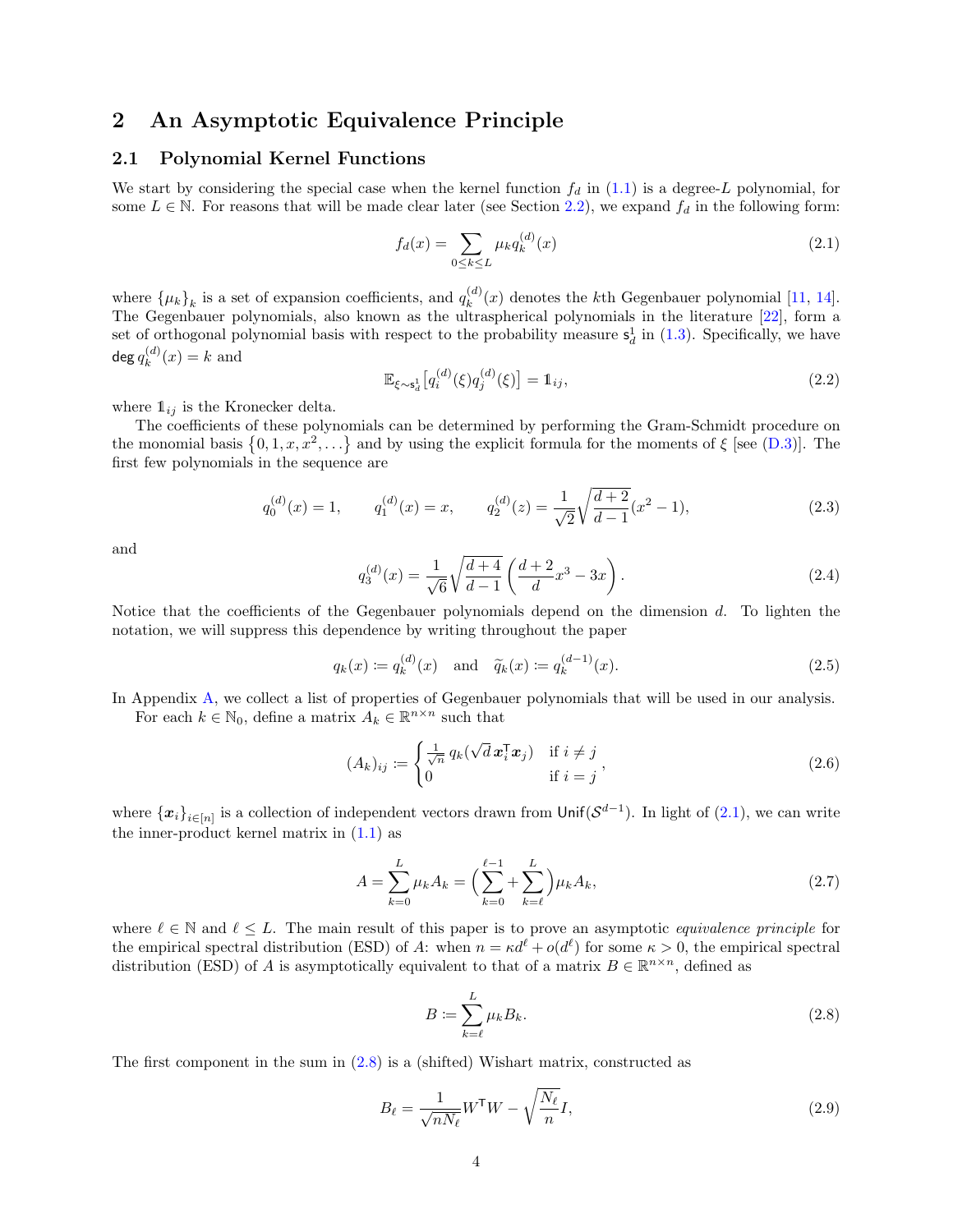where  $W \in \mathbb{R}^{N_{\ell} \times n}$  is an i.i.d. Gaussian matrix with  $N_{\ell} := d^{\ell}/\ell! + o(d^{\ell})$ ; for each  $k > \ell$ ,  $B_k$  is an  $n \times n$  GOE matrix; moreover,  $B_\ell, B_{\ell+1}, \ldots, B_L$  are jointly *independent*.

For  $z \in C_+$ , let  $s_A(z)$  and  $s_B(z)$  denote the Stieltjes transforms of the ESDs of A and B, respectively. The following theorem formalizes the asymptotic equivalence between the matrix models A and B.

<span id="page-4-1"></span>**Theorem 1.** Fix  $\kappa, \tau > 0$ , two positive integers  $\ell \leq L$ , and a set of coefficients  $\{\mu_k\}_{0 \leq k \leq L}$ . Suppose that  $n/d^{\ell} = \kappa + \mathcal{O}(d^{-1/2})$ , and  $z = E + i\eta$  with  $|E| \leq \tau^{-1}$  and  $\tau \leq \eta \leq \tau^{-1}$ . Then, almost surely as  $d \to \infty$ , we have  $s_A(z) \to m(z)$  and  $s_B(z) \to m(z)$ , where  $m(z)$  is the unique solution in  $C_+$  to the equation

$$
m(z)\left(z + \frac{\gamma_a m(z)}{1 + \gamma_b m(z)} + \gamma_c m(z)\right) + 1 = 0.
$$
\n
$$
(2.10)
$$

Here,  $\gamma_a \coloneqq \mu_\ell^2$ ,  $\gamma_b \coloneqq \mu_\ell$ √  $\overline{\ell! \kappa}$ , and  $γ_c ≔ ∑_{\ell+1≤k≤L} μ_k^2$ . Moreover, for every  $ε > 0$  and  $D > 0$ , we have

<span id="page-4-4"></span>
$$
\mathbb{P}\Big(|s_A(z) - m(z)| \ge d^{-(1/2 - \varepsilon)}\Big) \le d^{-D} \tag{2.11}
$$

for all sufficiently large d.

Remark 1. As B is the linear combination of a (shifted) Wishart matrix and independent GOE matrices, its limiting eigenvalue density is given by an additive free convolution of a Marchenko-Pastur law with a semicircle law. Explicit formulas for the limiting density function

<span id="page-4-8"></span><span id="page-4-7"></span>
$$
\varrho_{\rm fc}(x) \coloneqq \lim_{\eta \downarrow 0} \frac{1}{\pi} \mathfrak{Im}[m(x + i\eta)] \tag{2.12}
$$

can be found in  $(9,$  Appendix A. As a consequence of Theorem [1,](#page-4-1) the spectral distribution of A converges weakly almost surely to the same limit  $\rho_{\text{fc}}(E)$  as  $d \to \infty$ .

**Remark 2.** Note that those components of A associated with indices  $k < \ell$  do not play any role in the equivalent model given by B. This is because those "low-order" components  $\{A_k\}_{k\leq\ell}$  are essentially low-rank matrices whose ranks are of order  $O(d^{\ell-1})$ . Thus they do not contribute to the limiting spectrum density of the  $n \times n$  matrix with  $n \asymp d^{\ell}$ . See Lemma [2](#page-10-2) for details.

#### <span id="page-4-0"></span>2.2 A Heuristic Explanation of the Equivalence Principle

The equivalence conjecture stated above has a simple heuristic explanation. To see that, we first recall the following important property of the Gegenbauer polynomials: For any  $x_i, x_j \in S^{d-1}$ ,

$$
q_k(\sqrt{d}\,\boldsymbol{x}_i^{\mathsf{T}}\boldsymbol{x}_j) = \frac{1}{\sqrt{N_k}} \sum_{a \in [N_k]} Y_{k,a}(\boldsymbol{x}_i) Y_{k,a}(\boldsymbol{x}_j), \qquad (2.13)
$$

where  $\{Y_{k,a}(\bm{x}_i)\}_{a\in[N_k]}$  is a set of orthonormal degree-k spherical harmonics associated with  $\bm{x}_i$ , and

<span id="page-4-3"></span><span id="page-4-2"></span>
$$
N_k = d^k / k! (1 + \mathcal{O}(d^{-1})) \tag{2.14}
$$

is the cardinality of the set. We refer the reader to [A](#page-20-0)ppendix A for more details, including an exact expression for  $N_k$ . The above identity is useful because it allows us to "linearize" the term  $q_k(\sqrt{d} \mathbf{x}^T \mathbf{y})$  as an inner product of two  $N_k$ -dimensional vectors made of the spherical harmonics.

duct of two  $N_k$ -dimensional vectors made of the spherical narmonics.<br>Using [\(2.13\)](#page-4-2) and an additional identity that  $q_k(\sqrt{d}) = \sqrt{N_k}$ , we can now rewrite the matrices  $\{A_k\}$  in a factorized form:

<span id="page-4-6"></span><span id="page-4-5"></span>
$$
A_k = \frac{1}{\sqrt{nN_k}} S_k^{\mathsf{T}} S_k - \sqrt{\frac{N_k}{n}} I,\tag{2.15}
$$

where  $S_k$  is a  $N_k \times n$  matrix whose entries are the spherical harmonics, *i.e.* 

$$
(S_k)_{ai} = Y_{k,a}(\boldsymbol{x}_i), \qquad \text{for } a \in [N_k], i \in [n]
$$
\n
$$
(2.16)
$$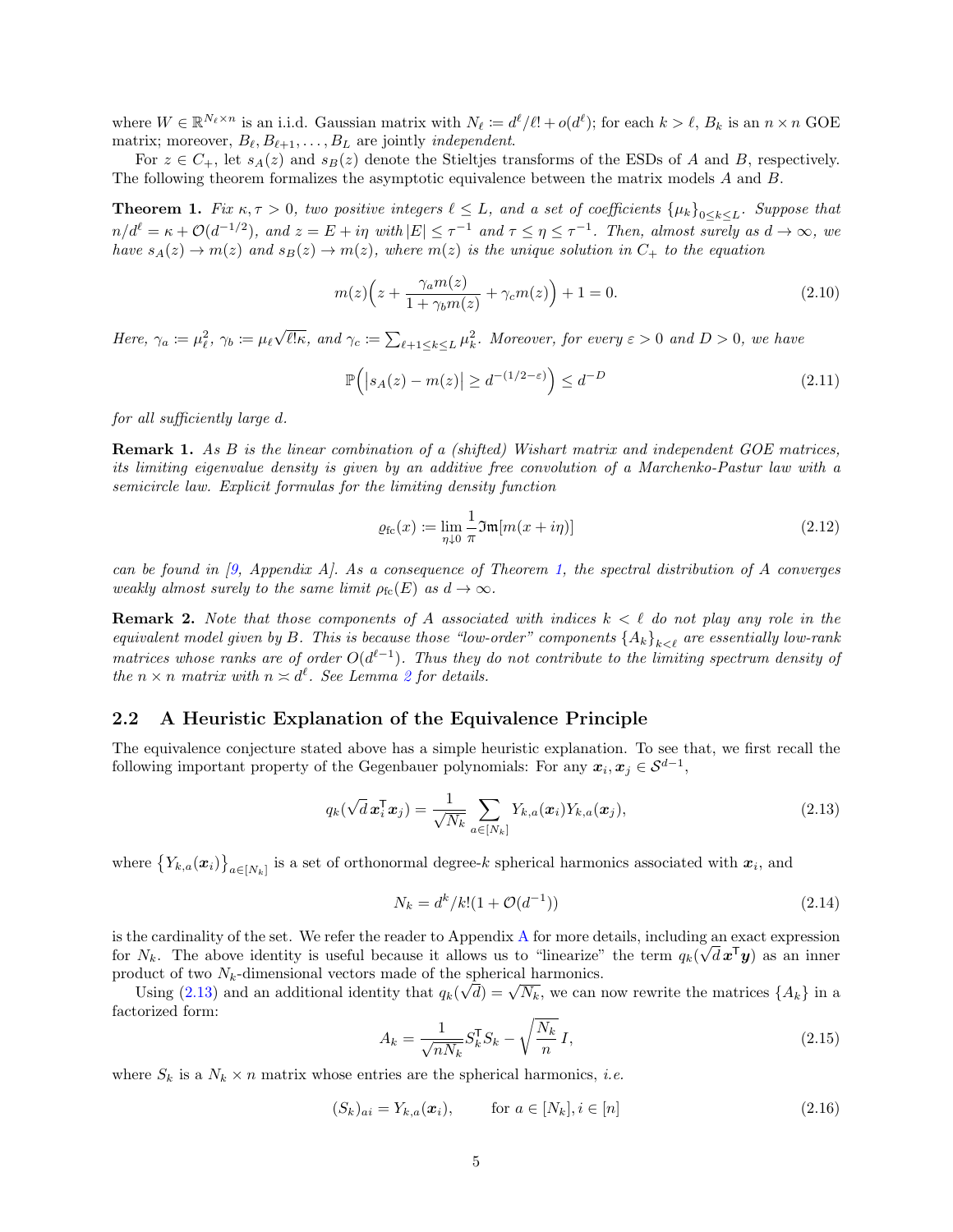and  $\{x_i\}_{i\in[n]}$  are the data vectors in the definition in [\(2.6\)](#page-3-4). By construction, the *i*th column of  $S_k$  only depends on  $x_i$ . It follows from the independence of  $\{x_i\}_i$  that the columns of  $S_k$  are fully independent. The entries within each column are indeed dependent, but one can check from the orthonormality of the spherical harmonics (see  $(A.4)$  in Appendix [A\)](#page-20-0) that these entries are uncorrelated random variables with unit variances. In other words, the columns of  $S_k$  are independent and isotropic random vectors in  $\mathbb{R}^{N_k}$ .

Heuristically, if we replace the entries of  $S_k$  by i.i.d. standard Gaussians, we can then expect that the limiting ESD of  $A_k$  to be characterized by the Marchenko-Pastur (MP) law with an aspect ratio parameter

<span id="page-5-1"></span><span id="page-5-0"></span>
$$
\phi_k \coloneqq N_k/n. \tag{2.17}
$$

For  $k = \ell$ , this is indeed the intuition behind the equivalent model  $B_\ell$  constructed in [\(2.9\)](#page-3-5). (See Appendix [C](#page-25-0) for a review of relevant properties of the MP law.) Note that, since we set the diagonal entries of  $A_k$  to zero, there is an additional shift (by  $\sqrt{\phi_k}$ ) of the eigenvalues in [\(2.9\)](#page-3-5).

According to the above heuristic arguments, the limiting ESD of  $A_k$  for every k should be characterized by the MP law. However, in our equivalent model given by  $B$ , the higher order components, *i.e.*,  $B_k$  with  $k > \ell$ , are associated with the semicircle law. This discrepancy can be explained by examining the density function associated with the (shifted) MP law. By setting  $\phi = \phi_k$  and  $t = 1/\sqrt{\phi_k}$  in [\(C.4\)](#page-26-2), we get

$$
\varrho_k(x) dx := \frac{\sqrt{\left[ (2+x - 1/\sqrt{\phi_k})(2-x - 1/\sqrt{\phi_k}) \right]_+}}{2\pi (1+x/\sqrt{\phi_k})} dx + (1-\phi_k)_+ \delta(x+\sqrt{\phi_k}) dx. \tag{2.18}
$$

This density function is completely determined by the aspect ratio parameter  $\phi_k$  defined in [\(2.17\)](#page-5-0). Recall the expression for  $N_k$  in [\(2.14\)](#page-4-3) and that  $n = \kappa d^{\ell} + o(d^{\ell})$ . For  $k = \ell$ , we have  $\phi_k \to (\ell! \kappa)^{-1}$  as  $d \to \infty$ . In this case,  $(2.18)$  corresponds to an MP law with an aspect ratio of size  $\mathcal{O}(1)$ . However, for  $k > \ell$ , we have  $\phi_k \approx d^{k-\ell}$  and thus  $1/\sqrt{\phi_k} = \mathcal{O}(1/\sqrt{d})$ . In this case, MP law in [\(2.18\)](#page-5-1) degenerates to the standard semicircle law

<span id="page-5-4"></span><span id="page-5-3"></span>
$$
\varrho_{\rm sc} := \frac{1}{2\pi} \sqrt{(4 - x^2)_+} \, \mathrm{d}x. \tag{2.19}
$$

Theorem [1](#page-4-1) rigorously establishes the above heuristic arguments. In addition, it shows that, despite the apparent statistical dependence among  $\{A_k\}_{k\geq\ell}$ , they can be treated as a collection of asymptotically independent matrices. Consequently, the self-consistent equation in [\(2.10\)](#page-4-4) corresponds to the additive free convolution of an MP law with a semicircle law. As a heuristic way to obtain  $(2.10)$ , we can use  $(2.15)$  and  $(2.16)$  to write

$$
A_{ij} = \frac{1}{n} \sum_{0 \le k \le L} t_k \sum_{a \in [N_k]} Y_{k,a}(x_i) Y_{k,a}(y_j) - \left(\frac{1}{n} \sum_{0 \le k \le L} t_k N_k\right) I, \qquad t_k := \frac{\mu_k \sqrt{n}}{\sqrt{N_k}}.
$$
 (2.20)

Observe that this has the form of the matrix given in [\(C.1\)](#page-25-1) (in Appendix [C\)](#page-25-0). Again, by assuming that the family  ${Y_{k,a}(\boldsymbol{x})}$  are not just uncorrelated but are indeed independent random variables, A satisfies the MP law in  $(C.2)$ , *i.e.*,

<span id="page-5-2"></span>
$$
\frac{1}{m} = -z - \frac{1}{n} \Big[ \sum_{k < \ell} + \sum_{k = \ell} + \sum_{k > \ell} \Big] \frac{N_k t_k^2 m}{1 + t_k m}
$$
\n
$$
= -z - \Big[ \sum_{k < \ell} + \sum_{k = \ell} + \sum_{k > \ell} \Big] \frac{\mu_k^2 m}{1 + \mu_k \sqrt{n/N_k m}}
$$
\n
$$
= -z - \frac{\mu_\ell^2 m}{1 + \mu_\ell \sqrt{\ell! \kappa} m} + \Big( \sum_{k > \ell} \mu_k^2 \Big) m + \mathcal{O}(d^{-1/2}),\tag{2.21}
$$

where in the last step we have used the fact that  $n/N_\ell \to \kappa \ell!$ ,  $n/N_k \to \infty$  for  $k < \ell$  and  $n/N_k \to 0$  for  $k > \ell$ . Observe that, after dropping the  $\mathcal{O}(d^{-1/2})$  error term, [\(2.21\)](#page-5-2) is exactly the self-consistent equation in [\(2.10\)](#page-4-4).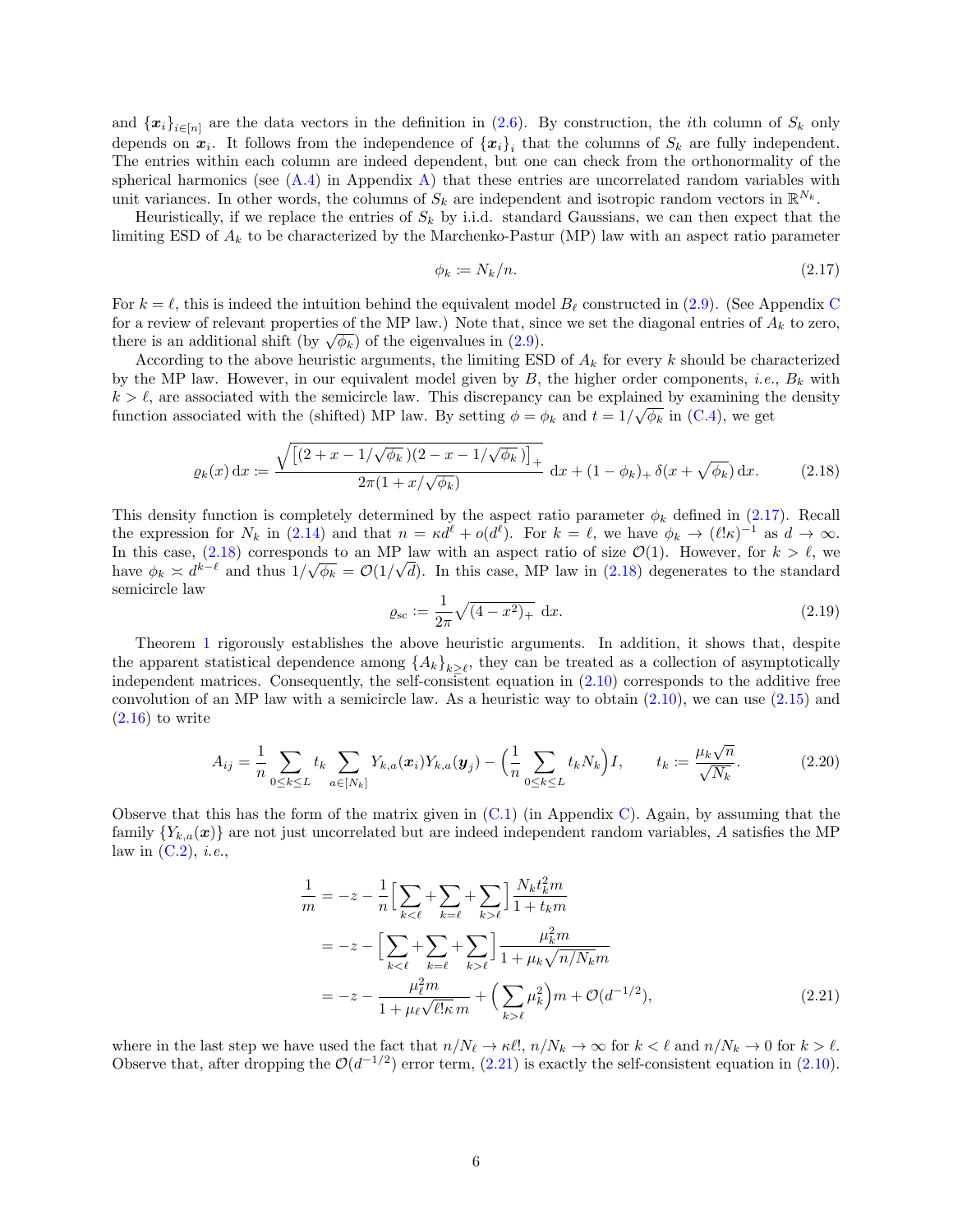#### <span id="page-6-0"></span>2.3 General Nonlinear Kernels

In this section, we extend the equivalence principle presented in Theorem [1](#page-4-1) to the case when the kernel  $f_d$ in [\(1.1\)](#page-1-1) is a general function beyond polynomials. Our analysis uses the following comparison inequality.

<span id="page-6-3"></span>**Lemma 1.** Let A be the matrix in [\(1.1\)](#page-1-1), and  $\hat{A}$  be another matrix constructed in the same way, but with  $f_d$ replaced by  $\hat{f}_d$ . For  $z \in C_+$  with  $\eta = \mathfrak{Im}[z]$ , let  $s(z)$  and  $\hat{s}(z)$  denote the Stieltjes transforms of A and  $\hat{A}$ , respectively. Then we have

$$
\big|s(z)-\hat s(z)\big|\le \frac{1}{\eta^2}\big(\mathbb{E}_{\xi\sim \mathsf{s}_d^1}[f_d(\xi)-\hat f_d(\xi)]^2\big)^{1/2}+\mathcal{O}_{\prec}\Big(\frac{1}{\eta\sqrt{n}}\Big).
$$

Proof. By the triangular inequality,

$$
\begin{aligned} \left| s(z) - \hat{s}(z) \right| &\leq \left| \mathbb{E} s(z) - \mathbb{E}\hat{s}(z) \right| + \left| s(z) - \mathbb{E} s(z) \right| + \left| \hat{s}(z) - \mathbb{E}\hat{s}(z) \right| \\ &\leq \mathbb{E} \left| s(z) - \hat{s}(z) \right| + \mathcal{O}_{\prec}((\eta\sqrt{n})^{-1}), \end{aligned}
$$

where the second step uses the standard concentration inequality collected in Lemma [13.](#page-31-2) To complete the proof, we apply the perturbation estimate  $(F.7)$  in Lemma [18](#page-37-2) and Hölder's inequality to write

$$
\mathbb{E}|s(z) - \hat{s}(z)| \leq \frac{1}{\sqrt{n}\eta^2} \mathbb{E}||A - \hat{A}||_{\mathcal{F}} \leq \frac{1}{\sqrt{n}\eta^2} (\mathbb{E}||A - \hat{A}||_{\mathcal{F}}^2)^{1/2} \leq \frac{1}{\eta^2} (\mathbb{E}[f_d(\xi) - \hat{f}_d(\xi)]^2)^{1/2}.
$$

In the last step, we have used the fact that, for any  $i, j \in [n]$  with  $i \neq j$ , the probability distribution of In the last step, we have used the latt that, for any  $i, j \in \sqrt{n}(A_{ij} - \hat{A}_{ij})$  equals to that of  $f_d(\xi) - \hat{f}_d(\xi)$ , with  $\xi \sim s_d^1$ .  $\Box$ 

In what follows, we establish an equivalence principle for the matrix in  $(1.1)$  under the following assumption on the function  $f_d$ .

<span id="page-6-2"></span>**Assumption 1.** Let  $\xi^{(d)} \sim \mathsf{s}_d^1$ . The function  $f_d$  in [\(1.1\)](#page-1-1) satisfies the following conditions:

(a) For each  $k \in \mathbb{N}_0$ , we have

$$
\mathbb{E}[f_d(\xi^{(d)})q_k^{(d)}(\xi^{(d)})] \xrightarrow{d \to \infty} \mu_k,
$$

for some finite numbers  $\{\mu_k\}.$ 

(b)  $\sigma^2 := \sum_{k=0}^{\infty} \mu_k^2 \leq \infty$ , and  $\mathbb{E}[f_d(\xi^{(d)})]^2 \to \sigma^2$  as  $d \to \infty$ .

In the above expressions, we have temporarily brought back the superscripts in  $\xi^{(d)}$  and  $q_k^{(d)}$  $k^{(a)}_k$  to emphasize the fact that both depend on the dimension d. As in the rest of the paper, we will omit the superscripts and make the d-dependence implicit in the following discussions.

Remark 3. It is possible to further relax the conditions in Assumption [1](#page-6-2) and consider a larger class of functions that can be approximated by a finite number of Gegenbauer polynomials uniformly over d. See [\[9,](#page-40-0) Sec. 3.2] for details. On the other hand, when  $f_d = f$  is a function that does not depend on d, there are simple sufficient conditions one can use. Specifically, by [\[9,](#page-40-0) Lemma C.2, Lemma C.5] (see also Lemma [8](#page-21-1) in Appendix [A\)](#page-20-0), a function f satisfies Assumption [1](#page-6-2) if (a) f is locally bounded, i.e.,  $\sup_{|x| \le t} |f(x)| < \infty$  for every  $t > 0$ ; and  $(b) \mathbb{E}[f^2(z)1\mathbb{1}|z| \ge t] \to 0$  as  $t \to \infty$ , where  $z \sim \mathcal{N}(0, 1)$ . Moreover, in this case the limits in Assumption [1](#page-6-2) can be explicitly computed as

<span id="page-6-4"></span>
$$
\mu_k = \mathbb{E}[f(z)h_k(z)] \quad and \quad \sigma^2 = \sum_{k=0}^{\infty} \mu_k^2 = \mathbb{E}f^2(z), \tag{2.22}
$$

where  $h_k(x)$  is the kth (normalized) Hermite polynomial (see Appendix [A\)](#page-20-0).

<span id="page-6-1"></span>**Theorem 2.** Let A be the matrix in  $(1.1)$  with the function  $f_d$  satisfying the conditions in Assumption [1.](#page-6-2)  $s_A(z)$  denotes its Stieltjes transform. Fix  $\kappa, \tau > 0$ , and suppose that  $n/d^{\ell} = \kappa + \mathcal{O}(d^{-1/2})$ , and  $z = E + i\eta$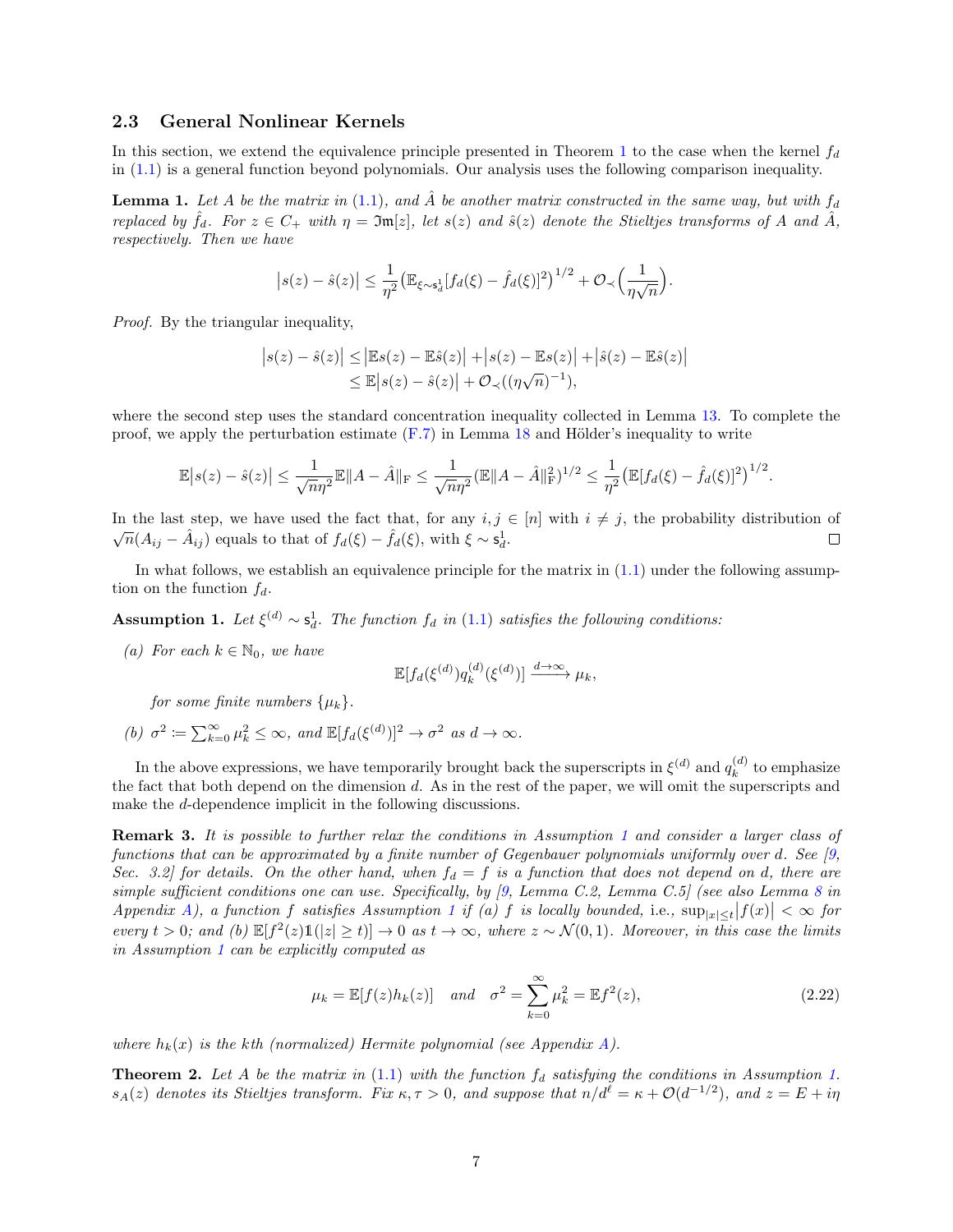with  $|E| \leq \tau^{-1}$  and  $\tau \leq \eta \leq \tau^{-1}$ . Then,  $s_A(z) \to m(z)$  almost surely as  $d \to \infty$ , where  $m(z)$  is the unique solution in  $C_+$  to the equation

$$
m(z)\left(z + \frac{\gamma_a m(z)}{1 + \gamma_b m(z)} + \widehat{\gamma}_c m(z)\right) + 1 = 0.
$$
\n(2.23)

Here,  $\gamma_a = \mu_\ell^2$ ,  $\gamma_b = \mu_\ell$ √  $\ell:\kappa$ ,  $\hat{\gamma}_c = \sigma^2 - \sum_{0 \le k \le \ell} \mu_k^2$ , and  $\{\mu_k\}, \sigma^2$  are the constants defined in Assumption [1.](#page-6-2) Remark 4. Recall from Section [2.2](#page-4-0) that the self-consistent equation [\(2.23\)](#page-7-0) characterizes the free additive convolution of a (shifted) MP law and the semicircle law. It follows that the statement of Theorem [2](#page-6-1) can

still be interpreted in terms of an equivalence principle: the limiting ESD of A is equivalent to that of

<span id="page-7-2"></span><span id="page-7-0"></span>
$$
B = \mu_{\ell} B_{\ell} + (\sigma^2 - \sum_{0 \le k \le \ell} \mu_k^2)^{1/2} H
$$

where  $B_{\ell}$  is the matrix defined in [\(2.9\)](#page-3-5) and H is an independent GOE matrix.

*Proof.* By Assumption [1\(](#page-6-2)b), for any fixed (small)  $c > 0$ , there exists some integer  $L \geq \ell + 1$  such that

$$
\sigma^2 - (\eta^4 c^2 / 24) \le \sum_{0 \le k \le L-1} \mu_k^2 \le \sigma^2. \tag{2.24}
$$

For  $\xi \sim s_d^1$ , we write  $\langle f, g \rangle := \mathbb{E}[f(\xi)g(\xi)]$  and  $||f|| := [\mathbb{E}f^2(\xi)]^{1/2}$ . Now define two functions

$$
P_{f_d,L}(x) = f_d(x) - \sum_{0 \le k \le L} \langle f_d, q_k \rangle q_k(x)
$$

and

$$
\hat{f}_d(x) = \sum_{0 \le k \le L-1} \mu_k q_k(x) + \hat{\mu}_L q_L(x),
$$

where  $\hat{\mu}_L \coloneqq (\sigma^2 - \sum_{0 \le k \le L-1} \mu_k^2)^{1/2}$ . We then have

$$
||f_d - \hat{f}_d||^2 = ||\sum_{0 \le k \le L-1} (\langle f_d, q_k \rangle - \mu_k) q_k(x) + (\langle f_d, q_L \rangle - \hat{\mu}_L) q_L(x) + P_{f_d, L}(x)||^2
$$
  
=  $\sum_{0 \le k \le L-1} (\langle f_d, q_k \rangle - \mu_k)^2 + (\langle f_d, q_L \rangle - \hat{\mu}_L)^2 + (||f_d||^2 - \sum_{0 \le k \le L} \langle f_d, q_k \rangle^2)$   
 $\le (\mu_L - \hat{\mu}_L)^2 + (\sigma^2 - \sum_{0 \le k \le L} \mu_k^2) + \eta^4 c^2 / 24$ , for all sufficiently large d. (2.25)

In the second step, we have used the property that the Gengenbauer polynomials are orthonormal [see  $(2.2)$ ] In the last step, we have used Assumption  $1(a)$  $1(a)$ , which guarantees that the inequality [\(2.25\)](#page-7-1) holds for all  $d \geq d(L, c)$ , where  $d(L, c)$  is some integer that might depend on L and c. By  $(2.24)$ ,  $\hat{\mu}_L^2 \leq \eta^4 c^2/24$  and  $\mu_L^2 \leq \eta^4 c^2 / 24$ . We can then further bound the right-hand side of [\(2.25\)](#page-7-1) as

$$
||f_d - \hat{f}_d||^2 \le 2\mu_L^2 + 2\hat{\mu}_L^2 + (\sigma^2 - \sum_{0 \le k \le L} \mu_k^2) + \eta^4 c^2 / 24 \le \eta^4 c^2 / 4,
$$
\n(2.26)

for all sufficiently large  $d$ .

Let  $\hat{A}$  be a matrix constructed according to [\(1.1\)](#page-1-1) but with the function  $f_d$  replaced by  $\hat{f}_d$ . Let  $s_{\hat{A}}$  be its Stieltjes transform. By construction,  $\hat{f}_d$  is a linear combination of  $L+1$  Gegenbauer polynomials. Thus, we can apply Theorem [1](#page-4-1) to get

<span id="page-7-4"></span><span id="page-7-3"></span><span id="page-7-1"></span>
$$
\left| s_{\hat{A}}(z) - m(z) \right| \prec \frac{1}{\sqrt{d}},\tag{2.27}
$$

where  $m(z) \in \mathbb{C}_+$  is the solution to [\(2.23\)](#page-7-0). By using the triangular inequality in the first step, and by applying Lemma [1](#page-6-3) and  $(2.27)$  in the second step, we have

$$
\begin{aligned} \left| s_A(z) - m(z) \right| &\leq \left| s_A(z) - s_{\hat{A}}(z) \right| + \left| s_{\hat{A}}(z) - m(z) \right| \\ &\leq \frac{1}{\eta^2} \left[ \mathbb{E} (f_d(\xi) - \hat{f}_d(\xi)^2)^{1/2} + \mathcal{O}_\prec \left( \frac{1}{\eta \sqrt{n}} \right) + \mathcal{O}_\prec \left( \frac{1}{\sqrt{d}} \right) \right] \\ &\leq c/2 + \mathcal{O}_\prec \left( \frac{1}{\sqrt{d}} \right), \end{aligned}
$$

where the last inequality follows from  $(2.26)$ . Thus, for any  $D > 0$ ,

$$
\mathbb{P}(|s_A(z) - m(z)| > c) < d^{-D}
$$

for all sufficiently large d. Applying the Borel-Cantelli lemma (for any fixed  $D > 1$ ), we can then conclude that  $s_A(z)$  converges to  $m(z)$  almost surely.  $\Box$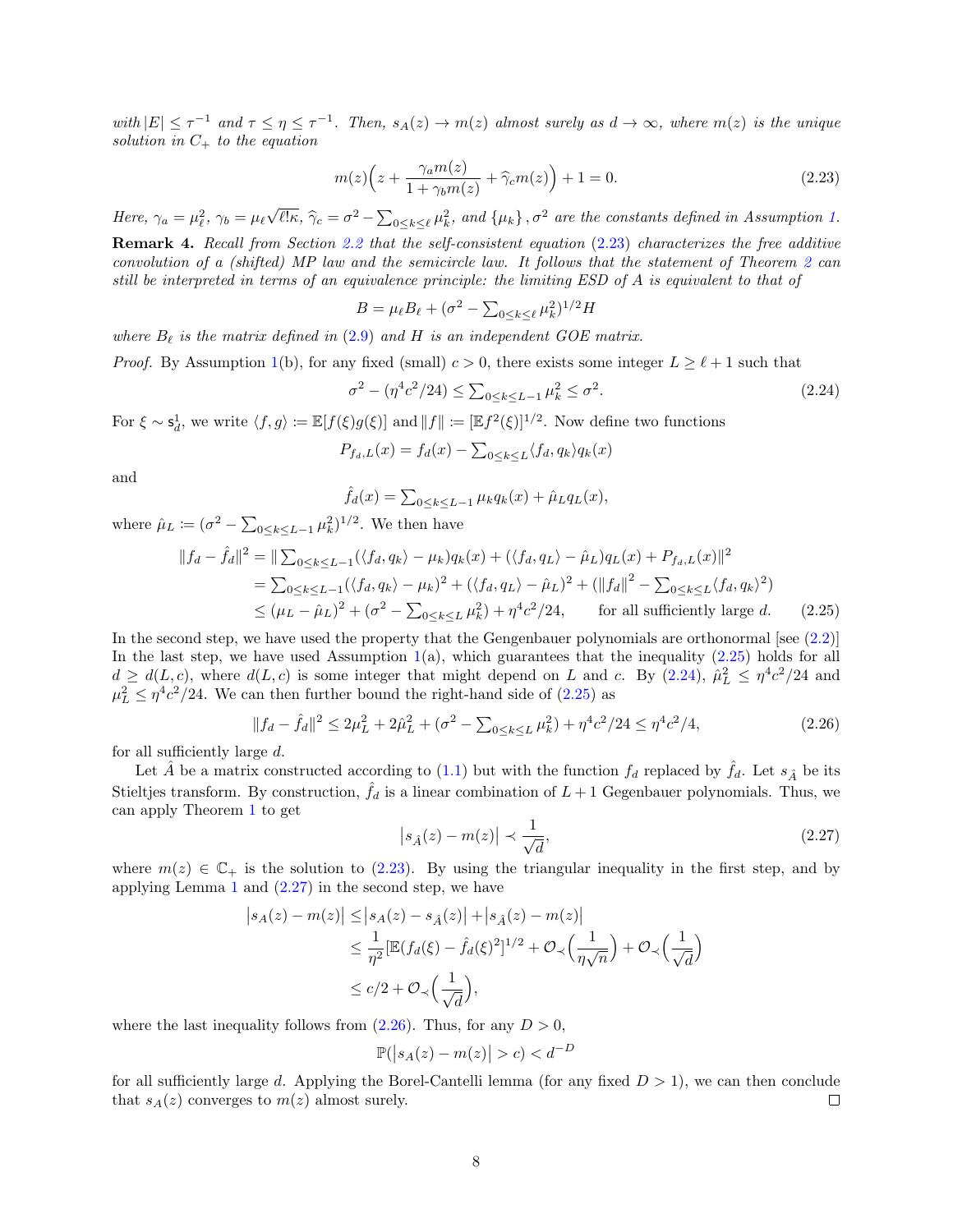<span id="page-8-4"></span>

<span id="page-8-5"></span>Figure 1: Demonstration of the equivalence principle in the quadratic scaling regime, where  $n \approx \kappa d^2$ . In this experiment,  $d = 300$  and  $\kappa = 0.15$ . The ESDs of  $A_2$ ,  $A_3$ , and  $A_4$  are plotted against their corresponding limiting spectral densities given by Theorem [1.](#page-4-1) Observe that the ESD of  $A_2$  is characterized by the MP law in [\(C.4\)](#page-26-2) (with shape parameters  $\phi = 1/(2\kappa)$  and  $t = 1/\sqrt{\phi}$ ), whereas the ESDs of  $A_3$  and  $A_4$  both follow the standard semicircle law given in [\(2.19\)](#page-5-3).



Figure 2: Linear combinations of the Gegenbauer polynomial matrices. (a) The ESD of the matrix defined in [\(2.28\)](#page-8-1). In this experiment,  $d = 100$  and  $n = 1.8 \times 10^4$ , and thus  $n/d^2 = 1.8$ . (b) The ESD of the matrix defined in [\(2.29\)](#page-8-2). Here, we set  $d = 200$ ,  $n = 2 \times 10^4$ . The truncation threshold is set to  $M = 3$  in [\(2.30\)](#page-8-3).

#### <span id="page-8-0"></span>2.4 Numerical Experiments

In this subsection we present some numerical experiments to demonstrate the equivalence principle stated in Theorems [1](#page-4-1) and [2.](#page-6-1) The first example considers the ESD of the individual polynomial component matrix  $A_k$  defined in [\(2.6\)](#page-3-4). In the quadratic scaling regime, where  $n \times \kappa d^2$  for some fixed  $\kappa$ ,  $A_2$  is asymptotically equivalent to  $B_2$  in [\(2.9\)](#page-3-5). Thus, the ESD of  $A_2$  converges to the MP law, with a density function given in  $(C.4)$ . Both  $A_3$  and  $A_4$  are asymptotically equivalent to a GOE matrix, and thus their ESDs converge to the standard semicircle law given in  $(2.19)$  $(2.19)$  $(2.19)$ . We observe from Figure 1 that the ESDs of  $A_2$ ,  $A_3$  and  $A_4$  indeed closely match their corresponding limiting spectral densities.

In the second example, we consider linear combinations of the polynomial matrices  $\{A_k\}$ . The equivalence principle formalized in Theorem [1](#page-4-1) states that the ESD of any fixed linear combination of  $A_k$  can be obtained by a free additive convolution between the MP law and the semicircle law. In Figure [2a,](#page-8-5) we plot the ESD of

<span id="page-8-3"></span><span id="page-8-2"></span><span id="page-8-1"></span>
$$
-A_2 + \frac{1}{\sqrt{20}}A_3 + \frac{1}{\sqrt{20}}A_4\tag{2.28}
$$

against the limiting spectral density. The theoretical curve (red solid line in the figure) is computed by solving the self-consistent equation  $(2.10)$  and then evaluating  $(2.12)$  numerically. In Figure [2b,](#page-8-5) we show the ESD of another matrix in the form of

$$
A_2 + \frac{1}{4}A_3 + \frac{1}{4}A_4 + \frac{1}{4}A_5^M + \frac{1}{4}A_6^M.
$$
\n(2.29)

Here,  $A_5^M$  and  $A_6^M$  are the truncated version of  $A_5$  and  $A_6$ , respectively. Specifically, for  $M > 0$ , we have

$$
(A_5^M)_{ij} = (A_5)_{ij} \cdot 1(|(A_5)_{ij}| \le M/\sqrt{n}) \qquad i, j \in [n],
$$
\n(2.30)

and  $A_6^M$  is defined similarly. Note that we apply this truncation to remove a small number of outliers in the entries of  $A_5$  and  $A_6$  that have very large magnitudes. The presence of these outliers will exacerbate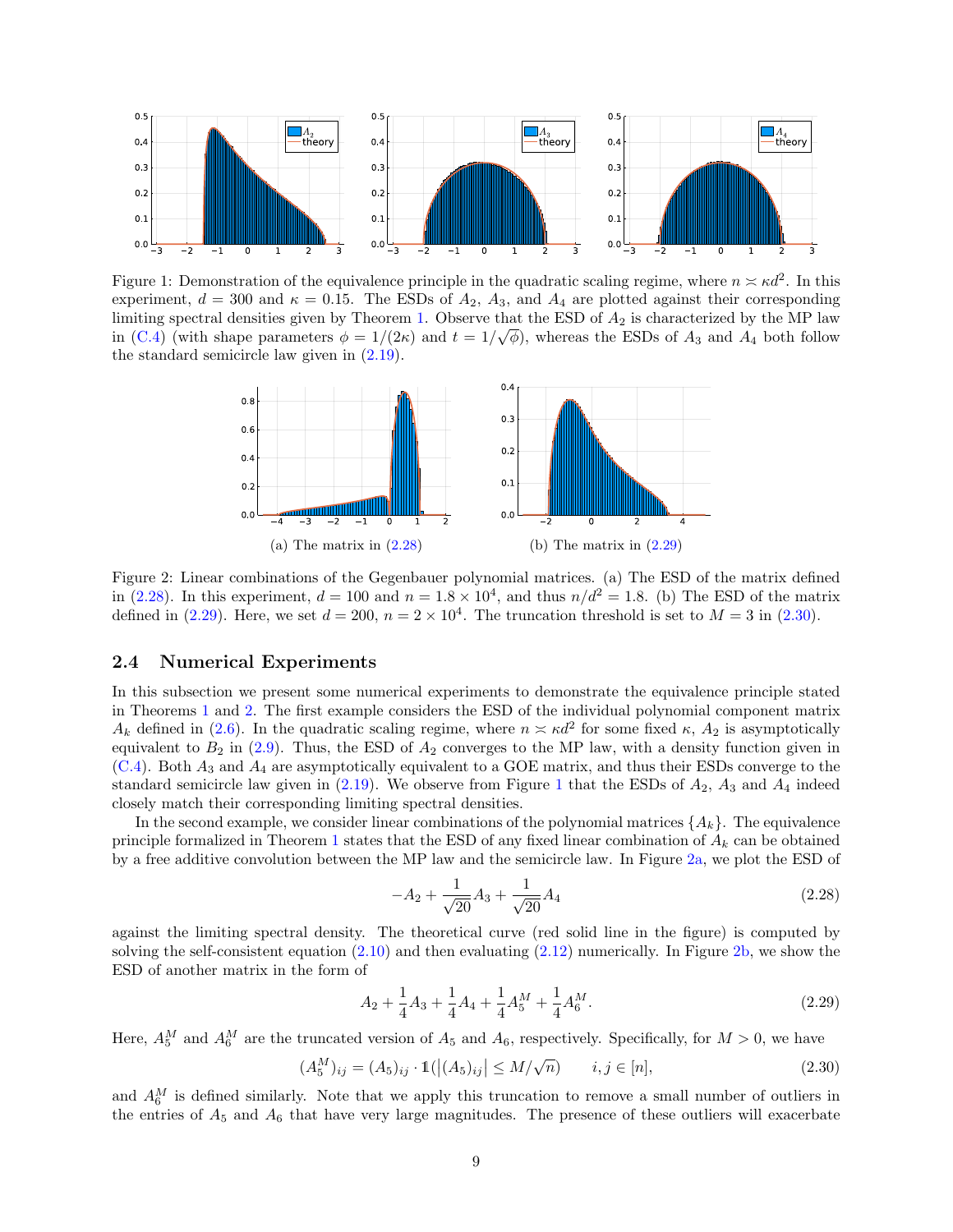<span id="page-9-2"></span>

Figure 3: The ESD of the inner-product kernel matrix  $(1.1)$  where  $f_d$  is the soft-thresholding function in  $(2.31)$  with  $\tau = 1$ . In the experiment, we choose  $\tau = 1$ ,  $\kappa = 0.15$ , and set the dimension to  $d = 1.2 \times 10^4$ ,  $d = 300$  and  $d = 50$  in the linear, quadratic, and cubic scaling regimes, respectively.

the finite-size effect, making the ESD deviate from the limiting spectral density when the dimension d is not too large. Due to the truncation step, the matrix in  $(2.29)$  is no longer a finite linear combination of  $\{A_k\}$ . Thus, we use Theorem [2](#page-6-1) and the formulas in [\(2.22\)](#page-6-4) to calculate the theoretical curve.

In the last example, we consider the ESD of the matrix in  $(1.1)$ , where the nonlinear function is a soft-thresholding operator, i.e.,

<span id="page-9-1"></span>
$$
f_d(x) = sign(x)(|x| - \tau)_+ \tag{2.31}
$$

for some threshold  $\tau > 0$ . Figure [3](#page-9-2) compares the ESDs of this matrix against the limiting spectral densities in the linear  $(n \le \kappa d)$ , quadratic  $(n \le \kappa d^2)$ , and cubic  $(n \le \kappa d^3)$  scaling regimes, respectively. Since  $\mathbb{E}_{\xi \sim s_d^1}[f_d(\xi)q_1(\xi)] > 0$ , the matrix A has a nonzero "projection" in A<sub>1</sub>. As we show in Lemma [14](#page-31-3) in Appendix [E,](#page-31-0)  $A_1$  is essentially a rank-d matrix with d large eigenvalues of size  $\mathcal{O}(\sqrt{n/d})$ . It follows that, in the quadratic and cubic scaling regimes, the spectrum of A contains d outlier eigenvalues that are separated from the bulk.

### <span id="page-9-0"></span>3 Related Work

In this section, we discuss several related lines of work in the literature.

Random kernel matrices: As one of the earlier studies on the spectrum of random kernel matrices, Koltchinskii and Giné [\[25\]](#page-41-12) considered a setting where the data vectors  ${x_i}$  are sampled from a fixed manifold in  $\mathbb{R}^d$ . They showed that, when  $n \to \infty$  with d fixed, the spectrum of the kernel matrix converges to that of an integral operator on the manifold. The high-dimensional setting, where  $n, d \to \infty$  with  $n/d \to \kappa \in (0, \infty)$ , was first studied by El Karoui [\[15\]](#page-41-13). That work considered a scaling where the matrix elements  $A_{ij}$  are  $f(\mathbf{x}_i^T \mathbf{x}_j)$ . When the data vectors  $\{\mathbf{x}_i\}$  are sampled independently from Unif $(\mathcal{S}^{d-1})$ , the typical size of  $\mathbf{x}_i^T \mathbf{x}_j$ is  $\mathcal{O}(1/\sqrt{d})$  for  $i \neq j$ . Consequently, the kernel matrix only depends on the properties of the kernel function  $f(x)$  in a local neighborhood near  $x = 0$ . Indeed, El Karoui [\[15\]](#page-41-13) showed that, under mild local smoothness assumption on  $f(x)$ , the kernel matrix is asymptotically equivalent to a simpler matrix obtained via a firstorder Taylor expansion. Our work, as well as the work of  $[9]$  $[9]$ , considers a different scaling: the presence of the d factor in [\(1.1\)](#page-1-1) means that the kernel function  $f_d$  is applied to values of size  $\mathcal{O}(1)$  rather than  $\mathcal{O}(1/\sqrt{d})$ . Consequently, the spectrum of the matrix in [\(1.1\)](#page-1-1) depends on the global properties of the kernel function.

The linear asymptotic regime of the model in  $(1.1)$  was first studied by Cheng and Singer [\[9\]](#page-40-0), who established the weak limit of the ESD of the kernel matrix. The idea of "decorrelation" by expanding the nonlinear kernel function via orthogonal polynomial basis was first introduced in that work, and it plays important roles in our paper. The results of [\[9\]](#page-40-0) were obtained for data vectors sampled from the isotropic Gaussian and spherical distributions. Do and Vu [\[13\]](#page-41-14) generalized these results to other distributions (such as the Bernoulli case). The spectral norm of the kernel matrix was studied by Fan and Montanari [\[18\]](#page-41-7), who also made the interesting observation that the limiting distribution obtained in [\[9\]](#page-40-0) is the free additive convolution of an MP law and a semicircle law.

Asymptotics with polynomial scaling: Studies of high-dimensional statistical problems often consider the linear asymptotic regime. In random matrix theory, the more general polynomial asymptotic regime was studied by Bloemendal et al. [\[7\]](#page-40-4), who proved the local MP law for sample covariance matrices  $X^{\mathsf{T}}X$ , where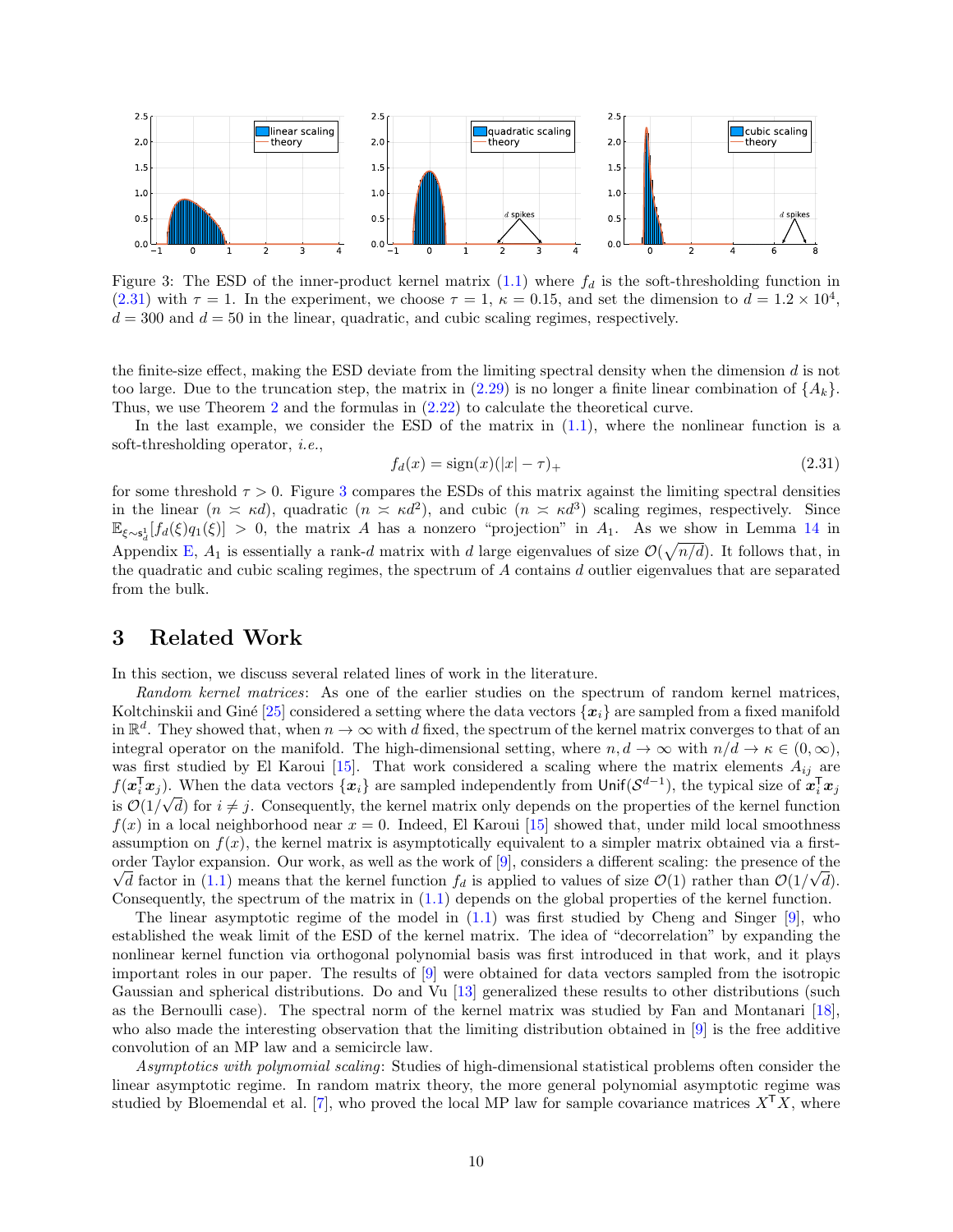X is an  $N \times n$  with  $\log N \approx \log n$ . In that work, the matrix X is assumed to have independent entries. Although the kernel matrix in this work can also be written in the form of a (generalized) sample covariance matrix (see  $(2.15)$ ) and  $(2.20)$ ), the matrix entries in our problem are the spherical harmonics, which are uncorrelated but dependent random variables. Thus, the technical approach of [\[7\]](#page-40-4) cannot be directly applied here. In the context of kernel methods, exact asymptotics in the polynomial scaling regime were studied in Opper and Urbanczik [\[30\]](#page-41-15) and Bordelon et al. [\[8\]](#page-40-5) via nonrigorous statistical physics methods. The heuristics used by these authors (the so-called Gaussian equivalence conjecture) were similar to the scheme sketched in Section [2.2,](#page-4-0) namely, treating the uncorrelated spherical harmonics as if they were independent standard normal random variables.

Ghorbani et al. [\[19\]](#page-41-16) studied the high-dimensional limit of kernel regression (as well as several other related models) under the scaling where  $d^{\ell+\delta} \leq n \leq d^{\ell+1-\delta}$  for some (small)  $\delta > 0$ . In other words, the number of samples is assumed to fall between two consecutive integer powers of d. This is different from the setting of this work, where we assume  $n/d^{\ell} \to \kappa \in (0,\infty)$ . Finally, upon the completion of this paper, we became aware of a very recent preprint Misiakiewicz [\[28\]](#page-41-17) that studies the limit of kernel ridge regression in the above-mentioned exact polynomial asymptotic regime. As a main result of that study, it shows that the limiting spectrum of the kernel matrix is the MP law when the kernel function  $f_d$  is the  $\ell$ -th Gegenbauer polynomial. This corresponds to a special case in our equivalence principle, with matrix A in [\(2.7\)](#page-3-7) consisting only of the component  $\mu_{\ell}A_{\ell}$ . The presence of the high-order components  ${A_k}_{k>\ell}$  in our model leads to more general limiting distributions (the free convolution between the MP law and the semicircle law) as well as additional technical challenges in the proof.

### <span id="page-10-0"></span>4 Proof of the Main Result

This section is devoted to the proof of Theorem [1.](#page-4-1) We start by presenting a high-level outline of the proof in Section [4.1.](#page-10-1) The technical details are given in Sections [4.2](#page-11-0) and [4.3,](#page-14-0) and in the appendix.

#### <span id="page-10-1"></span>4.1 Outline of the Proof

Recall that  $n = \kappa d^{\ell} + o(d^{\ell})$  for some fixed  $\kappa > 0$  and  $\ell \in \mathbb{N}$ . Accordingly, we split the matrix A in [\(2.7\)](#page-3-7) into two parts: the low-order term  $A_{\text{LO}} \coloneqq \sum_{0 \leq k < \ell} \mu_k A_k$ , and the high-order term  $A_{\text{HI}} \coloneqq \sum_{\ell \leq k \leq L} \mu_k A_k$ . We start by observing that the contribution of the low-order term to the Stieltjes transform is negligible.

<span id="page-10-2"></span>**Lemma 2.** Let  $s(z)$  and  $\hat{s}(z)$  denote the Stieltjes transforms of A and  $A_{\rm HI}$ , respectively. Under the same settings of Theorem [1,](#page-4-1) we have

$$
|s(z) - \hat{s}(z)| = \mathcal{O}\Big(\frac{1}{\eta^2 \sqrt{d}}\Big).
$$

Proof. See Appendix [F.](#page-37-0)

In light of Lemma [2,](#page-10-2) we will assume without loss of generality that  $A_{\text{LO}} = 0$  and  $A = A_{\text{HI}}$  in our following discussions. For each  $i \in [n]$ , we use  $A^{[i]} \in \mathbb{R}^{(n-1)\times (n-1)}$  to denote the minor matrix obtained by removing the ith column and row of A, i.e.,

$$
A_{ab}^{[i]} = A_{ab}, \qquad a, b \neq i.
$$

Note that, rather than mapping the indices of  $A^{[i]}$  to  $[n-1]$ , we use  $a, b \in [n] \setminus \{i\}$  to index the entries of  $A^{[i]}$ . Let  $G(z) = (A - zI)^{-1}$  and  $G^{[i]}(z) = (A^{[i]} - zI)^{-1}$  be the resolvents of A and  $A^{[i]}$ , respectively.

We start our proof by applying Schur's complement formula, which gives us

$$
\frac{1}{G_{ii}(z)} = -z - \sum_{a,b \neq i} A_{ia} G_{ab}^{[i]}(z) A_{ib}.
$$
\n(4.1)

Recall that the Stieltjes transform of A can be obtained as  $s(z) = \frac{1}{n} \sum_i G_{ii}(z)$ . The main technical step in our proof is to show that

$$
Q_i(z) := \sum_{a,b \neq i} A_{ia} G_{ab}^{[i]}(z) A_{ib} - \left[ \frac{\gamma_a s(z)}{1 + \gamma_b s(z)} + \gamma_c s(z) \right] = \mathcal{O}_{\prec}(d^{-1/2}),\tag{4.2}
$$

<span id="page-10-4"></span><span id="page-10-3"></span>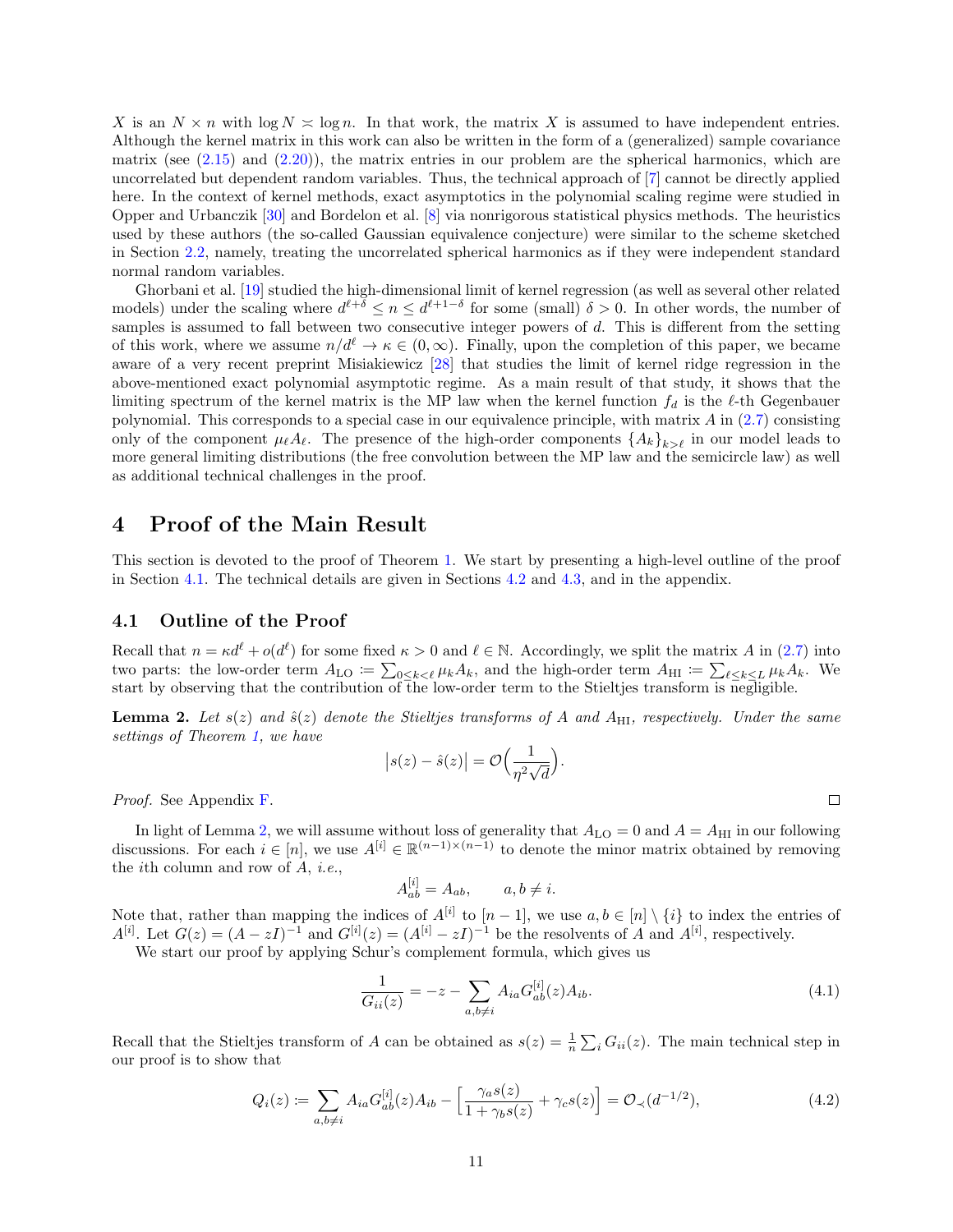where  $\gamma_a, \gamma_b, \gamma_c$  are the three constants defined in Theorem [1.](#page-4-1) We will prove this estimate in Section [4.3](#page-14-0) (see Proposition [2\)](#page-14-1).

Using  $(4.2)$ , we can now split the right-hand side of  $(4.1)$  into a leading term and an error term. Multiplying both sides of  $(4.1)$  by  $G_{ii}(z)$  and averaging over i, we get

$$
s(z)\left(z+\frac{\gamma_a s(z)}{1+\gamma_b s(z)}+\gamma_c s(z)\right)+1=\underbrace{-\frac{1}{n}\sum_i Q_i(z)G_{ii}(z)}_{\text{(error term)}}.\tag{4.3}
$$

By  $(F.2)$  in the first step, and by applying  $(4.2)$  and the union bound in the second step,

<span id="page-11-2"></span><span id="page-11-1"></span>
$$
\left|\left(\text{error term}\right)\right| \leq \frac{1}{\eta} \max_{i} \left|Q_i(z)\right| = \frac{1}{\eta} \mathcal{O}_{\prec}(d^{-1/2}).\tag{4.4}
$$

Observe that the left-hand side of [\(4.3\)](#page-11-1) has exactly the same functional form as the left-hand side of [\(2.10\)](#page-4-4). The error estimate in  $(4.4)$  then implies that the Stieltjes transform  $s(z)$  approximately satisfies the nonlinear equation in [\(2.10\)](#page-4-4). By analyzing the uniqueness and stability of the solution  $m(z)$  to this nonlinear equation (see Proposition [8](#page-39-1) in Appendix [G\)](#page-39-0), we can then conclude that  $s(z) \approx m(z)$ .

#### <span id="page-11-0"></span>4.2 Schur Complement: Reparameterization

We devote this and the next subsections to establishing the estimate in  $(4.2)$ . Observe that, by construction, different coordinates of A are statistically exchangeable. Thus, we only need to show  $(4.2)$  for a single index  $i \in [n]$ . We choose to do so for  $i = n$ .

Recall from  $(2.7)$  and  $(2.6)$  that

<span id="page-11-4"></span><span id="page-11-3"></span>
$$
A_{na} = \frac{1}{\sqrt{n}} \sum_{\ell \le k \le L} \mu_k q_k (\sqrt{d} \mathbf{x}_n^{\mathsf{T}} \mathbf{x}_a), \tag{4.5}
$$

and the entries of the minor  $A^{[n]}$  are of the form

$$
A_{ab}^{[n]} = \frac{1}{\sqrt{n}} \sum_{\ell \le k \le L} \mu_k q_k (\sqrt{d} \mathbf{x}_a^{\mathsf{T}} \mathbf{x}_b) \mathbb{1}(a \ne b), \qquad \text{for } a, b \in [n-1]. \tag{4.6}
$$

A reminder to the reader: due to Lemma [2,](#page-10-2) we assume that A contains no lower order component, i.e.,  $\mu_k = 0$  for  $0 \leq k < \ell$ .

The random variables  $\{A_{na}\}$  and  $\{A_{ab}^{[n]}\}$  are weakly correlated. To make this correlation explicit, we use the following reparameterization. For every  $a \in [n-1]$ , let

$$
\xi_a := \sqrt{d} \mathbf{x}_n^{\mathsf{T}} \mathbf{x}_a
$$
 and  $\widetilde{\mathbf{x}}_a := (1 - \xi_a^2/d)^{-1/2} R_n^{\mathsf{T}} \mathbf{x}_a$ ,

where  $R_n \in \mathbb{R}^{d \times (d-1)}$  is a matrix whose columns are unit-norm vectors orthogonal to  $x_n$ . We can now rewrite  $(4.5)$  as

<span id="page-11-7"></span><span id="page-11-6"></span><span id="page-11-5"></span>
$$
A_{na} = \frac{1}{\sqrt{n}} \sum_{\ell \le k \le L} \mu_k q_k(\xi_a). \tag{4.7}
$$

By definition,  $(R_n R_n^{\mathsf{T}} + \mathbf{x}_n \mathbf{x}_n^{\mathsf{T}}) = I$ , and hence  $\mathbf{x}_a^{\mathsf{T}} \mathbf{x}_b = \mathbf{x}_a^{\mathsf{T}} (R_n R_n^{\mathsf{T}} + \mathbf{x}_n \mathbf{x}_n^{\mathsf{T}}) \mathbf{x}_b$  for  $a, b \in [n-1]$ . We can then verify that  $\sqrt{d} \mathbf{x}_a^{\mathsf{T}} \mathbf{x}_b = r(\xi_a) r(\xi_b) \sqrt{d-1} \tilde{\math$ √  $\overline{d-1}\widetilde{\boldsymbol{x}}_a^{\mathsf{T}}\widetilde{\boldsymbol{x}}_b + \xi_a \xi_b/$ √  $d$ , where

$$
r(\xi) := (1 - 1/d)^{-1/4} (1 - \xi^2/d)^{1/2}.
$$
\n(4.8)

This allows us to rewrite [\(4.6\)](#page-11-4) as

$$
A_{ab}^{[n]} = \frac{1}{\sqrt{n}} \sum_{\ell \le k \le L} \mu_k q_k \Big( r(\xi_a) r(\xi_b) \sqrt{d-1} \tilde{\boldsymbol{x}}_a^{\mathsf{T}} \tilde{\boldsymbol{x}}_b + \xi_a \xi_b / \sqrt{d} \Big) \mathbb{1}(a \ne b). \tag{4.9}
$$

The advantage of the new parameterizations in [\(4.7\)](#page-11-5) and [\(4.9\)](#page-11-6) is that the families  $\{\xi_a\}$  and  $\{\tilde{x}_a\}$  are independent, as we show below.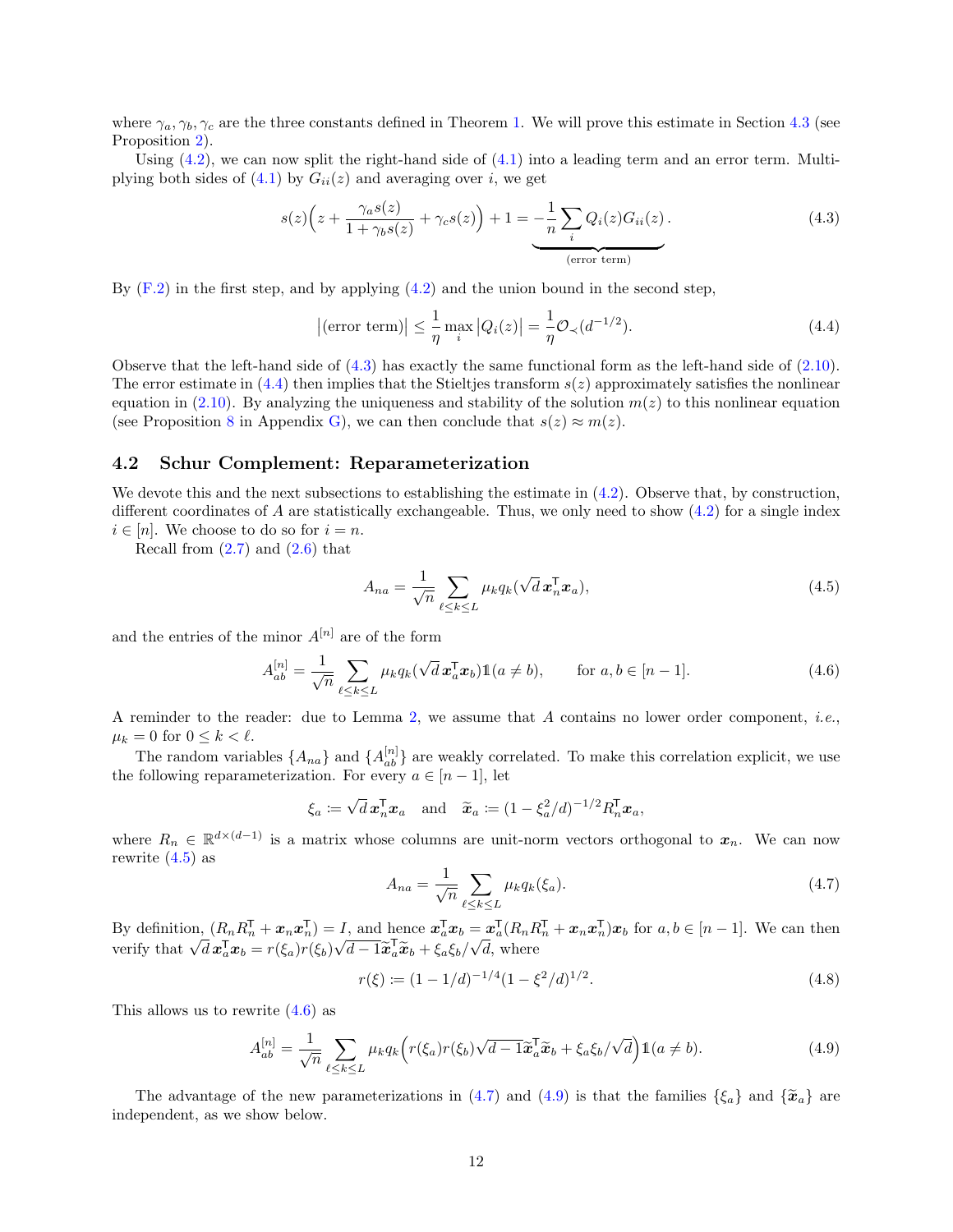<span id="page-12-3"></span>**Lemma 3.**  ${\xi_a}_{a \le n}$  is an i.i.d. family with  ${\xi_a} \sim s_d^1$ , as defined in [\(1.3\)](#page-2-1).  ${\{\tilde{x}_a\}}_{a \le n}$  is an i.i.d. family of random vectors with  $\tilde{\mathbf{x}}_a \sim \text{Unif}(\mathcal{S}^{d-2})$ . Moreover,  $\{\xi_a\}$  and  $\{\tilde{\mathbf{x}}_a\}$  are mutually independent.

*Proof.* Fix  $x_n$ , and let  $E = [x_n R_n]$ . By construction, E is an orthogonal matrix. Define

$$
\boldsymbol{v}_a = \boldsymbol{E}^{\mathsf{T}} \boldsymbol{x}_a, \quad 1 \le a \le n-1.
$$

As  $x_a \sim$ <sub>i.i.d.</sub> Unif( $S^{d-1}$ ) and E is independent of  ${x_a}_{a\lt n}$ , we can conclude from the orthogonal invariant property of the spherical distribution that  $v_a \sim_{i.i.d.}$  Unif $(\mathcal{S}^{d-1})$ . The statement of the lemma then follows from the observation that √

$$
\xi_a = \sqrt{d} \mathbf{e}_1^{\mathsf{T}} \mathbf{v}_a
$$
 and  $\widetilde{\mathbf{x}}_a = \frac{\mathbf{v}_{a,\backslash 1}}{\|\mathbf{v}_{a,\backslash 1}\|}$ ,

where  $v_{a,\n\lambda 1}$  is the  $(d-1)$ -dimensional vector obtained from  $v_a$  after removing its first element. Then  $\xi_a \sim \xi_d^1$ . Meanwhile,  $\tilde{x}_a$  is uniformly distributed over  $S^{d-2}$ , and is independent of  $\xi_a$ . Note that the above derivations<br>are done for fixed  $x_a$  (i.e., when conditioned on  $x_a$ ). However, since the distributions of  $\xi_a$ ) are done for fixed  $x_n$  (i.e. when conditioned on  $x_n$ ). However, since the distributions of  $\{\xi_a\}$  and  $\{\tilde{x}_a\}$  are invariant to the choice of  $x_n$ , we can conclude that  $\{\xi_a\}$  and  $\{\tilde{x}_a\}$  are actually indepen invariant to the choice of  $x_n$ , we can conclude that  $\{\xi_a\}$  and  $\{\tilde{x}_a\}$  are actually independent of  $x_n$ .

It is easy to check that  $\max_{a} |\xi_a| = \mathcal{O}_{\prec}(1)$  [see [\(D.12\)](#page-28-0)], and thus  $\xi_a \xi_b$ / √  $\overline{d} = \mathcal{O}_{\prec}(\frac{1}{\sqrt{2}})$  $\frac{1}{d}$ ). It is then natural to consider a Taylor expansion of the right-hand side of [\(4.9\)](#page-11-6) to try to bring the term  $\xi_a \xi_b / \sqrt{d}$  out of the polynomial  $q_k(\cdot)$ . In fact, a more careful analysis will give us the following expansion formula, which plays an important role in our proof. First, we need to introduce a set of functions: for each  $t \in \mathbb{N}_0$ , let

$$
\mathcal{E}_t = \left\{ \sum_{0 \le \alpha, \beta \le t} c_{\alpha\beta}(d) \frac{q_{\alpha}(\xi_1) q_{\beta}(\xi_2)}{d^{\max\{\alpha, \beta\}/2 + 1}} : c_{\alpha\beta}(d) = \mathcal{O}(1) \text{ for } 0 \le \alpha, \beta \le t \right\}.
$$
 (4.10)

In what follows, we will use  $\mathcal{E}_t(\xi_1, \xi_2)$  to denote any function in  $\mathcal{E}_t$ . The exact form of  $\mathcal{E}_t(\xi_1, \xi_2)$  can change from one expression to another.

<span id="page-12-0"></span>**Proposition 1.** For each  $k = 0, 1, 2, \ldots, L$ , we have

$$
q_k\left(r(\xi_1)r(\xi_2)x+\xi_1\xi_2/\sqrt{d}\right)=\sum_{t=0}^k\widetilde{q}_{k-t}(x)r^{k-t}(\xi_1)r^{k-t}(\xi_2)\Big[\sqrt{(k)_t}\frac{q_t(\xi_1)q_t(\xi_2)}{d^{t/2}}+\mathcal{E}_t(\xi_1,\xi_2)\Big],\tag{4.11}
$$

where  $(k)_t = k!/(k-t)!$  denotes the falling factorial, and  $\tilde{q}_k(x)$  is the kth Gegenbauer polynomial in dimension  $d-1$  as defined in  $(2.5)$ .

Proof. See Appendix [B.](#page-21-0)

For each  $k \in \mathbb{N}_0$ , define an  $(n-1) \times (n-1)$  matrix  $\tilde{A}_k$  [corresponding to  $t = 0$  in [\(4.11\)](#page-12-1)], whose entries are given by

$$
(\widetilde{A}_k)_{ab} = \frac{1}{\sqrt{n}} \widetilde{q}_k (\sqrt{d-1} \widetilde{\boldsymbol{x}}_a^{\mathsf{T}} \widetilde{\boldsymbol{x}}_b) \mathbb{1}(a \neq b), \quad \text{for } a, b \in [n-1]. \tag{4.12}
$$

We write their linear combination as

$$
\widetilde{A}:=\sum_{\ell\leq k\leq L}\mu_k\widetilde{A}_k.
$$

For the first term on the right side of  $(4.11)$  with  $t = k$ , we define the vector

$$
\boldsymbol{v}_k(\xi) := (q_k(\xi_1), q_k(\xi_2), \dots q_k(\xi_{n-1}))^{\mathsf{T}}.
$$
\n(4.13)

<span id="page-12-6"></span><span id="page-12-5"></span><span id="page-12-4"></span><span id="page-12-2"></span><span id="page-12-1"></span> $\Box$ 

Using the expansion in  $(4.11)$ , we can now write the matrix in  $(4.9)$  as

$$
A^{[n]} = \widetilde{A} + \frac{\mu_{\ell}}{\sqrt{nd^{\ell}/\ell!}} \mathbf{v}_{\ell}(\xi) \mathbf{v}_{\ell}(\xi)^{\mathsf{T}} + \sum_{1 \leq i \leq 5} \Delta_i,
$$
\n(4.14)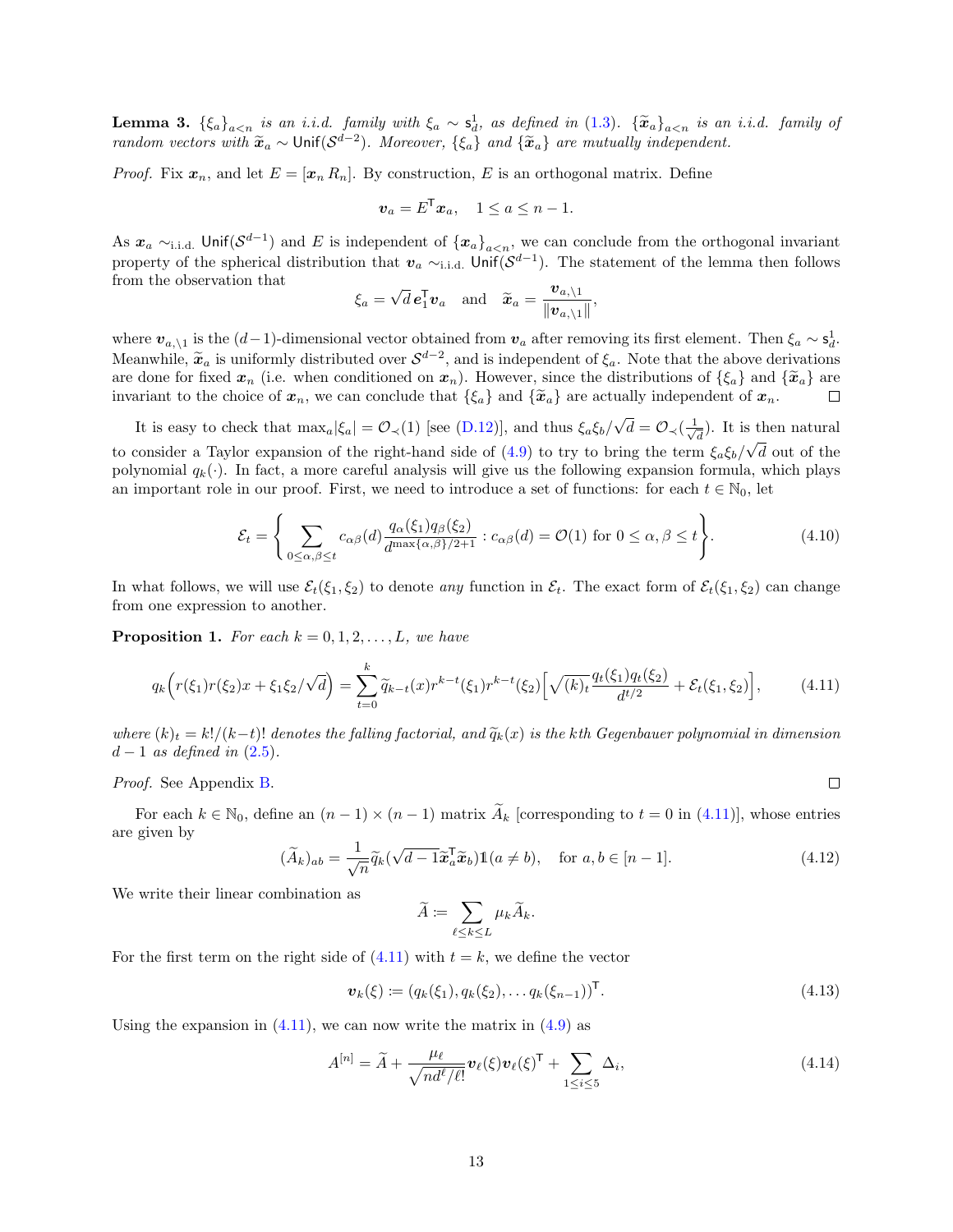where  $\Delta_1, \ldots, \Delta_5$  are matrices defined as follows: for  $a, b \in [n-1]$ ,

<span id="page-13-3"></span>
$$
(\Delta_1)_{ab} = \frac{-\mu_{\ell}q_{\ell}^2(\xi_a)}{\sqrt{nd^{\ell}/\ell!}}\delta_{ab},\tag{4.15a}
$$

<span id="page-13-5"></span>
$$
(\Delta_2)_{ab} = \sum_{\ell \le k \le L} \mu_k \sum_{0 \le t \le k} \sqrt{(k)_t} \cdot (\widetilde{A}_{k-t})_{ab} (r^{k-t}(\xi_a) r^{k-t}(\xi_b) - 1) \frac{q_t(\xi_a) q_t(\xi_b)}{d^{t/2}}, \tag{4.15b}
$$

<span id="page-13-7"></span>
$$
(\Delta_3)_{ab} = \mu_\ell \sum_{1 \le t \le \ell - 1} \sqrt{(\ell)_t} \cdot (\widetilde{A}_{\ell - t})_{ab} \frac{q_t(\xi_a) q_t(\xi_b)}{d^{t/2}},
$$
\n(4.15c)

$$
(\Delta_4)_{ab} = \sum_{\ell < k \le L} \mu_k \sum_{1 \le t \le k} \sqrt{(k)_t} \cdot (\widetilde{A}_{k-t})_{ab} \frac{q_t(\xi_a) q_t(\xi_b)}{d^{t/2}},\tag{4.15d}
$$

$$
(\Delta_5)_{ab} = \sum_{\ell \le k \le L} \mu_k \sum_{0 \le t \le k} (\widetilde{A}_{k-t})_{ab} \cdot r^{k-t}(\xi_a) r^{k-t}(\xi_b) \mathcal{E}_t(\xi_a, \xi_b). \tag{4.15e}
$$

Here  $\Delta_2$  is the error for replacing  $r^{k-t}(\xi_a)r^{k-t}(\xi_b)$  by 1; the error terms for  $k = \ell$  with  $t \ge 1$  are collected in  $\Delta_3$ ; the error terms for  $\ell < k \leq L$  are collected in  $\Delta_4$ ; and all the terms involving  $\mathcal E$  are collected in  $\Delta_5$ .

Later, we will show that the matrices  $\{\Delta_i\}$  can all be treated as small noise terms. Moreover, by the construction of  $\widetilde{A}_k$  in [\(4.12\)](#page-12-2) and by Lemma [3,](#page-12-3) both  $\widetilde{A}$  and its resolvent  $\widetilde{G}(z) := (\widetilde{A} - zI)^{-1}$  are independent of  $\{\xi_a\}$ . These observations lead us to consider the following expansion.

**Lemma 4.** Let  $G^{[n]}(z)$  and  $\tilde{G}(z)$  be the resolvents of  $A^{[n]}$  and  $\tilde{A}$ , respectively. We have

$$
\sum_{a,b\neq n} A_{na} G_{ab}^{[n]}(z) A_{nb} = \sum_{\ell \leq \alpha, \beta \leq L} \mu_{\alpha} \mu_{\beta} \chi_{\alpha\beta}(z) - \theta(z) \sum_{\ell \leq \beta \leq L} \mu_{\beta} \chi_{\ell\beta}(z) \n- \frac{1}{\sqrt{n}} \Big( \sum_{\ell \leq \alpha \leq L} \mu_{\alpha} \mathbf{v}_{\alpha}^{\mathsf{T}}(\xi) - \theta(z) \mathbf{v}_{\ell}^{\mathsf{T}}(\xi) \Big) \widetilde{G}(z) \Big( \sum_{1 \leq c \leq 5} \Delta_c \Big) G^{[n]}(z) \Big( \frac{1}{\sqrt{n}} \sum_{\ell \leq \beta \leq L} \mu_{\beta} \mathbf{v}_{\beta}(\xi) \Big),
$$
\n(4.16)

where, for  $\alpha, \beta \in \mathbb{N}$ ,  $v_{\alpha}(\xi)$  is the vector defined in [\(4.13\)](#page-12-4),

<span id="page-13-6"></span><span id="page-13-4"></span><span id="page-13-1"></span>
$$
\chi_{\alpha\beta}(z) := -\frac{1}{n} \mathbf{v}_{\alpha}^{\mathsf{T}}(\xi) \widetilde{G}(z) \mathbf{v}_{\beta}(\xi), \tag{4.17}
$$

and

<span id="page-13-2"></span>
$$
\theta(z) := \frac{\mu_{\ell} \sum_{\ell \le \alpha \le L} \mu_{\alpha} \chi_{\alpha \ell}}{\sqrt{d^{\ell}/(\ell!n)} + \mu_{\ell} \chi_{\ell \ell}}.
$$
\n(4.18)

*Proof.* We start by recalling the simple resolvent identity in  $(F.6)$ . Applying this identity on the two matrices  $A^{[n]}$  and  $\widetilde{A} + \frac{\mu_{\ell} \mathbf{v}_{\ell}(\xi) \mathbf{v}_{\ell}(\xi)^{\mathsf{T}}}{\sqrt{n d^{\ell}/\ell!}},$  and by using [\(4.14\)](#page-12-5), we get

$$
G^{[n]}(z) = \left(\widetilde{A} + \frac{\mu_{\ell}v_{\ell}(\xi)v_{\ell}(\xi)^{\mathsf{T}}}{\sqrt{nd^{\ell}/\ell!}} - zI\right)^{-1}\left(I - \sum_{1 \leq i \leq 5} \Delta_i G^{[n]}(z)\right)
$$

$$
= \left(\widetilde{G}(z) - \frac{\mu_{\ell}\widetilde{G}(z)v_{\ell}(\xi)v_{\ell}^{\mathsf{T}}(\xi)\widetilde{G}(z)}{\sqrt{nd^{\ell}/\ell!} + \mu_{\ell}v_{\ell}^{\mathsf{T}}(\xi)\widetilde{G}(z)v_{\ell}(\xi)}\right)\left(I - \sum_{1 \leq i \leq 5} \Delta_i G^{[n]}(z)\right),\tag{4.19}
$$

where the second equality follows from a special case of the Woodbury matrix identity, i.e.,

$$
(A + \tau qq^*)^{-1} = A^{-1} - \frac{\tau A^{-1}q \cdot q^* A^{-1}}{1 + \tau q^* A^{-1}q}.
$$

By [\(4.7\)](#page-11-5) and [\(4.13\)](#page-12-4),

$$
A_{na} = \frac{1}{\sqrt{n}} \sum_{\ell \leq k \leq L} \mu_k[\mathbf{v}_k(\xi)]_a.
$$

Substituting this into [\(4.19\)](#page-13-0) then leads to the desired result.

<span id="page-13-8"></span><span id="page-13-0"></span> $\Box$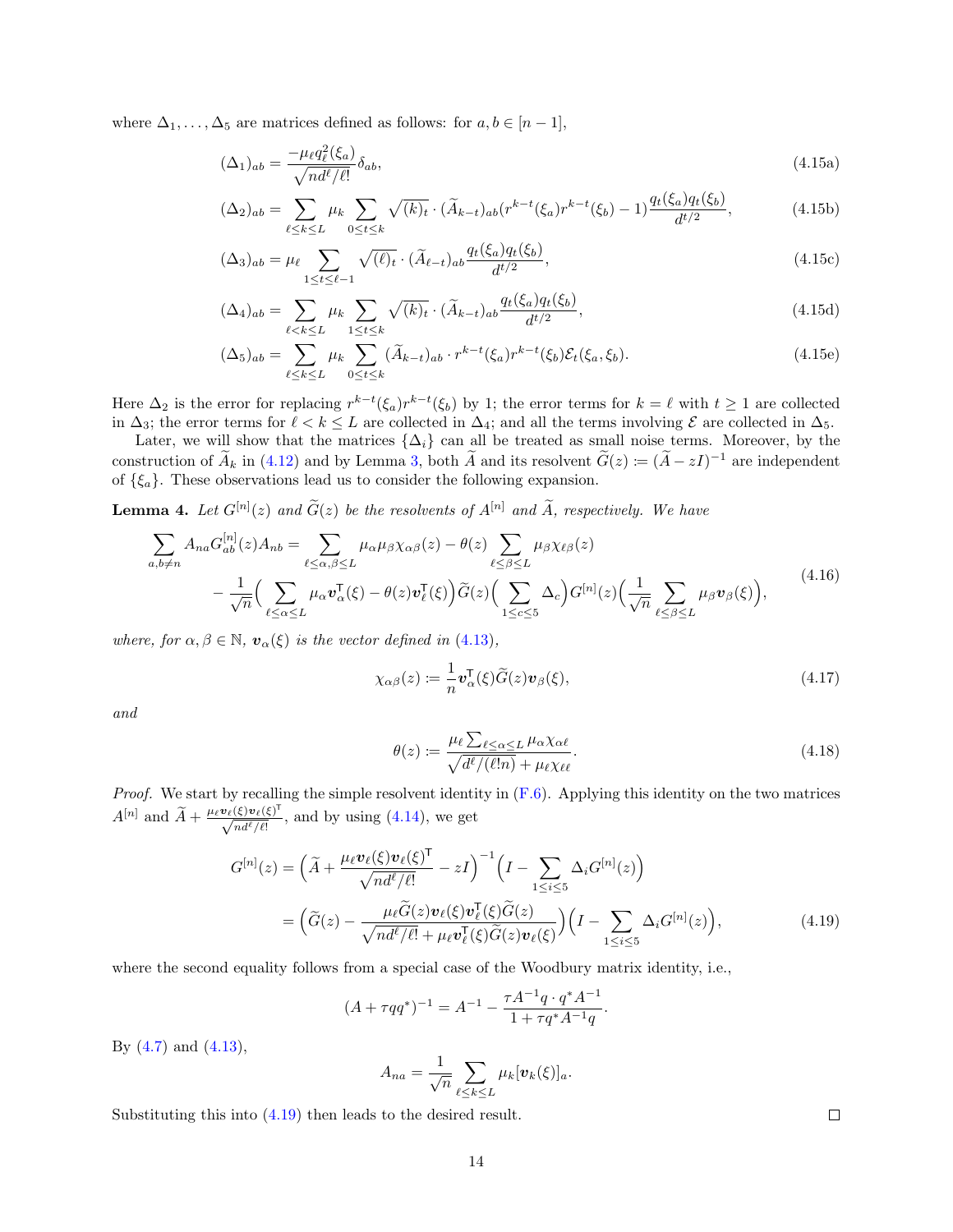#### <span id="page-14-0"></span>4.3 Schur Complement: the Leading Term

Next, we show that the right-hand side of  $(4.16)$  can indeed be split into a leading term, the form of which is given in  $(4.2)$ , and a small (random) error term.

<span id="page-14-1"></span>**Proposition 2.** Let  $A = \sum_{\ell \leq k \leq L} \mu_k A_k$ . Under the same conditions of Theorem [1,](#page-4-1) we have

$$
\sum_{a,b \neq i} A_{ia} G_{ab}^{[i]}(z) A_{ib} = \left[ \frac{\gamma_a s(z)}{1 + \gamma_b s(z)} + \gamma_c s(z) \right] + \mathcal{O}_{\prec}(d^{-1/2}),\tag{4.20}
$$

where  $s(z)$  is the Stieltjes transform of the spectrum of A.

To prepare for the proof of Proposition [2,](#page-14-1) we first establish several intermediate results.

<span id="page-14-8"></span>**Lemma 5.** For  $1 \leq \alpha, \beta \leq L$ , we have

<span id="page-14-7"></span><span id="page-14-2"></span>
$$
\chi_{\alpha\beta}(z) = s(z)\delta_{\alpha\beta} + \mathcal{O}_{\prec}\left(\frac{1}{\eta^2\sqrt{d}}\right). \tag{4.21}
$$

*Proof.* Let  $\tilde{s}(z) := \frac{1}{n}$  tr  $\tilde{G}$  and  $s^{[n]}(z) := \frac{1}{n}$  tr  $G^{[n]}$  be the Stieltjes transforms of  $\tilde{G}$  and  $G^{[n]}$ , respectively. We will establish [\(4.21\)](#page-14-2) in three steps, by showing (a)  $\chi_{\alpha\beta}(z) \approx \tilde{s}(z)\delta_{\alpha\beta}$ ; (b)  $\tilde{s}(z) \approx s^{[n]}(z)$ ; and (c)  $s^{[n]}(z) \approx s(z)$ .<br>For stop (a), we first rocall the Ward identity (F.3), which gives us

For step (a), we first recall the Ward identity  $(F.3)$ , which gives us

$$
\frac{1}{n}\sum_{1\leq a,b
$$

The second step uses [\(F.4\)](#page-37-6). By the definitions in [\(4.13\)](#page-12-4) and [\(4.17\)](#page-13-2),  $\chi_{\alpha\beta}(z) = \frac{1}{\sqrt{n}} \sum_{a,b} \left[\frac{1}{\sqrt{n}} \widetilde{G}_{ab}(z)\right] q_{\alpha}(\xi_a) q_{\beta}(\xi_b)$ . By applying [\(D.24b\)](#page-30-0) in Proposition [6](#page-30-1) with  $\Psi_c = 1/\eta$ , we have

<span id="page-14-5"></span><span id="page-14-4"></span>
$$
\left|\chi_{\alpha\beta}(z) - \tilde{s}(z)\delta_{\alpha\beta}\right| \prec \frac{1}{\eta\sqrt{n}}.\tag{4.22}
$$

For step (b), we use the expansion formula in  $(4.14)$ . By  $(F.8)$ ,  $(F.7)$ , and the triangular inequality,

$$
\left|s^{[n]}(z) - \widetilde{s}(z)\right| \leq \frac{C}{n\eta} + \frac{\sum_{i=1}^{5} \|\Delta_i\|_{\mathrm{F}}}{\sqrt{n}\eta^2} \leq \frac{C}{n\eta} + \frac{\sqrt{n}}{\eta^2} \sum_{i=1}^{5} \|\Delta_i\|_{\infty},\tag{4.23}
$$

where C is an absolute constant. Next, we bound the entry-wise  $\ell_{\infty}$  norm of  $\{\Delta_i\}$ , whose constructions are given in  $(4.15a) - (4.15e)$  $(4.15a) - (4.15e)$ . Our derivations will frequently use the following property of stochastic domination, which can be verified by a simple union bound: If  $X_1 \prec Y_1$  and  $X_2 \prec Y_2$ , then

<span id="page-14-3"></span>
$$
X_1 X_2 \prec Y_1 Y_2 \quad \text{and} \quad X_1 + X_2 \prec Y_1 + Y_2. \tag{4.24}
$$

By [\(D.12\)](#page-28-0), and the property stated above, we have  $\max_{a}|q_{k}(\xi_{a})|$ <sup>2</sup>  $\prec$  1. It follows that  $\|\Delta_1\|_{\infty} \prec \frac{1}{\sqrt{n}}$  $\frac{1}{nd^{\ell}}.$ Similarly, by using  $(D.13)$ , we can easily verify that

<span id="page-14-6"></span>
$$
\|\Delta_3\|_{\infty} \prec \frac{1}{\sqrt{nd}}
$$
 and  $\|\Delta_4\|_{\infty} \prec \frac{1}{\sqrt{nd}}$ .

To bound  $\Delta_5$ , we first check from the definition in [\(4.10\)](#page-12-6) that  $\max_{a,b\in[n-1]} \left|\mathcal{E}_t(\xi_a,\xi_b)\right| \prec 1/d$ . Moreover, by its construction in [\(4.8\)](#page-11-7), the function  $r(\xi) \leq 1 + \mathcal{O}(1/d)$  for all  $\xi$ . Combining these estimates then gives us  $\|\Delta_5\|_{\infty} \prec \frac{1}{d\sqrt{n}}.$ 

The matrix  $\Delta_2$  in [\(4.15b\)](#page-13-5) requires some additional care, as it contains terms with index  $t = 0$ . First write

$$
r^{k-t}(\xi_a)r^{k-t}(\xi_b) - 1 = (r^{k-t}(\xi_a) - 1)(r^{k-t}(\xi_b) - 1) + (r^{k-t}(\xi_a) - 1) + (r^{k-t}(\xi_b) - 1). \tag{4.25}
$$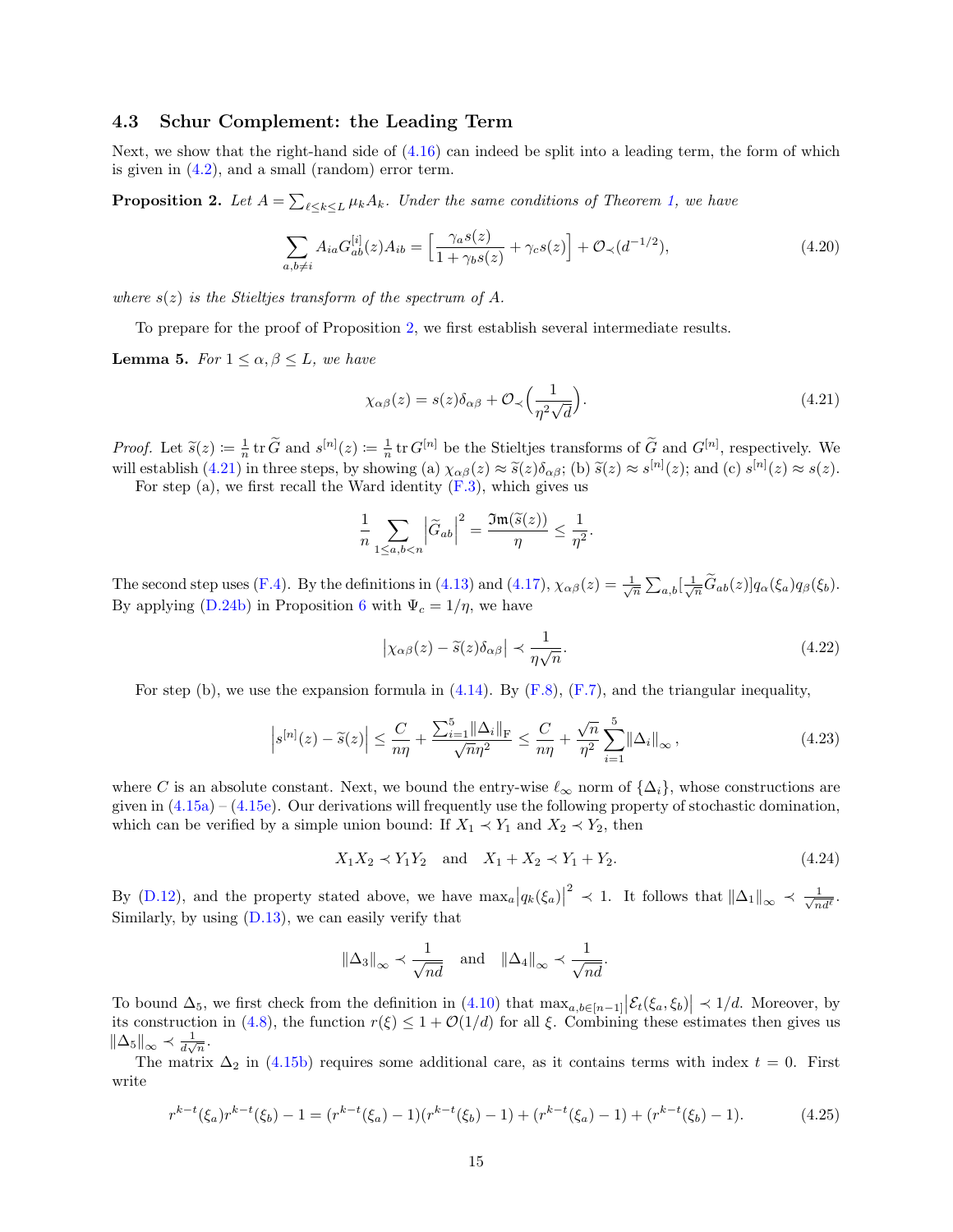Applying the high-probability bound  $(D.14)$  and the property in  $(4.24)$ , we get

$$
\max_{a,b} \left| r^{k-t}(\xi_a) r^{k-t}(\xi_b) - 1 \right| \prec 1/d,
$$

which then implies that  $\|\Delta_2\|_{\infty} \prec \frac{1}{d\sqrt{n}}$ . Substituting these bounds on  $\|\Delta_c\|_{\infty}$  for  $1 \leq c \leq 5$  into [\(4.23\)](#page-14-4) then leads to

$$
\left| s^{[n]}(z) - \tilde{s}(z) \right| \prec \frac{1}{\eta^2 \sqrt{d}}.\tag{4.26}
$$

Now we move to step (c), where we compare  $s^{[n]}(z)$  with  $s(z)$ . By the interlacing properties of the eigenvalues of  $A^{[n]}$  and A, we have the following standard result (see [\[16,](#page-41-9) Lemma 7.5] for a proof):

<span id="page-15-1"></span><span id="page-15-0"></span>
$$
\left|s^{[n]}(z) - s(z)\right| \le \frac{C}{n\eta},\tag{4.27}
$$

where  $C$  is an absolute constant. Finally, the statement of the lemma can be obtained by applying the triangular inequality and by using the estimates in  $(4.22)$ ,  $(4.26)$ , and  $(4.27)$ . П

Next, we show that the terms involving  ${\{\Delta_c\}}_{1\leq c\leq 5}$  on the right-hand side of  $(4.16)$  are small. This is done in the following two lemmas.

<span id="page-15-7"></span>**Lemma 6.** Let  $\alpha, \beta, k$  be integers such that  $0 \leq \alpha, \beta, k \leq L$  and  $\alpha \neq \beta$ . We have

$$
\left\|\mathbf{v}_{\alpha}^{\mathsf{T}}(\xi)\widetilde{G}(z)\Lambda_{\beta}(\xi)\widetilde{A}_{k}\right\| \prec \frac{\sqrt{n}}{\eta},\tag{4.28}
$$

where  $\Lambda_{\beta}(\xi)$  denotes a diagonal matrix defined as

$$
\Lambda_{\beta}(\xi) := \text{diag}\left\{q_{\beta}(\xi_1), q_{\beta}(\xi_2), \dots, q_{\beta}(\xi_{n-1})\right\}.
$$
\n(4.29)

*Proof.* Write  $u := \mathbf{v}_{\alpha}^{\mathsf{T}}(\xi)\widetilde{G}(z)\Lambda_{\beta}(\xi)\widetilde{A}_k$ . This is a vector with  $n-1$  entries. In our proof, we will show that

<span id="page-15-6"></span><span id="page-15-3"></span><span id="page-15-2"></span>
$$
\max_{a \in [n-1]} |u_a| \prec 1/\eta,\tag{4.30}
$$

of which [\(4.28\)](#page-15-2) is then an immediate consequence. For each  $a \in [n-1]$ , define a matrix

 $C_a \coloneqq G(z) \operatorname{diag} \{(A_k)_{1a}, (A_k)_{2a}, \ldots, (A_k)_{n-1,a}\}.$ 

One can verify that

<span id="page-15-4"></span>
$$
u_a = \boldsymbol{v}_\alpha^{\mathsf{T}}(\xi) C_a \boldsymbol{v}_\beta(\xi).
$$

We start by proving [\(4.30\)](#page-15-3) for the special case when  $\alpha > \beta = 0$ . Recall that  $v_0(\xi) = 1$ . We then have We start by proving (4.50) for the special case when  $\alpha > \beta = 0$ . Recall that  $v_0(\zeta) = 1$ . We then have  $||C_a v_0(\zeta)|| \le ||\widetilde{G}||_{op} ||\widetilde{A}_k||_{\infty} \sqrt{n} \prec 1/\eta$ , where the second step uses [\(F.1\)](#page-37-8) and [\(D.13\)](#page-28-1). Since  $C_a$  is indep of  $\mathbf{v}_{\alpha}(\xi)$ , we can apply [\(D.24a\)](#page-30-2) in Proposition [6](#page-30-1) with  $\Psi_b = 1/\eta$  to get

$$
u_a = \mathbf{v}_\alpha^\mathsf{T}(\xi) C_a \mathbf{v}_0(\xi) \prec 1/\eta. \tag{4.31}
$$

By the same arguments,  $\mathbf{v}_0^{\mathsf{T}}(\xi)C_a\mathbf{v}_{\beta}(\xi) \prec 1/\eta$  for  $\beta > 0$ . In what follows, we assume  $1 \leq \alpha, \beta \leq L$  with  $\alpha \neq \beta$ . Using the Ward identity [\(F.3\)](#page-37-5) in the second step, and applying [\(F.4\)](#page-37-6), [\(D.13\)](#page-28-1) in the third step, we get

$$
||C_a||_{\mathrm{F}} \leq ||\widetilde{G}||_{\mathrm{F}} ||\widetilde{A}_k||_{\infty} \leq \frac{\sqrt{n \cdot \mathfrak{Im} \widetilde{s}(z)}}{\sqrt{\eta}} ||\widetilde{A}_k||_{\infty} \prec \frac{1}{\eta}.
$$

By appealing to [\(D.24b\)](#page-30-0) in Proposition [6](#page-30-1) with  $\Psi_c = 1/\eta$ , we have

<span id="page-15-5"></span>
$$
u_a = \boldsymbol{v}_\alpha^{\mathsf{T}}(\xi) C_a \boldsymbol{v}_j(\xi) \prec 1/\eta. \tag{4.32}
$$

One can check that the high-probability bounds in [\(4.31\)](#page-15-4) and [\(4.32\)](#page-15-5) are both uniform in  $a \in [n-1]$ . (To see this, note that we always bound  $\max_i |(A_k)_{ia}|$  via  $||A_k||_{\infty}$  in the above derivations.) Applying the union bound over a then gives us  $(4.30)$ .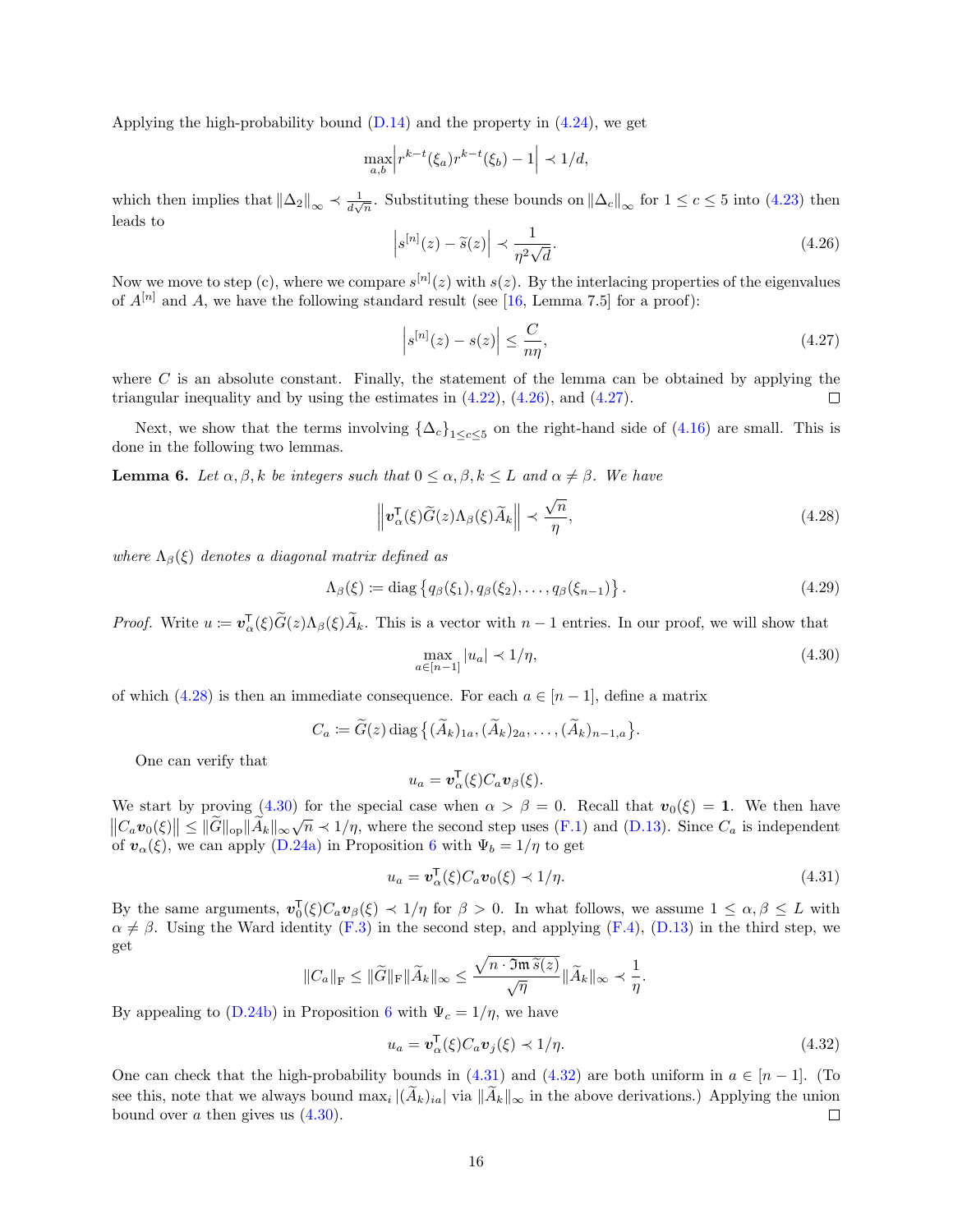**Lemma 7.** For  $\alpha, \beta \in \mathbb{N}$  with  $\ell \leq \alpha, \beta \leq L$ , and for  $1 \leq c \leq 5$ , we have

<span id="page-16-0"></span>
$$
\frac{1}{n}\mathbf{v}_{\alpha}^{\mathsf{T}}(\xi)\widetilde{G}(z)\Delta_{c}G^{[n]}(z)\mathbf{v}_{\beta}(\xi) = \mathcal{O}_{\prec}\left(\frac{1}{\eta^{2}\sqrt{d}}\right).
$$
\n(4.33)

*Proof.* By using [\(F.1\)](#page-37-8) in the first step and [\(D.12\)](#page-28-0) in the second step, we have  $||G^{[n]}v_{\beta}(\xi)|| \leq \frac{1}{\eta} ||v_{\beta}(\xi)|| \leq \frac{\sqrt{n}}{\eta}$  $\frac{\sqrt{n}}{\eta}$  . The same arguments will also give us  $\|\mathbf{v}_{\alpha}^{\mathsf{T}}(\xi)\widetilde{G}(z)\| \prec \sqrt{n}/\eta$ . It follows that

$$
\left|\frac{1}{n}\boldsymbol{v}_{\alpha}^{\mathsf{T}}(\xi)\widetilde{G}(z)\Delta_{c}G^{[n]}(z)\boldsymbol{v}_{\beta}(\xi)\right| \prec \frac{1}{\eta^{2}}\|\Delta_{c}\|_{\text{op}}.\tag{4.34}
$$

Thus, one way to bound the left-hand side of [\(4.33\)](#page-16-0) is to obtain estimates on the operator norm of  $\Delta_c$ . We start from  $\Delta_1$  in [\(4.15a\)](#page-13-3). Since it is a diagonal matrix,

<span id="page-16-4"></span><span id="page-16-1"></span>
$$
\|\Delta_1\|_{\text{op}} \le \frac{1}{\sqrt{nd^\ell}} \max_a q_\ell^2(\xi_a) \prec \frac{1}{\sqrt{nd^\ell}},\tag{4.35}
$$

where the second step is due to [\(D.12\)](#page-28-0). For  $\Delta_2$  in [\(4.15b\)](#page-13-5), write  $u_k := \max_a |r^k(\xi_a) - 1|$ . Using the expansion in [\(4.25\)](#page-14-6) and the triangular inequality, we have

$$
\|\Delta_2\|_{\text{op}} \leq C \sum_{\ell \leq k \leq L} \sum_{0 \leq t \leq k} \frac{1}{d^{t/2}} \|\widetilde{A}_{k-t}\|_{\text{op}} (u_{k-t}^2 + 2u_{k-t}) \max_a |q_t(\xi_a)|^2
$$

for some constant C that depends on  $\{\mu_k\}$ . Note that  $\widetilde{A}_k$  has exactly the same construction as  $A_k$ . The only difference is to change the dimension parameter from d to  $d-1$ . Thus, we can apply Proposition [7](#page-36-1) to get  $\|\widetilde{A}_{k-t}\|_{\text{op}} \leq d^{\max\{(\ell-k+t)/2,0\}}$ . Combining this estimate with those in [\(D.14\)](#page-28-2) and [\(D.12\)](#page-28-0) leads to

$$
\|\Delta_2\|_{\text{op}} \prec C \sum_{\ell \le k \le L} \sum_{0 \le t \le k} d^{\max\{(\ell - k + t)/2, 0\}} d^{-t/2} d^{-1} \prec d^{-1},\tag{4.36}
$$

where the second step is due to max  $\{(\ell - k + t)/2, 0\} \le t/2$  for  $k \ge \ell$ . Similarly, for  $\Delta_4$  in  $(4.15d)$ , we have

$$
\|\Delta_4\|_{\text{op}} \prec C \sum_{\ell < k \le L} \sum_{1 \le t \le k} d^{\max\{(\ell - k + t)/2, 0\}} d^{-t/2} \prec d^{-1/2}.
$$
\n
$$
(4.37)
$$

The second step follows from the fact that, for  $k > \ell$  and  $t \geq 1$ ,  $\max{\frac{\ell-k+t}{2}, 0} \leq \max{\frac{t-1}{2}, 0} = \frac{t-1}{2}$ . By substituting  $(4.35)$ ,  $(4.36)$ , and  $(4.37)$  into  $(4.34)$ , we verify the statement in  $(4.33)$  for the cases of  $c = 1, 2$ and 4.

The cases of  $\Delta_3$  and  $\Delta_5$  require a different approach. We start with  $\Delta_3$ . Recall the diagonal matrix notation introduced in [\(4.29\)](#page-15-6). Write

<span id="page-16-7"></span><span id="page-16-6"></span><span id="page-16-5"></span><span id="page-16-3"></span><span id="page-16-2"></span>
$$
\mathbf{u}_{\beta} \coloneqq G^{[n]}(z)\mathbf{v}_{\beta}(\xi). \tag{4.38}
$$

By  $(D.12)$  and  $(F.1)$ , we have

$$
\|\mathbf{u}_{\beta}\| \leq \|G^{[n]}(z)\|_{\text{op}} \cdot \|\mathbf{v}_{\beta}(\xi)\| \prec \frac{\sqrt{n}}{\eta}.
$$
\n(4.39)

and

$$
\left\|\Lambda_t(\xi)\mathbf{u}_{\beta}\right\| \leq \left(\max_a \left|q_t(\xi_a)\right|\right) \cdot \|\mathbf{u}_{\beta}\| \prec \frac{\sqrt{n}}{\eta}.\tag{4.40}
$$

From the construction of  $\Delta_3$  in [\(4.15c\)](#page-13-7), one can check that

$$
\left| \frac{1}{n} \mathbf{v}_{\alpha}^{\mathsf{T}}(\xi) \widetilde{G}(z) \Delta_3 G^{[n]}(z) \mathbf{v}_{\beta}(\xi) \right| \leq C \sum_{1 \leq t \leq \ell-1} \frac{1}{d^{t/2} n} \left| \left( \mathbf{v}_{\alpha}^{\mathsf{T}}(\xi) \widetilde{G}(z) \Lambda_t(\xi) \widetilde{A}_{\ell-t} \right) \Lambda_t(\xi) \mathbf{u}_{\beta} \right|
$$
  

$$
\leq C \sum_{1 \leq t \leq \ell-1} \frac{1}{d^{t/2} n} \left| \mathbf{v}_{\alpha}^{\mathsf{T}}(\xi) \widetilde{G}(z) \Lambda_t(\xi) \widetilde{A}_{\ell-t} \right| \cdot \left\| \Lambda_t(\xi) \mathbf{u}_t \right\|
$$
  

$$
\prec \frac{1}{\eta^2 \sqrt{d}}.
$$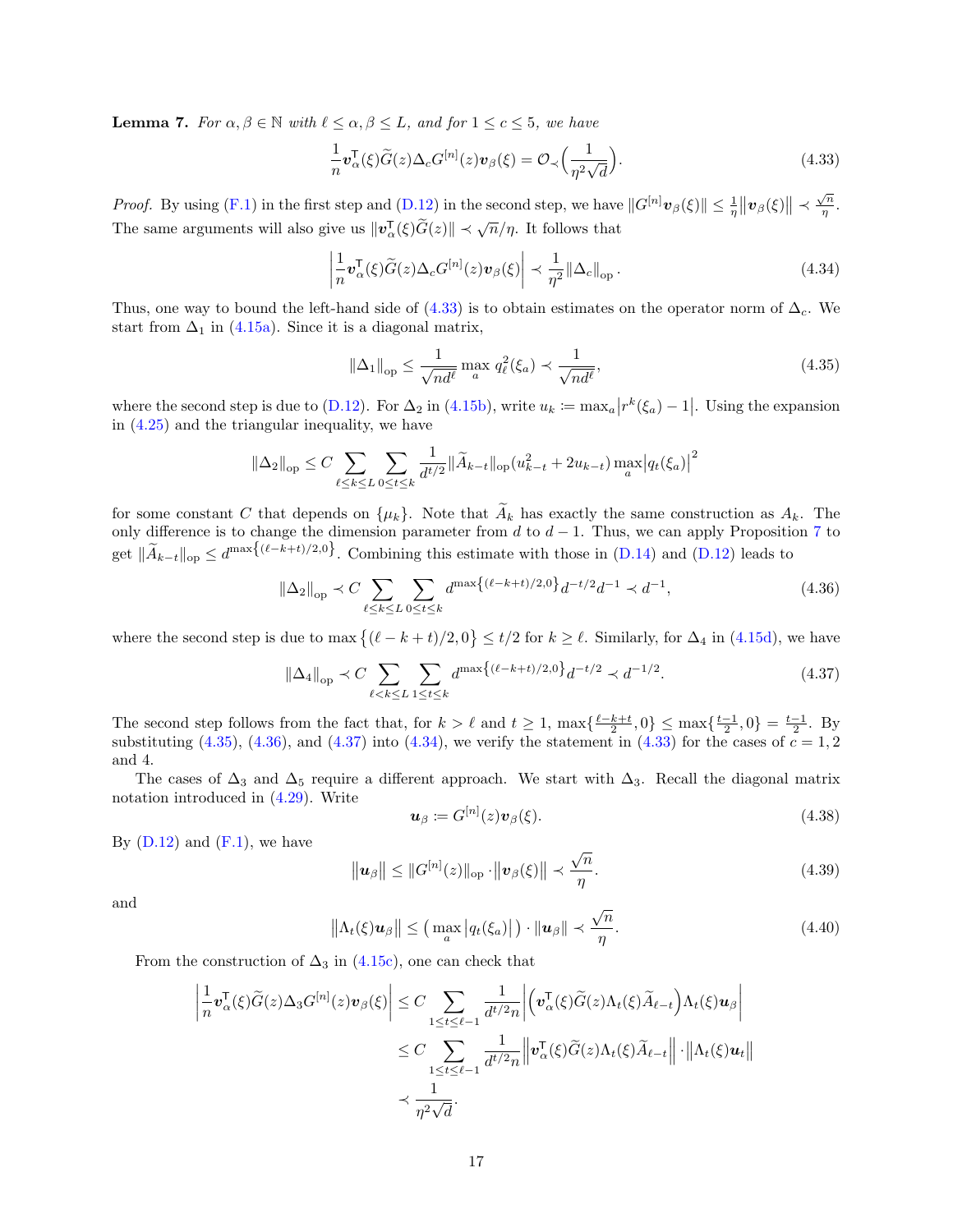The second step uses the Cauchy-Schwarz inequality; in the last step, we have applied Lemma [6](#page-15-7) (note that  $\alpha > \ell > t$ , and the estimate in [\(4.39\)](#page-16-5).

We complete the proof by showing [\(4.33\)](#page-16-0) for  $\Delta_5$ . By construction,  $\Delta_5$  is the linear combination of a finite number of matrices  $\{\Delta_5^{(k,t)}\}\$ , indexed by k, t. The entries of  $\Delta_5^{(k,t)}$  are

$$
(\Delta_{5}^{(k,t)})_{ab} = (\widetilde{A}_{k-t})_{ab} \cdot r^{k-t}(\xi_{a})r^{k-t}(\xi_{b})\mathcal{E}_{t}(\xi_{a}, \xi_{b})
$$
  
\n
$$
\stackrel{(a)}{=} (\widetilde{A}_{k-t})_{ab} (\mathcal{E}_{t+2\ell}(\xi_{a}, \xi_{b}) + f_{2}(\xi_{a}, \xi_{b}))
$$
  
\n
$$
\stackrel{(b)}{=} (\widetilde{A}_{k-t})_{ab} \Big( \sum_{0 \leq i, j \leq t+2\ell} \underbrace{c_{ij}(d)d^{-\max\{i, j\}/2-1} q_{i}(\xi_{a}) q_{j}(\xi_{b})}_{(*)} + f_{2}(\xi_{a}, \xi_{b}) \Big)
$$
  
\n
$$
\stackrel{(c)}{=} (\widetilde{A}_{k-t})_{ab} \sum_{\substack{0 \leq i \leq \ell-1 \\ 0 \leq j \leq t+2\ell}} (*) + (\widetilde{A}_{k-t})_{ab} \Big( \sum_{\substack{\ell \leq i \leq t+2\ell \\ 0 \leq j \leq t+2\ell}} (*) + f_{2}(\xi_{a}, \xi_{b}) \Big) . \tag{4.41}
$$

In step (a), we apply Proposition [5](#page-29-0) to split  $r^{k-t}(\xi_a)r^{k-t}(\xi_b)\mathcal{E}_t(\xi_a,\xi_b)$  into the sum of two functions, with  $f_1(\xi_a, \xi_b) \in \mathcal{E}_{t+2\ell}$ . Step (b) uses the definition in [\(4.10\)](#page-12-6); In step (c), we split the double sum over  $0 \le i, j \le k$  $t + 2\ell$  into two parts, with the index i ranging from 0 to  $\ell - 1$  in the first partial sum. Observe that each term in the partial sum in  $R_{ab}$  includes a factor  $d^{-\max\{i,j\}/2-1} \leq d^{-\ell/2-1} = \mathcal{O}(n^{-1/2}d^{-1})$ , because  $i \geq \ell$ . By  $(D.13)$ ,  $(D.12)$ , and  $(D.18)$ , and by the union bound, we can verify that

<span id="page-17-2"></span><span id="page-17-1"></span><span id="page-17-0"></span>
$$
\max_{a,b} |R_{ab}| \prec \frac{1}{dn} \quad \text{and thus} \quad ||R||_{op} \le ||R||_{\mathrm{F}} \prec \frac{1}{d}.\tag{4.42}
$$

Now consider the left-hand side of [\(4.33\)](#page-16-0), with  $\Delta_c$  replaced by  $\Delta_5^{(k,t)}$ . By using [\(4.41\)](#page-17-0) and the notation introduced in [\(4.29\)](#page-15-6) and [\(4.38\)](#page-16-6), we have

$$
\frac{1}{n} \left| \mathbf{v}_{\alpha}^{\mathsf{T}}(\xi) \tilde{G}(z) \Delta_{5}^{(k,t)} G^{[n]}(z) \mathbf{v}_{\beta}(\xi) \right| \leq \frac{1}{n d} \sum_{\substack{0 \leq i \leq \ell-1 \\ 0 \leq j \leq t+2\ell}} \left| c_{ij}(d) \mathbf{v}_{\alpha}^{\mathsf{T}}(\xi) \tilde{G}(z) \Lambda_{i}(\xi) \tilde{A}_{k-t} \Lambda_{j}(\xi) \mathbf{u}_{\beta} \right| + \frac{1}{n} \left| \mathbf{v}_{\alpha}^{\mathsf{T}}(\xi) \tilde{G}(z) R \mathbf{u}_{\beta} \right|
$$
\n
$$
\leq \frac{1}{n d} \sum_{\substack{0 \leq i \leq \ell-1 \\ 0 \leq j \leq t+2\ell}} \left| c_{ij}(d) \right| \cdot \left\| \mathbf{v}_{\alpha}^{\mathsf{T}}(\xi) \tilde{G}(z) \Lambda_{i}(\xi) \tilde{A}_{k-t} \right\| \cdot \left\| \Lambda_{j}(\xi) \mathbf{u}_{\beta} \right\| + \frac{1}{n} \left\| \mathbf{v}_{\alpha}^{\mathsf{T}}(\xi) \tilde{G}(z) \right\| \left\| R \right\|_{\text{op}} \left\| \mathbf{u}_{\beta} \right\| \tag{4.43}
$$
\n
$$
\prec \frac{1}{\eta^{2} d}.
$$
\n(4.44)

In the last step, we bound the right-hand side of  $(4.43)$  as follows: for the terms in the sum over  $i, j$ , we have used the fact that  $c_{ij} (d) = \mathcal{O}(1)$  and have applied [\(4.40\)](#page-16-7) and [\(4.28\)](#page-15-2) in Lemma [6.](#page-15-7) (Note that  $\beta \ge \ell > i$ and thus [\(4.28\)](#page-15-2) is applicable.) For the last term on the right-hand side of [\(4.43\)](#page-17-1), we use [\(4.42\)](#page-17-2), [\(4.39\)](#page-16-5), and the estimate that  $\|\mathbf{v}_{\alpha}^{\mathsf{T}}(\xi)\widetilde{G}(z)\| \prec \sqrt{n}/n$ .

The large deviation bound in [\(4.44\)](#page-17-3) holds for all k, t over the range  $\ell \leq k \leq L$  and  $0 \leq t \leq k$ . Applying the triangular inequality then yields the estimate in [\(4.33\)](#page-16-0) for  $\Delta_5$ .  $\Box$ 

We may now complete the proof of Proposition [2.](#page-14-1)

Proof of Proposition [2.](#page-14-1) Observe that the different coordinates of A are statistically exchangeable. Thus, it is sufficient to show [\(4.20\)](#page-14-7) for any particular choice of the index i. We choose to do so for  $i = n$ . With the decomposition given in [\(4.16\)](#page-13-1), our task boils down to verifying that the right-hand side of [\(4.16\)](#page-13-1) concentrates around the leading term given in [\(4.20\)](#page-14-7). To that end, we first show that the term  $\theta(z)$  in [\(4.18\)](#page-13-8) is close to

<span id="page-17-4"></span><span id="page-17-3"></span>
$$
\theta^*(z) \coloneqq \frac{\mu_\ell^2 s(z)}{\sqrt{d^\ell/(\ell!n)} + \mu_\ell s(z)}.
$$

Indeed, we have

$$
\left|\theta(z) - \theta^*(z)\right| \le \frac{\sum_{\ell < \alpha \le L} |\mu_{\ell}\mu_{\alpha}\chi_{\alpha\ell}|}{\left|\sqrt{d^{\ell}/(\ell!n)} + \mu_{\ell}\chi_{\ell\ell}\right|} + \frac{\mu_{\ell}^2 \sqrt{d^{\ell}/(\ell!n)}\left|\chi_{\ell\ell} - s(z)\right|}{\left|\sqrt{d^{\ell}/(\ell!n)} + \mu_{\ell}\chi_{\ell\ell}(z)\right| \cdot \left|\sqrt{d^{\ell}/(\ell!n)} + \mu_{\ell}s(z)\right|}.
$$
(4.45)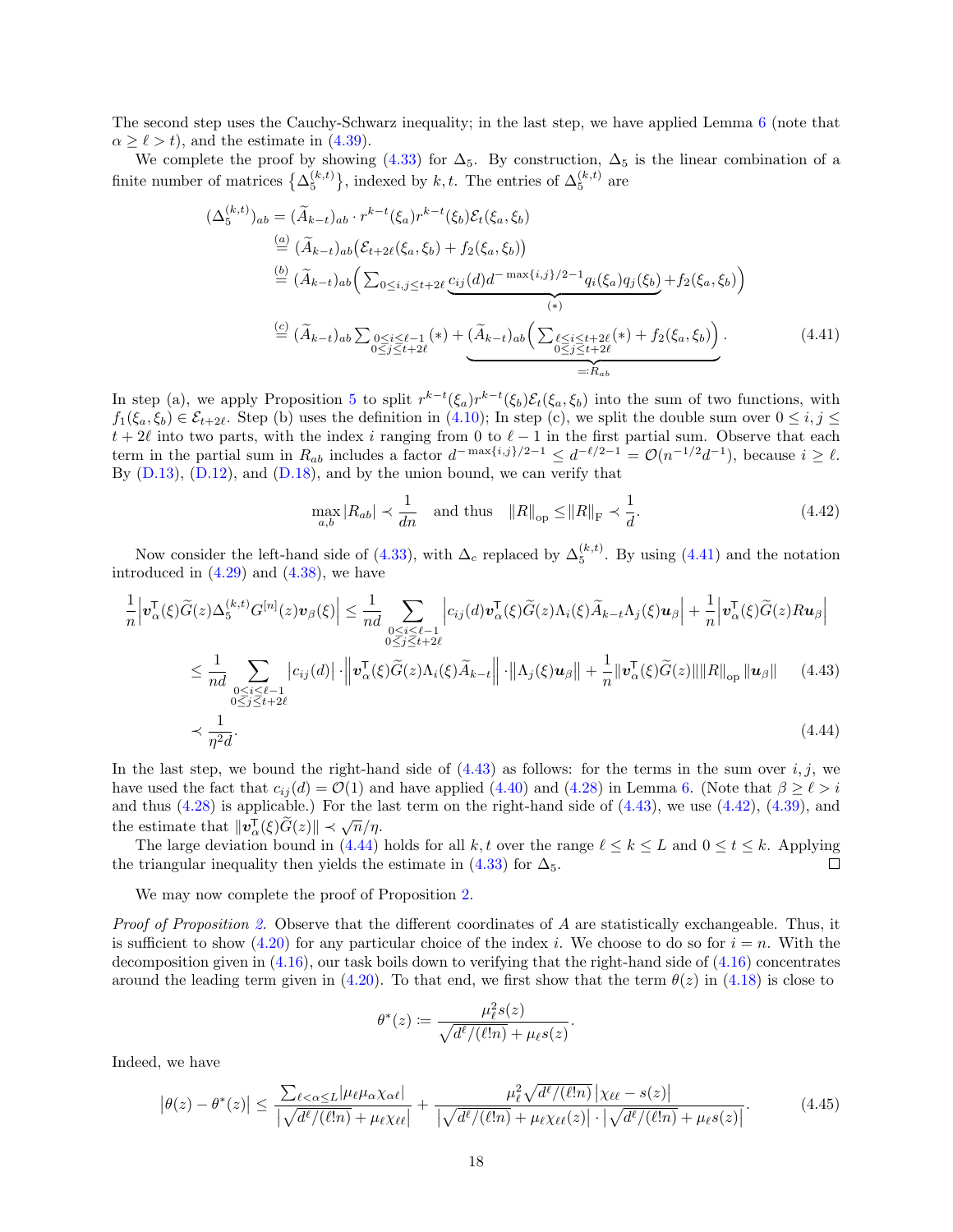The numerators on the right-hand side are small due to the estimates provided in Lemma [5.](#page-14-8) The denominators can be bounded as follows. To lighten the notation, write  $C_{d,\ell} := \sqrt{d^{\ell}/(\ell!n)}$ . Recall the definition of  $\chi_{\ell\ell}(z)$  in [\(4.17\)](#page-13-2). By [\(F.1\)](#page-37-8),

$$
\left|\mu_{\ell}\chi_{\ell\ell}(z)\right| \leq \frac{\left|\mu_{\ell}\right|\cdot\left\|\mathbf{v}_{\ell}(\xi)\right\|^{2}}{n\eta}.
$$

Consider two cases: (a) If  $|\mu_{\ell}| \cdot ||\boldsymbol{v}_{\ell}(\xi)||$  $\vert \mathcal{L}^2/(n\eta) \leq C_{d,\ell}/2$ , we have  $\vert \mu_{\ell} \chi_{\ell \ell}(z) \vert \leq C_{d,\ell}/2$  and thus

<span id="page-18-2"></span><span id="page-18-1"></span>
$$
\frac{1}{|C_{d,\ell} + \mu_{\ell} \chi_{\ell\ell}|} \le \frac{2}{C_{d,\ell}}.\tag{4.46}
$$

(b) Suppose that  $|\mu_{\ell}| \cdot ||\boldsymbol{v}_{\ell}(\xi)||$  $2/(n\eta) > C_{d,\ell}/2$ . Let  $\{\lambda_j\}_{j\in[n-1]}$  denote the eigenvalues of  $\widetilde{A}$ . One can verify from  $(4.17)$  that

$$
|\mu_{\ell}|\mathfrak{Im}\,\chi_{\ell\ell}(z)\geq\frac{|\mu_{\ell}|\cdot\|\mathbf{v}_{\ell}\|^2}{n\eta}\min_{j\in[n-1]}\frac{\eta^2}{(\lambda_j-E)^2+\eta^2}\geq \Big(\frac{C_{d,\ell}}{2}\Big)\frac{\eta^2}{2\|\widetilde{A}\|_{\mathrm{op}}^2+2E^2+\eta^2},
$$

where  $E = \Re(z)$ . This then gives us

$$
\frac{1}{|C_{d,\ell} + \mu_{\ell} \chi_{\ell\ell}|} \le \frac{2}{C_{d,\ell}} \Big( 1 + \frac{2(\|\tilde{A}\|_{\text{op}}^2 + E^2)}{\eta^2} \Big). \tag{4.47}
$$

Since the right-hand side of  $(4.47)$  dominates that of  $(4.46)$ , the bound in  $(4.47)$  in fact is valid for both cases. Note that  $|\mu_{\ell} s(z)| \leq |\mu_{\ell}| / \eta$ . By considering two cases depending on whether  $|\mu_{\ell}| / \eta \geq C_{d,\ell}/2$  and by following analogous arguments as above, we can also verify that

$$
\frac{1}{|C_{d,\ell} + \mu_{\ell}s(z)|} \le \frac{2}{C_{d,\ell}} \Big( 1 + \frac{2(||A||_{\text{op}}^2 + E^2)}{\eta^2} \Big). \tag{4.48}
$$

We already have controls on the operator norm of  $A$ . Indeed, the estimates in  $(E.27)$  give us

<span id="page-18-3"></span>
$$
||A||_{\text{op}} \le \sum_{k=\ell}^{L} |\mu_k| \cdot ||A_k||_{\text{op}} \prec 1.
$$

Similarly,  $\|\widetilde{A}\|_{op} \prec 1$ , as  $\widetilde{A}$  is just the  $(d-1)$ -dimensional version of A. Substituting [\(4.47\)](#page-18-1) and [\(4.48\)](#page-18-3) into  $(4.45)$ , and using the large deviation estimates in  $(4.21)$ , we get

<span id="page-18-4"></span>
$$
\left|\theta(z) - \theta^*(z)\right| \prec \frac{1}{\sqrt{d}}.\tag{4.49}
$$

Finally, by applying  $(4.49)$ ,  $(4.21)$ , and  $(4.33)$  to the right-hand side of  $(4.16)$ , and by using the assumption that  $n/d^{\ell} = \kappa + \mathcal{O}(d^{-1/2})$ , we reach the statement [\(4.20\)](#page-14-7) of the proposition.  $\Box$ 

#### <span id="page-18-0"></span>4.4 Proof of Theorem [1](#page-4-1)

The asymptotic limit of the ESD of the B matrix can be obtained by standard methods in random matrix theory. For example, since  $B_{\ell}$  is a shifted Wishart matrix, its limiting ESD follows the Marchenko-Pastur (MP) law with a ratio parameter equal to  $(\ell \kappa)^{-1}$ . Let  $s_{\ell}(z)$  denote the Stieltjes transform of the limiting spectral density of the linearly-scaled version  $\mu_{\ell}B_{\ell}$ . By using properties of the MP law (see Appendix [C\)](#page-25-0), and after taking into account the linear transformation (namely, the scaling by  $\mu_{\ell}$  and shifting by  $(\ell \, k)^{-1/2}$ ) of the eigenvalues, we can characterize  $s_{\ell}(z)$  as the unique solution to

<span id="page-18-5"></span>
$$
\frac{1}{s_{\ell}(z)} = -z - \frac{\gamma_a s_{\ell}(z)}{1 + \gamma_b s_{\ell}(z)},\tag{4.50}
$$

where  $\gamma_a, \gamma_b$  are the constants defined in Theorem [1.](#page-4-1)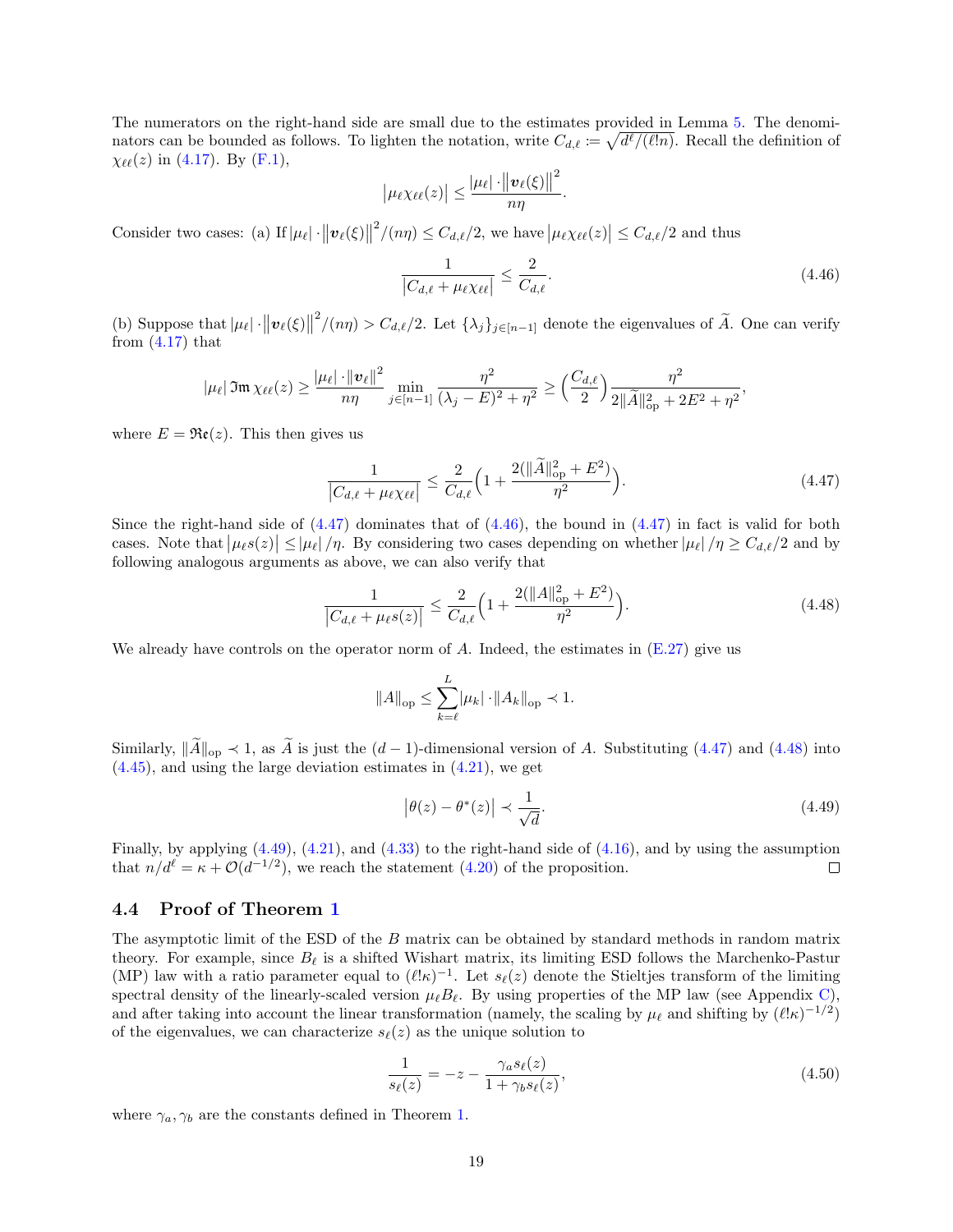By construction, the law of B is equal to that of  $\mu_{\ell} B_{\ell} + \sqrt{\gamma_c} H$ , where  $H \in \mathbb{R}^{n \times n}$  is a GOE matrix independent of  $B_\ell$ . Thus, the Stieltjes transform  $s_B(z)$  of its ESD converges almost surely to a limiting function  $m(z)$ . Moreover,  $m(z)$  can be obtained via a free additive convolution between the MP law and the semicircle law, which gives us  $m(z) = s_{\ell}(z + \gamma_c m(z))$ . It then follows from [\(4.50\)](#page-18-5) that

$$
\frac{1}{m(z)} = \frac{1}{s_{\ell}(z + \gamma_c m(z))} = -z - \gamma_c m(z) + \frac{\gamma_a s_{\ell}(z + \gamma_c m(z))}{1 + \gamma_b s_{\ell}(z + \gamma_c m(z))}
$$

$$
= -z + \frac{\gamma_a m(z)}{1 + \gamma_b m(z)} - \gamma_c m(z),
$$

which is exactly  $(2.10)$ .

The rest of the proof is devoted to establishing the estimate in  $(2.11)$  for the matrix A. To lighten the notation, we drop the subscript in  $s_A(z)$  in the following discussions. We start by recalling Lemma [2,](#page-10-2) which shows that removing the low-order components from A will only incur an error of size  $\mathcal{O}(1/\sqrt{d})$  in the Stieltjes transform. As this error is of the same size as the right-hand side of [\(2.11\)](#page-4-8), it is sufficient for us to establish [\(2.11\)](#page-4-8) for the special case when A contains only the high-order components, *i.e.*,  $A = \sum_{k=\ell}^{L} \mu_k A_k$ . By  $(4.3)$ ,  $(4.4)$ ,  $(4.2)$ , and the high-probability estimate given in Proposition [2,](#page-14-1) we have

$$
s(z)\Big(z+\frac{\gamma_{a}s(z)}{1+\gamma_{b}s(z)}+\gamma_{c}s(z)\Big)+1=\omega,
$$

where the error term

<span id="page-19-2"></span><span id="page-19-1"></span> $|\omega| \prec \frac{1}{\sqrt{2}}$ η  $\frac{1}{\sqrt{2}}$ d  $(4.51)$ 

Thus,  $s(z)$  is an approximate solution to [\(2.10\)](#page-4-4). To show  $s(z) \approx m(z)$ , we will apply the stability bound given in Proposition [8.](#page-39-1) To that end, we first establish a high-probability upper bound for  $1/\mathfrak{Im}[s(z)]$ . Let  $\{\lambda_i\}_{i\in[n]}$  denotes the eigenvalues of A, and  $z = E + i\eta \in C_+$ . We have

$$
\mathfrak{Im}[s(z)] = \frac{1}{n} \sum_{i} \frac{\eta}{(\lambda_i - E)^2 + \eta^2} \ge \frac{\eta/2}{\|A\|_{\text{op}}^2 + E^2 + \eta^2}.
$$
 (4.52)

Applying the triangular inequality and Proposition [7,](#page-36-1) we have  $||A||_{op} \le \sum_{k=\ell}^{L} |\mu_k| \cdot ||A_k||_{op} \prec 1$ . Moreover, by the assumption made in Theorem [1,](#page-4-1)  $|E| \leq \tau^{-1}$  and  $\tau \leq \eta \leq \tau^{-1}$  for some fixed  $\tau > 0$ . Substituting these bounds into  $(4.52)$  then gives us

<span id="page-19-3"></span>
$$
\frac{1}{\Im \mathfrak{m}[s(z)]} \le \frac{\|A\|_{\rm op}^2 + E^2 + \eta^2}{\eta/2} \prec 1.
$$
\n(4.53)

For any  $\varepsilon > 0$  and  $D > 0$ , we have

$$
\mathbb{P}(|s(z) - m(z)| \ge d^{\epsilon - 1/2}) \le \mathbb{P}(|\omega/s(z)| > \eta/2) + \mathbb{P}(|s(z) - m(z)| \ge d^{\epsilon - 1/2}, |\omega/s(z)| \le \eta/2)
$$
  
\n(a)  
\n
$$
\le \mathbb{P}(|\omega| (\mathfrak{Im}[s(z)])^{-1} \ge \eta/2) + \mathbb{P}(|\omega| \ge (\eta^2/4)d^{\epsilon - 1/2})
$$
  
\n(b)  
\n
$$
\le d^{-(D+1)} + d^{-(D+1)}.
$$

In step (a), we have applied Proposition [8](#page-39-1) to obtain the second term on the right-hand side of the inequality. Step (b) follows from the high-probability estimates given in [\(4.51\)](#page-19-2) and [\(4.53\)](#page-19-3). As  $\varepsilon$  and D can be chosen arbitrarily, we have verified [\(2.11\)](#page-4-8). The almost sure convergence of  $s(z)$  to  $m(z)$  then follows from (2.11) and the Borel-Cantelli lemma.

### <span id="page-19-0"></span>5 Summary and Discussions

Our main results, Theorem [1](#page-4-1) and Theorem [2,](#page-6-1) establish the weak-limit of the spectrum of random innerproduct kernel matrices in the polynomial scaling regime, when  $d, n \to \infty$  such that  $n/d^{\ell} \to \kappa \in (0, \infty)$ , for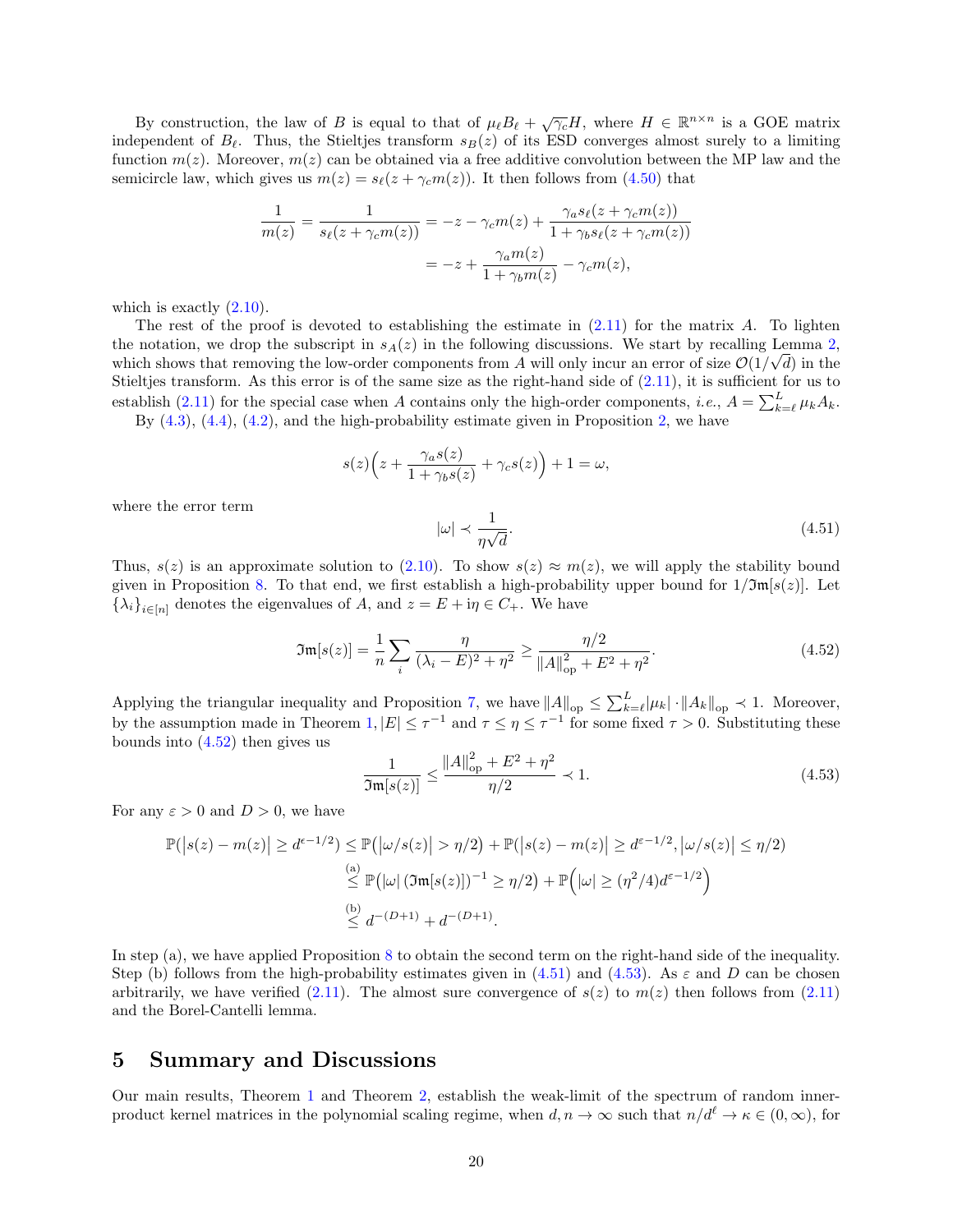some fixed  $\kappa \in \mathbb{R}$  and  $\ell \in \mathbb{N}$ . The main insight of our work is an asymptotic equivalence principle, which states that the limiting spectral distribution of the kernel matrix is equivalent to that of a linear combination of a (shifted) Wishart matrix and an independent GOE matrix. Consequently, the limiting distribution is characterized by a free additive convolution between an MP law and a semicircle law.

Our results were stated only when the distributions of the data vectors are spherical. It is not difficult to generalize this result to isotropic Gaussian distributions. In fact, Theorem [1](#page-4-1) is expected to hold (with certain modifications in error bounds) for essentially any distributions with reasonably fast decay at infinity. The error bounds on Theorem [1](#page-4-1) are clearly not optimal. Furthermore, our current proof approach restricts the imaginary part of the spectral parameter  $z = E + i\eta$  to  $\eta \geq d^{-c}$  for some small constant c. This is far from the regime  $\eta \sim n^{-1+\epsilon}$  $\eta \sim n^{-1+\epsilon}$  $\eta \sim n^{-1+\epsilon}$  needed to get to the locations of individual eigenvalues. However, extending Theorem 1 to the entire range  $n^{-1+\epsilon} \leq \eta \leq 1$  may not be a simple matter since there seem to be multiscale structures in the eigenvalues due to that the matrix A in [\(2.7\)](#page-3-7) is a sum of component matrices  $\{A_k\}$  over different scales. Therefore, characterizing the precise behavior of individual eigenvalues, including the extremal eigenvalues, is an interesting open problem. Related questions such as eigenvector statistics and universality of eigenvalues will also depend on the resolution of this question. We remark that the possibility of multiscale structures is a feature of the nonlinear model, which does not appear in standard mean field models such as Wigner matrices or sample covariance matrices [\[16\]](#page-41-9). We will address some of these questions in the forthcoming papers.

### <span id="page-20-0"></span>A Gegenbauer Polynomials and Spherical Harmonics

In this appendix, we collect a few useful properties of the (normalized) Gegenbauer polynomials  $\{q_k(x)\}_{k\geq0}$ defined in  $(2.2)$ . All of these results are standard, and their proofs can be found in e.g., [\[11,](#page-40-3) [14\]](#page-41-10).

Three-term recurrence relation: For each  $k \in \mathbb{N}$ , we have

<span id="page-20-5"></span><span id="page-20-4"></span>
$$
xq_k(x) = a_kq_{k+1}(x) + a_{k-1}q_{k-1}(x),
$$
\n(A.1)

where

$$
a_k = \sqrt{\frac{(k+1)(d+k-2)d}{(d+2k)(d+2k-2)}} = \sqrt{k+1} \left(1 + \mathcal{O}(d^{-1})\right). \tag{A.2}
$$

We will repeatedly apply this recurrence relation in our proof of Proposition [1.](#page-12-0)

Spherical harmonics and the addition theorem: We recall that a spherical harmonic of degree k is a harmonic and homogeneous polynomial of degree k in d variables that are restricted to  $S^{d-1}$ . The set of all degree k harmonics forms a linear subspace, whose dimension is denoted by  $N_k$ . We have  $N_0 = 1$ ,  $N_1 = d$ , and in general, for  $k \in \mathbb{N}$ ,

$$
N_k := \frac{2k + d - 2}{k} {k + d - 3 \choose k - 1} = \frac{d^k}{k!} (1 + \mathcal{O}(1/d)).
$$
 (A.3)

Using the Gram-Schmidt procedure, we can construct an orthonormal set of spherical harmonics. Let  $Y_{k,i}(\boldsymbol{x})$ , for  $i \in [N_k]$ , denote the *i*th degree-k spherical harmonic in this orthonormal set. We then have

<span id="page-20-6"></span><span id="page-20-1"></span>
$$
\mathbb{E}_{\boldsymbol{x}\sim\mathsf{Unif}(\mathcal{S}^{d-1})}Y_{k,a}(\boldsymbol{x})Y_{k',b,}(\boldsymbol{x})=\mathbb{1}_{kk'}\mathbb{1}_{ab},\tag{A.4}
$$

for any  $k, k' \in \mathbb{N}_0$  and any  $a \in [N_k], b \in [N_{k'}].$ 

The Gengenbauer polynomials and spherical harmonics are deeply connected. In particular, we have the following identity, which can be viewed as a high-dimensional generalization of the classical addition theorem [\[10\]](#page-40-6): for any  $\boldsymbol{x}, \boldsymbol{y} \in \mathcal{S}^{d-1}$ ,

$$
q_k(\sqrt{d}\boldsymbol{x}^{\mathsf{T}}\boldsymbol{y}) = \frac{1}{\sqrt{N_k}} \sum_{a \in [N_k]} Y_{k,a}(\boldsymbol{x}) Y_{k,a}(\boldsymbol{y}).
$$
\n(A.5)

In addition, for the special case of  $x = y$ , we have

<span id="page-20-3"></span><span id="page-20-2"></span>
$$
q_k(\sqrt{d}) = \frac{1}{\sqrt{N_k}} \sum_{a \in [N_k]} Y_{k,a}^2(\mathbf{x}) = \sqrt{N_k}.
$$
 (A.6)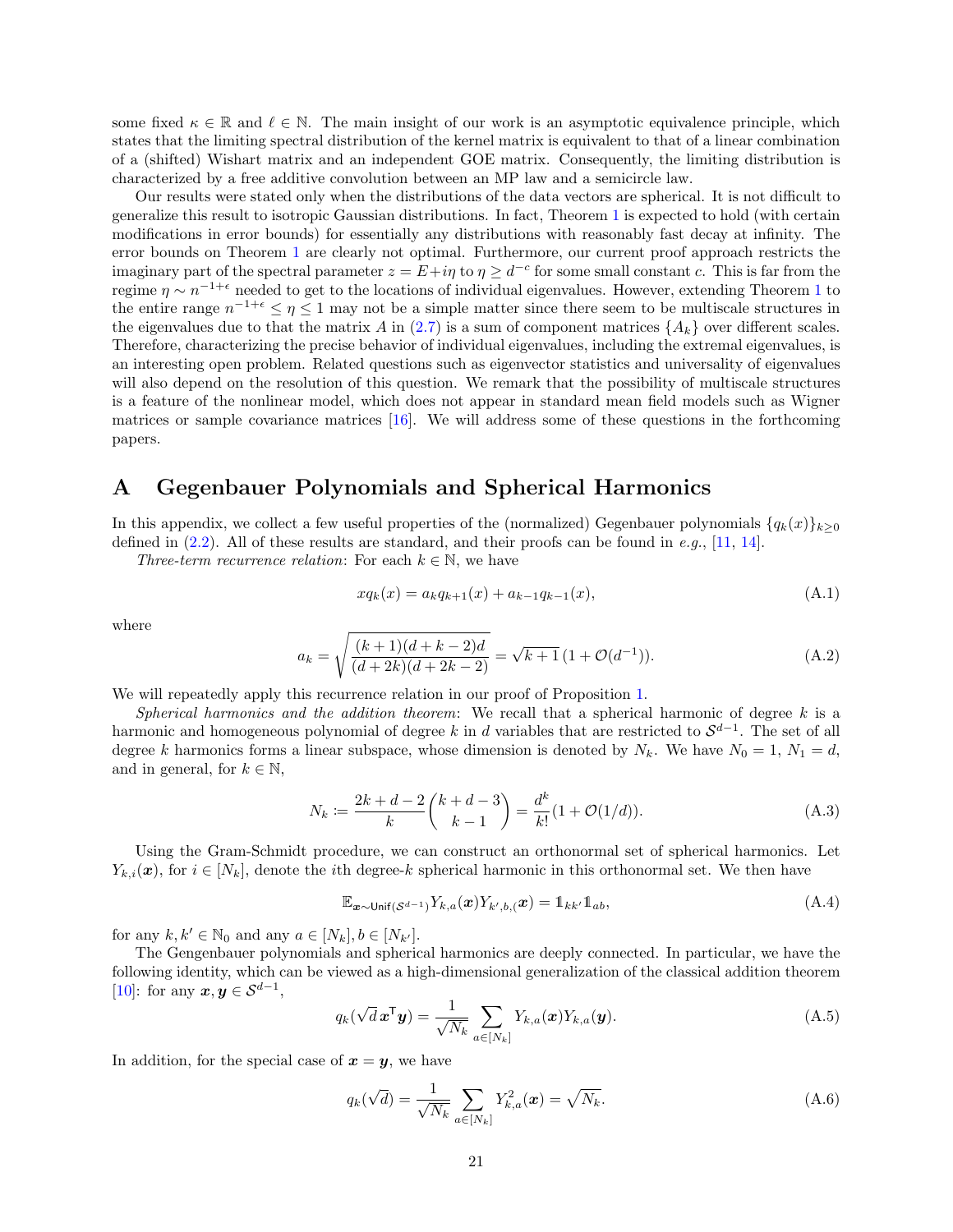The identity in  $(A.5)$  is useful because it allows us to "linearize" the term  $q_k($ √  $\overline{d}$   $\boldsymbol{x}^{\mathsf{T}}\boldsymbol{y}$  as an inner product of two vectors made of the spherical harmonics. Moreover,  $(A.4)$  implies that, if  $x \sim$  Unif $(\mathcal{S}^{d-1})$ , the vector of spherical harmonics  $(Y_{k,1}(\boldsymbol{x}), \ldots, Y_{k,N_k}(\boldsymbol{x}))$  is an isotropic random vector.

Using  $(A.5)$  and  $(A.6)$ , we can rewrite the matrix  $A_k$  defined in  $(2.6)$  as

$$
A_k = \frac{1}{\sqrt{nN_k}} S_k^{\mathsf{T}} S_k - \sqrt{\frac{N_k}{n}} I,\tag{A.7}
$$

where  $S_k$  is a  $N_k \times n$  matrix whose entries are the spherical harmonics, *i.e.* 

<span id="page-21-4"></span><span id="page-21-3"></span>
$$
(S_k)_{ai} = Y_{k,a}(\boldsymbol{x}_i),\tag{A.8}
$$

and  $\{x_i\}_{i\in[n]}$  are the data vectors in the definition in [\(2.6\)](#page-3-4).

Relationship with the Hermite polynomials: The weight function of the Gegenbauer polynomials is the probability distribution  $s_d^1$  given in [\(1.3\)](#page-2-1). Since  $s_d^1 \to \mathcal{N}(0,1)$  when  $d \to \infty$ , the Gegenbauer polynomials asymptotically become the Hermite polynomials. In this work, we consider normalized versions of the Hermite polynomials, denoted by  $\{h_k(x)\}_k$ . They are constructed as follows:  $\deg h_k(x) = k$  and

<span id="page-21-2"></span>
$$
\mathbb{E}h_i(z)h_j(z) = \mathbb{1}_{ij},
$$

where  $z \sim \mathcal{N}(0, 1)$  and  $\mathbb{1}_{ij}$  is the Kronecker delta. The first four (normalized) Hermite polynomials are

$$
h_0(x) = 1, \quad h_1(x) = x, \quad h_2(x) = \frac{1}{\sqrt{2}}(x^2 - 1), \quad h_3(x) = \frac{1}{\sqrt{6}}(x^3 - 3x). \tag{A.9}
$$

Comparing [\(A.9\)](#page-21-2) with [\(2.3\)](#page-3-9) and [\(2.4\)](#page-3-10), we can see that, for  $k = 0, 1, 2, 3$ ,  $h_k(x)$  is indeed the asymptotic limit of  $q_k(x)$ . For a general  $k \in \mathbb{N}_0$ , one can show (see [\[9,](#page-40-0) Lemma 4.1]) that

$$
q_k(x) = h_k(x) + \sum_{i=0}^{k} c_{i,k}(d)x^i,
$$

where  $\max_i |c_{i,k}(d)| = \mathcal{O}_k(1/d)$ .

In our discussions of the equivalence principle for general nonlinear functions  $f_d$  in Section [2.3,](#page-6-0) we need to use the following result, which is an consequence of [\[9,](#page-40-0) Lemma C.2, Lemma C.5]. We state the result in a lemma for easy reference.

<span id="page-21-1"></span>**Lemma 8.** Let  $q_k(x)$  and  $h_k(x)$  denote the kth Gegenbauer and the kth Hermite polynomials, respectively. Suppose that a function  $f : \mathbb{R} \to \mathbb{R}$  is locally bounded, i.e.,  $\sup_{|x| \le t} |f(x)| < \infty$  for all  $t > 0$  and satisfies

$$
\mathbb{E}[f^2(z)\mathbb{1}(|z| \ge t)] \xrightarrow{t \to \infty} 0,
$$

where  $z \sim \mathcal{N}(0, 1)$ . For  $\xi \sim s_d^1$ , we have

$$
\mathbb{E}[f^{2}(\xi)] \xrightarrow{t \to \infty} \sigma^{2} = \mathbb{E}[f^{2}(z)] < \infty,
$$
  

$$
\mathbb{E}[f(\xi)q_{k}(\xi)] \xrightarrow{t \to \infty} \mu_{k} = \mathbb{E}[f(z)h_{k}(z)],
$$

for all  $k \in \mathbb{N}_0$ , and

$$
\sum_{k=0}^{\infty} \mu_k^2 = \sigma^2.
$$

# <span id="page-21-0"></span>B Proof of Proposition [1](#page-12-0)

We first state several simple properties of the set  $\mathcal{E}_m$  introduced in [\(4.10\)](#page-12-6).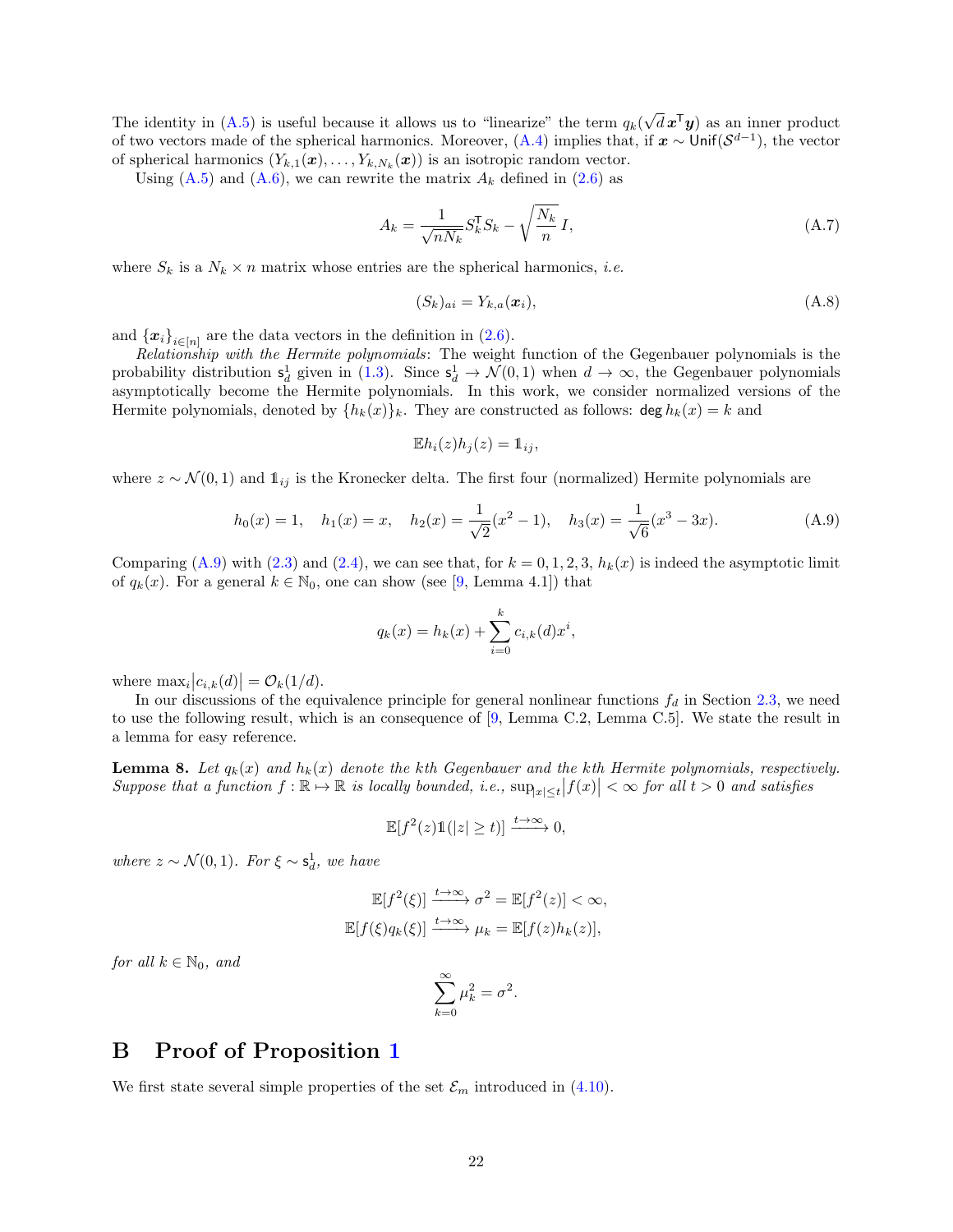**Lemma 9.** For  $m \in \mathbb{N}_0$ , we have

<span id="page-22-3"></span><span id="page-22-2"></span><span id="page-22-1"></span><span id="page-22-0"></span>
$$
\mathcal{E}_m(\xi_1, \xi_2) \in \mathcal{E}_{m+1},\tag{B.1a}
$$

$$
\frac{\xi_1 \xi_2}{\sqrt{d}} \mathcal{E}_m(\xi_1, \xi_2) \in \mathcal{E}_{m+1},\tag{B.1b}
$$

$$
\frac{\xi_1^2}{d} \mathcal{E}_m(\xi_1, \xi_2) \in \mathcal{E}_{m+2}, \ \frac{\xi_2^2}{d} \mathcal{E}_m(\xi_1, \xi_2) \in \mathcal{E}_{m+2}
$$
\n(B.1c)

and

$$
r^{2}(\xi_{1})r^{2}(\xi_{2})\mathcal{E}_{m}(\xi_{1},\xi_{2}) \in \mathcal{E}_{m+2},
$$
\n(B.1d)

where  $r(\xi)$  is the function defined in [\(4.8\)](#page-11-7).

*Proof.* The property [\(B.1a\)](#page-22-0) follows immediately from the definition of  $\mathcal{E}_m$ . To show [\(B.1b\)](#page-22-1), [\(B.1c\)](#page-22-2), and [\(B.1d\)](#page-22-3), we can assume without loss of generality that

<span id="page-22-4"></span>
$$
\mathcal{E}_m(\xi_1, \xi_2) = \frac{q_a(\xi_1) q_b(\xi_2)}{d^{\max\{a, b\}/2 + 1}}\tag{B.2}
$$

for some a, b such that  $0 \le a, b \le m$ . The more general case, where  $\mathcal{E}_m(\xi_1, \xi_2)$  is a linear combination of terms like [\(B.2\)](#page-22-4), can be handled by using the linearity of  $\mathcal{E}_{m+1}$  and  $\mathcal{E}_{m+2}$ .

The recurrent relation [\(A.1\)](#page-20-4) implies that  $\xi_1q_a(\xi_1) = \sum_{i \in [0,a+1]} \mu_iq_i(\xi_1)$  and  $\xi_2q_b(\xi_2) = \sum_{j \in [0,b+1]} \nu_jq_i(\xi_1)$ , where  $\mu_i = \mathcal{O}(1), \nu_i = \mathcal{O}(1)$  are some fixed expansion coefficients. It follows that

$$
\frac{\xi_1 \xi_2}{\sqrt{d}} \mathcal{E}_m(\xi_1, \xi_2) = \frac{\sum_{i=0}^{a+1} \sum_{j=0}^{b+1} \mu_i \nu_j q_i(\xi_1) q_j(\xi_2)}{d^{\max\{a+1, b+1\}/2+1}} = \frac{\sum_{i=0}^{a+1} \sum_{j=0}^{b+1} \frac{\mu_i \nu_j}{d^{\max\{i, j\}/2+1}} q_i(\xi_1) q_j(\xi_2)}{d^{\max\{i, j\}/2+1}},
$$

where  $\pi_{ij} = \max\{a+1, b+1\}/2 - \max\{i, j\}/2 \ge 0$ . Thus, we  $\frac{\xi_1 \xi_2}{\sqrt{d}} \mathcal{E}_m(\xi_1, \xi_2) \in \mathcal{E}_{m+1}$ .

The properties stated in [\(B.1c\)](#page-22-2) can be proved similarly. Consider the function in [\(B.2\)](#page-22-4). We have  $\xi_1^2 q_a(\xi_1) = \sum_{i=0}^{a+2} \mu_i q_i(\xi_1)$  for some expansion coefficients  $\mu_i = \mathcal{O}(1)$ . It follows that

<span id="page-22-7"></span><span id="page-22-6"></span><span id="page-22-5"></span>
$$
(\xi_1^2/d)\mathcal{E}_m(\xi_1,\xi_2) = \frac{\sum_{i=0}^{a+2} \frac{\mu_i}{d^{\pi_i}} q_i(\xi_1) q_b(\xi_2)}{d^{\max\{i,b\}/2+1}},
$$

where  $\pi_i = \max\{a+2, b+2\}/2 - \max\{i, b\}/2 \ge 0$ . Since  $\mu_i/d^{\pi_i} = \mathcal{O}(1)$ , we have  $(\xi_1^2/d)\mathcal{E}_m(\xi_1, \xi_2) \in \mathcal{E}_{m+2}$ . That  $(\xi_2^2/d)\mathcal{E}_m(\xi_1,\xi_2) \in \mathcal{E}_{m+2}$  follows from analogous arguments.

Recall the definition of  $r(\xi)$  in [\(4.8\)](#page-11-7). We have

$$
r^{2}(\xi_{1})r^{2}(\xi_{2})\mathcal{E}_{m}(\xi_{1},\xi_{2}) = (1 - 1/d)^{-1}(1 - \xi_{1}^{2}/d)(1 - \xi_{2}^{2}/d)\mathcal{E}_{m}(\xi_{1},\xi_{2})
$$
  
=  $(1 + \mathcal{O}(1/d))\left(1 + (\xi_{1}\xi_{2}/\sqrt{d})^{2} - \xi_{1}^{2}/d - \xi_{2}^{2}/d\right)\mathcal{E}_{m}(\xi_{1},\xi_{2}).$  (B.3)

√ Note that  $\mathcal{E}_m(\xi_1, \xi_2) \in \mathcal{E}_{m+2}$  by [\(B.1a\)](#page-22-0). Applying the property in [\(B.1b\)](#page-22-1) twice, we have  $(\xi_1 \xi_2)$  $\overline{d})^2 \mathcal{E}_m(\xi_1,\xi_2) \in$  $\mathcal{E}_{m+2}$ . By [\(B.1c\)](#page-22-2), the last two terms of [\(B.3\)](#page-22-5) also belong to  $\mathcal{E}_{m+2}$ . By the linearity of  $\mathcal{E}_{m+2}$ , we can conclude that the left-hand side of  $(B.1d)$  indeed belongs to  $\mathcal{E}_{m+2}$ .  $\Box$ 

**Lemma 10.** For each  $k \in \mathbb{N}$ , we have

$$
\frac{\xi_1 \xi_2 q_k(\xi_1) q_k(\xi_2)}{d^{(k+1)/2}} = (k+1) \frac{q_{k+1}(\xi_1) q_{k+1}(\xi_2)}{d^{(k+1)/2}} + \sqrt{k(k+1)} \frac{q_{k-1}(\xi_1) q_{k+1}(\xi_2) + q_{k+1}(\xi_1) q_{k-1}(\xi_2)}{d^{(k+1)/2}} + \mathcal{E}_{k+1}(\xi_1, \xi_2),
$$
\n(B.4)

and

$$
\frac{r^2(\xi_1)r^2(\xi_2)q_{k-1}(\xi_1)q_{k-1}(\xi_2)}{d^{(k-1)/2}} = \frac{q_{k-1}(\xi_1)q_{k-1}(\xi_2)}{d^{(k-1)/2}} - \sqrt{k(k+1)}\frac{q_{k-1}(\xi_1)q_{k+1}(\xi_2) + q_{k+1}(\xi_1)q_{k-1}(\xi_2)}{d^{(k+1)/2}} + \mathcal{E}_{k+1}(\xi_1, \xi_2). \tag{B.5}
$$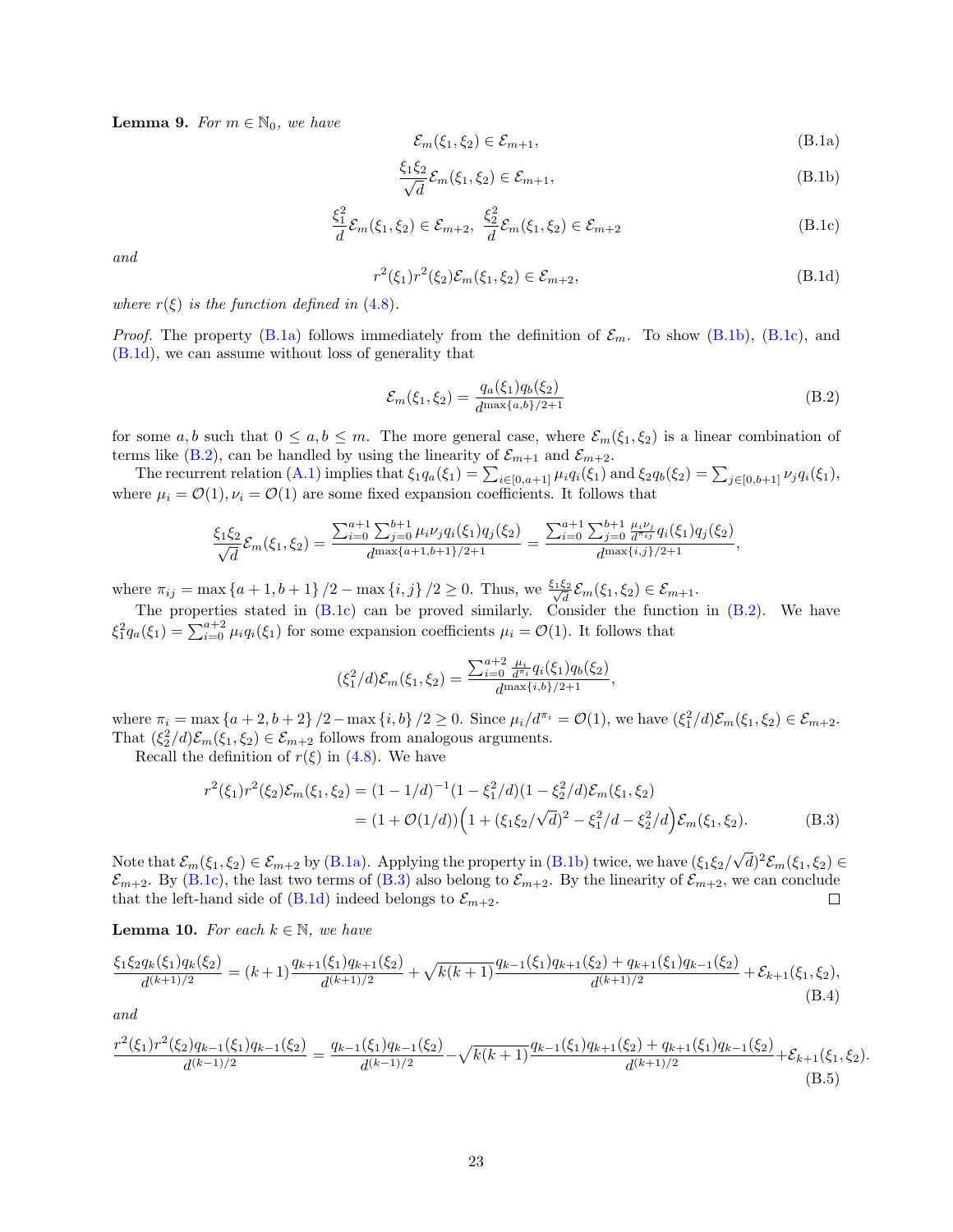*Proof.* To lighten the notation, we write, for any  $a, b \in \mathbb{N}_0$ ,

<span id="page-23-1"></span>
$$
q_{a,b} = q_a(\xi_1)q_b(\xi_2) \quad \text{and} \quad r_{1,2} = r(\xi_1)r(\xi_2). \tag{B.6}
$$

To show [\(B.4\)](#page-22-6), we use the recurrent relation in [\(A.1\)](#page-20-4), which gives us  $\xi q_k(\xi) = a_k q_{k+1}(\xi) + a_{k-1}q_{k-1}(\xi)$ . It follows that

$$
\frac{\xi_1\xi_2q_{k,k}}{d^{(k+1)/2}} = a_k^2 \frac{q_{k+1,k+1}}{d^{(k+1)/2}} + a_k a_{k-1} \frac{q_{k-1,k+1} + q_{k+1,k-1}}{d^{(k+1)/2}} + a_{k-1}^2 \frac{q_{k-1,k-1}}{d^{(k-1)/2+1}}.
$$

Note that the last term on the right-hand side of above expression is in  $\mathcal{E}_{k-1}$  and thus in  $\mathcal{E}_{k+1}$  (by [\(B.1a\)](#page-22-0)). From [\(A.2\)](#page-20-5), we have  $a_k^2 = (k+1)(1+\mathcal{O}(1/d))$  and  $a_ka_{k-1} = \sqrt{k(k+1)}(1+\mathcal{O}(1/d))$ . Thus,  $a_k^2 \frac{q_{k+1,k+1}}{d^{(k+1)/2}} = (k+1)$  $1) \frac{q_{k+1,k+1}}{d^{(k+1)/2}} + \mathcal{E}_{k+1}(\xi_1, \xi_2)$ , and similarly,  $a_k a_{k-1} \frac{q_{k-1,k+1} + q_{k+1,k-1}}{d^{(k+1)/2}} = \sqrt{k(k+1)} \frac{q_{k-1,k+1} + q_{k+1,k-1}}{d^{(k+1)/2}} + \mathcal{E}_{k+1}(\xi_1, \xi_2)$ . Next, we show [\(B.5\)](#page-22-7). Recall from the definition in [\(4.8\)](#page-11-7) that  $\sqrt{1+d^{-1}}r^2(\xi) = 1 - \xi^2/d$ . Thus,

$$
\sqrt{1+d^{-1}}r^{2}(\xi)q_{k-1}(\xi) = q_{k-1}(\xi) - \left[\xi^{2}q_{k-1}(\xi)\right]/d
$$
  
=  $q_{k-1}(\xi) - \left[a_{k-1}a_{k}q_{k+1}(\xi) + (a_{k-1}^{2} + a_{k-2}^{2})q_{k-1}(\xi) + a_{k-2}a_{k-3}q_{k-2}(\xi)\right]/d(B.7)$ 

where to reach [\(B.7\)](#page-23-0), we have applied the recurrent formula [\(A.1\)](#page-20-4) twice. Here, we have assumed that  $k \geq 3$ . In fact, the formula is valid for all  $k \in \mathbb{N}$ , if we define  $a_{-1} = a_{-2} = 0$  and  $q_{-1}(\xi) = q_{-2}(\xi) = 0$ . Using  $(B.7)$ , we can write

$$
\frac{r_{1,2}^{2}q_{k-1,k-1}}{d^{(k-1)/2}} = [d/(d+1)]\frac{q_{k-1,k-1}}{d^{(k-1)/2}} - [d/(d+1)]a_{k-1}a_k\frac{q_{k-1,k+1} + q_{k+1,k-1}}{d^{(k+1)/2}} + \mathcal{E}_{k+1}(\xi_1, \xi_2),
$$

which then leads to [\(B.5\)](#page-22-7), as  $d/(d+1) = 1 + \mathcal{O}(1/d)$  and  $\left[ d/(d+1) \right] a_{k-1} a_k = \sqrt{k(k+1)} + \mathcal{O}(1/d)$ .  $\Box$ 

Next, we prove Proposition [1](#page-12-0) by induction on the polynomial degree  $k$ . Throughout the proof, we use the shorthand notation introduced in [\(B.6\)](#page-23-1). Recall that  $q_0(x) = \tilde{q}_0(x) = 1$  and  $q_1(x) = \tilde{q}_1(x) = x$ . It is then straightforward to verify the formula  $(4.11)$  for  $k = 0, 1$ . Specifically,

<span id="page-23-0"></span>
$$
q_0(r_{1,2}x + \frac{\xi_1 \xi_2}{\sqrt{d}}) = \widetilde{q}_0(x)
$$

and

$$
q_1(r_{1,2}x + \frac{\xi_1 \xi_2}{\sqrt{d}}) = \widetilde{q}_1(x)r_{1,2} + \widetilde{q}_0(x)\frac{q_{1,1}}{\sqrt{d}}.
$$

Now we carry out the induction. Assume that [\(4.11\)](#page-12-1) holds for k and  $k-1$ , with some  $k \geq 1$ . To prove it for  $k + 1$ , we apply the recurrence relation in  $(A.1)$ , which gives us

$$
a_k q_{k+1}(r_{1,2}x + \frac{\xi_1 \xi_2}{\sqrt{d}}) = (r_{1,2}x + \frac{\xi_1 \xi_2}{\sqrt{d}})q_k(r_{1,2}x + \frac{\xi_1 \xi_2}{\sqrt{d}}) - a_{k-1}q_{k-1}(r_{1,2}x + \frac{\xi_1 \xi_2}{\sqrt{d}})
$$
  

$$
= (r_{1,2}x + \frac{\xi_1 \xi_2}{\sqrt{d}}) \sum_{m=0}^k \widetilde{q}_{k-m}(x)r_{1,2}^{k-m} \left[ \sqrt{(k)_m} \frac{q_{m,m}}{d^{m/2}} + \mathcal{E}_m(\xi_1, \xi_2) \right]
$$

$$
- a_{k-1} \sum_{m=0}^{k-1} \widetilde{q}_{k-1-m}(x)r_{1,2}^{k-1-m} \left[ \sqrt{(k-1)_m} \frac{q_{m,m}}{d^{m/2}} + \mathcal{E}_m(\xi_1, \xi_2) \right], (B.8)
$$

where in reaching the last step we have used [\(4.11\)](#page-12-1) to expand  $q_k(r_{1,2}x + \frac{\xi_1\xi_2}{\sqrt{d}})$  and  $q_{k-1}(r_{1,2}x + \frac{\xi_1\xi_2}{\sqrt{d}})$ .

On the right-hand side of [\(B.8\)](#page-23-2) there are factors related to x in the form of  $x\widetilde{q}_{k-m}(x)$ . They are<br>unomials of x and can thus be couritten as a linear combination of the orthogonal polynomials. To that polynomials of x, and can thus be rewritten as a linear combination of the orthogonal polynomials. To that end, we first recall from [\(2.5\)](#page-3-8) that  $\{\tilde{q}_k(x)\}$  denote the orthogonal polynomials defined for dimension  $d-1$ .<br>Similar to  $(A, 1)$  that also satisfy a requirement value of the orthogonal polynomials defined for dimensio Similar to  $(A.1)$ , they also satisfy a recurrence relation

<span id="page-23-2"></span>
$$
x\widetilde{q}_k(x) = \widetilde{a}_k \widetilde{q}_{k+1}(x) + \widetilde{a}_{k-1} \widetilde{q}_{k-1}(x),
$$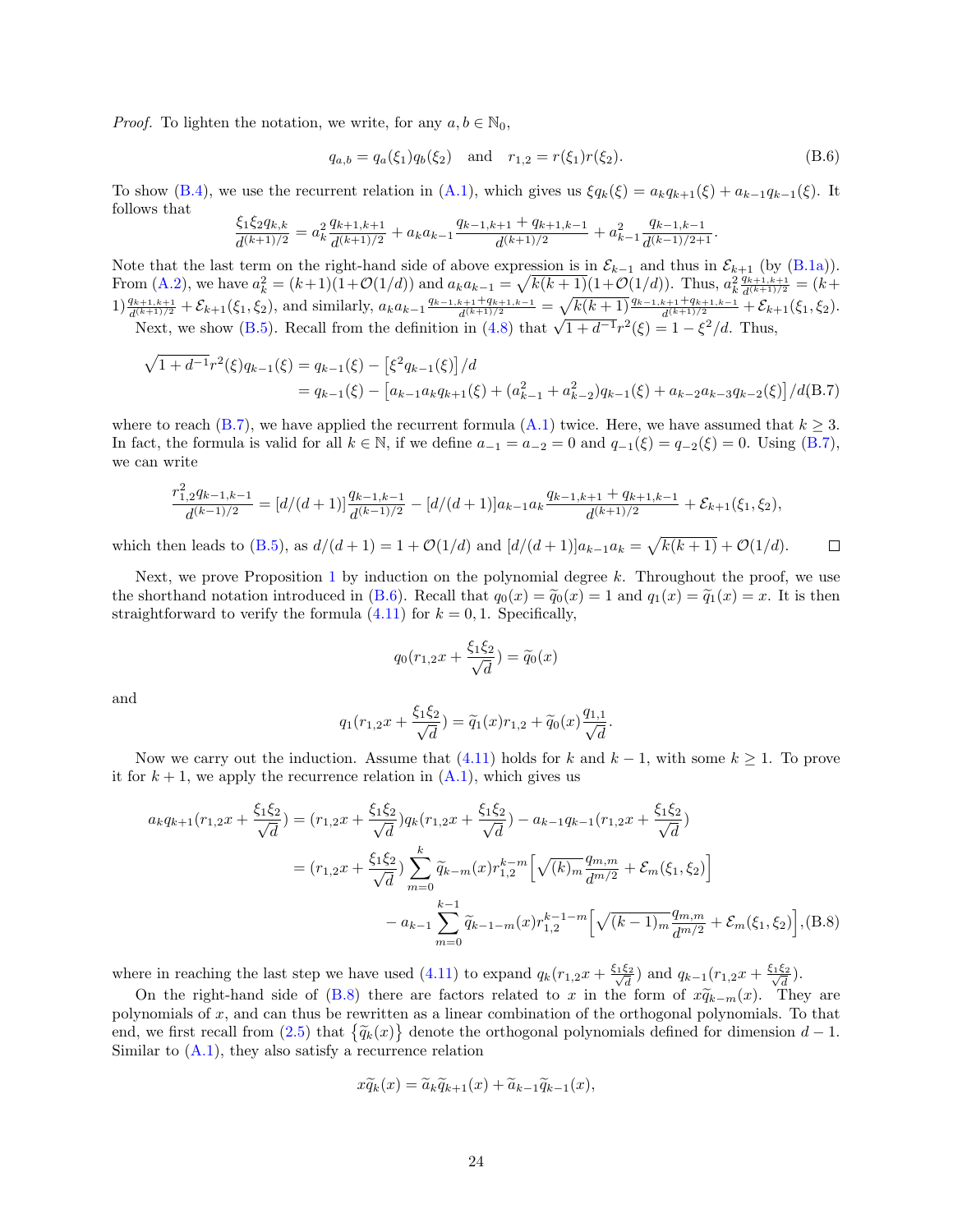where the coefficients are

<span id="page-24-2"></span><span id="page-24-0"></span>
$$
\widetilde{a}_k = \sqrt{\frac{(k+1)(d+k-3)(d-1)}{(d+2k-1)(d+2k-3)}} = \sqrt{k+1} \left(1 + \mathcal{O}(1/d)\right).
$$
\n(B.9)

Applying this formula, and by setting  $\tilde{a}_{-1} = 0$  and  $\tilde{q}_{-1}(x) = 0$ , we can write

$$
x\widetilde{q}_{k-m}(x) = \widetilde{a}_{k-m}\widetilde{q}_{k+1-m}(x) + \widetilde{a}_{k-1-m}\widetilde{q}_{k-1-m}(x) \qquad \text{for } 0 \le m \le k. \tag{B.10}
$$

Replacing all the factors of  $x\widetilde{q}_{k-m}(x)$  in [\(B.8\)](#page-23-2) by the right-hand side of [\(B.10\)](#page-24-0), we can rewrite (B.8) as a linear combination of the orthogonal polynomials  $\{\widetilde{q}_{k+1-m}(x)\}_{m=0}^{k+1}$ , *i.e.*,

$$
q_{k+1}(r_{1,2}x + \frac{\xi_1 \xi_2}{\sqrt{d}}) = \sum_{m=0}^k \widetilde{q}_{k+1-m}(x) r_{1,2}^{k+1-m} \frac{\widetilde{a}_{k-m}}{a_k} \left[ \sqrt{(k)_m} \frac{q_{m,m}}{d^{m/2}} + \mathcal{E}_m(\xi_1, \xi_2) \right]
$$
  
+ 
$$
\sum_{m=0}^{k-1} \widetilde{q}_{k-1-m}(x) r_{1,2}^{k+1-m} \frac{\widetilde{a}_{k-1-m}}{a_k} \left[ \sqrt{(k)_m} \frac{q_{m,m}}{d^{m/2}} + \mathcal{E}_m(\xi_1, \xi_2) \right]
$$
  
+ 
$$
\sum_{m=0}^k \widetilde{q}_{k-m}(x) r_{1,2}^{k-m} \frac{\xi_1 \xi_2}{a_k \sqrt{d}} \left[ \sqrt{(k)_m} \frac{q_{m,m}}{d^{m/2}} + \mathcal{E}_m(\xi_1, \xi_2) \right]
$$
  
- 
$$
\sum_{m=0}^{k-1} \widetilde{q}_{k-1-m}(x) r_{1,2}^{k-1-m} \frac{a_{k-1}}{a_k} \left[ \sqrt{(k-1)_m} \frac{q_{m,m}}{d^{m/2}} + \mathcal{E}_m(\xi_1, \xi_2) \right]
$$
  
= 
$$
\sum_{m=0}^{k+1} \widetilde{q}_{k+1-m}(x) C_m(\xi_1, \xi_2),
$$
 (B.11)

where  ${C_m(\xi_1,\xi_2)}_{m=0}^{k+1}$  are some functions that only depend on  $\xi_1,\xi_2$  but not on x. Next, we identify the exact expressions for  $C_m(\xi_1, \xi_2)$ .

By examining  $(B.11)$ , we can see that

<span id="page-24-5"></span><span id="page-24-4"></span><span id="page-24-1"></span>
$$
C_0(\xi_1, \xi_2) = r_{1,2}^{k+1} \frac{\tilde{a}_k}{a_k} [1 + \mathcal{E}_0(\xi_1, \xi_2)] = r_{1,2}^{k+1} [1 + \mathcal{E}_0(\xi_1, \xi_2)], \tag{B.12}
$$

where the last equality follows from  $(A.2)$  and  $(B.9)$ .

$$
C_{1}(\xi_{1},\xi_{2}) = r_{1,2}^{k} \frac{\tilde{a}_{k-1}}{a_{k}} \left[ \sqrt{k} \frac{q_{1,1}}{\sqrt{d}} + \mathcal{E}_{1}(\xi_{1},\xi_{2}) \right] + r_{1,2}^{k} \frac{\xi_{1}\xi_{2}}{a_{k}\sqrt{d}} \left[ 1 + \mathcal{E}_{0}(\xi_{1},\xi_{2}) \right]
$$
  
\n
$$
= r_{1,2}^{k} \frac{\sqrt{k}}{\sqrt{k+1}} \left[ \sqrt{k} \frac{q_{1,1}}{\sqrt{d}} + \mathcal{E}_{1}(\xi_{1},\xi_{2}) \right] + r_{1,2}^{k} \frac{1}{\sqrt{k+1}} \left[ \frac{q_{1,1}}{\sqrt{d}} + \mathcal{E}_{1}(\xi_{1},\xi_{2}) \right] \qquad \text{by (A.2), (B.9) and (B.1b)}
$$
  
\n
$$
= r_{k}^{k} \left[ \sqrt{k+1} \frac{q_{1,1}}{d} + \mathcal{E}_{1}(\xi_{1},\xi_{2}) \right] \qquad (B.13)
$$

$$
= r_{1,2}^{k} \left[ \sqrt{k+1} \frac{q_{1,1}}{\sqrt{d}} + \mathcal{E}_1(\xi_1, \xi_2) \right].
$$
 (B.13)

For each  $m$  in the range  $2 \le m \le k + 1$ , we have

<span id="page-24-3"></span>
$$
C_{m}(\xi_{1},\xi_{2}) = r_{1,2}^{k+1-m} \underbrace{\left[\frac{\tilde{a}_{k-m}}{a_{k}}\sqrt{(k)_{m}}\frac{q_{m,m}}{d^{m/2}} + \mathcal{E}_{m}(\xi_{1},\xi_{2})\right]}_{\mathcal{F}_{1}} + r_{1,2}^{k+1-m} \underbrace{\left[\frac{\tilde{a}_{k+1-m}}{a_{k}}\sqrt{(k)_{m-2}}\left(r_{1,2}^{2}\frac{q_{m-2,m-2}}{d^{(m-2)/2}}\right) + r_{1,2}^{2}\mathcal{E}_{m-2}(\xi_{1},\xi_{2})\right]}_{\mathcal{F}_{2}} + r_{1,2}^{k+1-m} \underbrace{\left[\frac{1}{a_{k}}\sqrt{(k)_{m-1}}\frac{\xi_{1}\xi_{2}q_{m-1,m-1}}{d^{m/2}} + \frac{\xi_{1}\xi_{2}}{\sqrt{d}}\mathcal{E}_{m-1}(\xi_{1},\xi_{2})\right]}_{\mathcal{F}_{3}} - r_{1,2}^{k+1-m} \underbrace{\left[\frac{a_{k-1}}{a_{k}}\sqrt{(k-1)_{m-2}}\frac{q_{m-2,m-2}}{d^{(m-2)/2}} + \mathcal{E}_{m-2}(\xi_{1},\xi_{2})\right]}_{\mathcal{F}_{4}}.
$$
\n(B.14)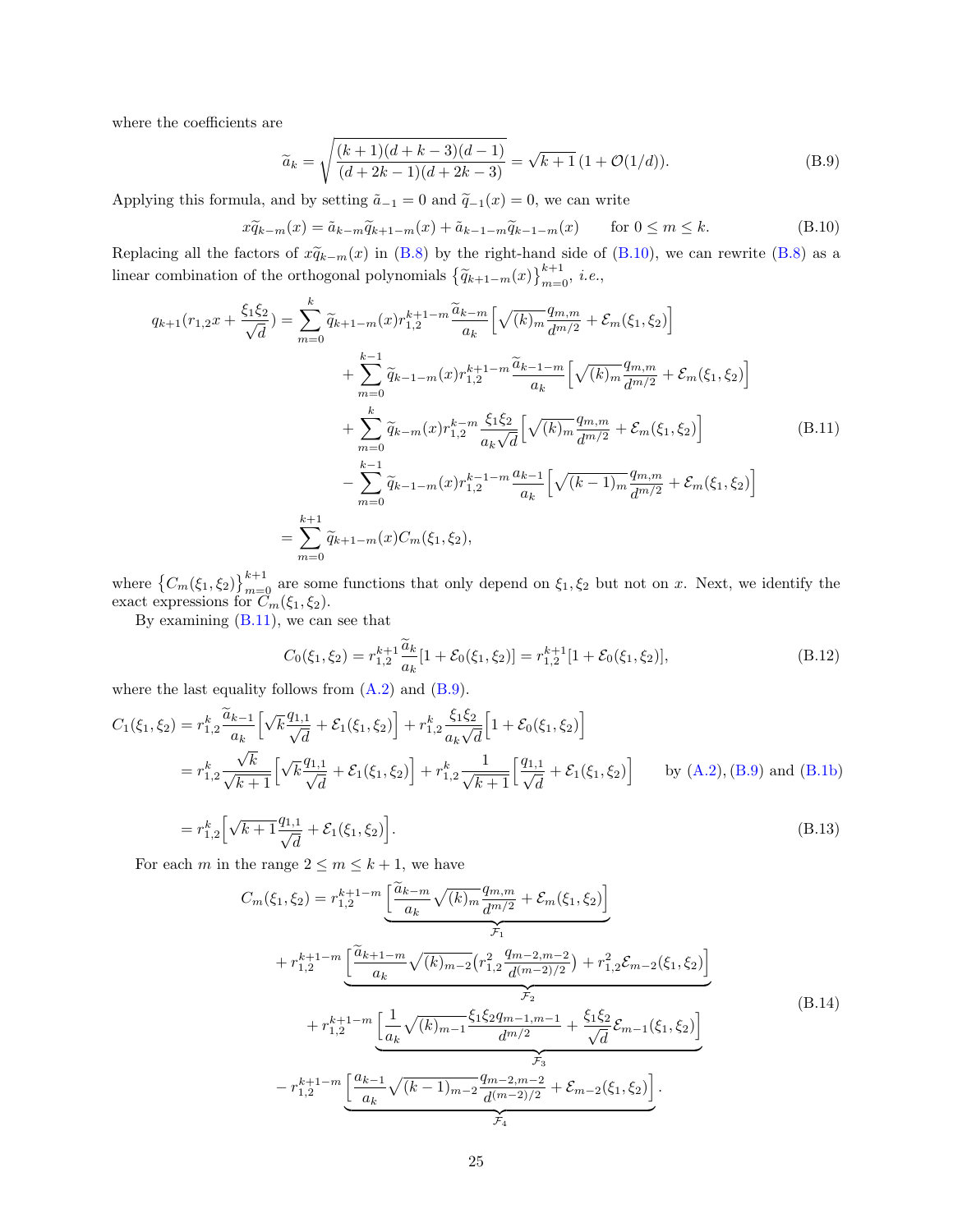Using the formulas for  $a_k$  and  $\tilde{a}_k$  in [\(A.2\)](#page-20-5) and [\(B.9\)](#page-24-2), we have

$$
\mathcal{F}_1 = \sqrt{\frac{(k+1-m)(k)_m}{k+1}} \frac{q_{m,m}}{d^{m/2}} + \mathcal{E}_m(\xi_1, \xi_2) = \frac{k+1-m}{k+1} \sqrt{(k+1)_m} \frac{q_{m,m}}{d^{m/2}} + \mathcal{E}_m(\xi_1, \xi_2).
$$
(B.15)

Applying  $(B.5)$  and  $(B.1d)$  gives us

$$
\mathcal{F}_2 = \sqrt{\frac{(k)_{m-1}}{k+1}} \left( \frac{q_{m-2,m-2}}{d^{(m-2)/2}} - \sqrt{m(m-1)} \frac{q_{m-2,m} + q_{m,m-2}}{d^{m/2}} \right) + \mathcal{E}_m(\xi_1, \xi_2). \tag{B.16}
$$

By  $(B.4)$  and  $(B.1b)$ ,

$$
\mathcal{F}_3 = \sqrt{\frac{(k)_{m-1}}{k+1}} \left( m \frac{q_{m,m}}{d^{m/2}} + \sqrt{m(m-1)} \frac{q_{m-2,m} + q_{m,m-2}}{d^{m/2}} \right) + \mathcal{E}_m(\xi_1, \xi_2). \tag{B.17}
$$

Similarly, one can verify that

<span id="page-25-7"></span><span id="page-25-6"></span><span id="page-25-5"></span><span id="page-25-4"></span><span id="page-25-3"></span>
$$
\mathcal{F}_4 = \sqrt{\frac{(k)_{m-1}}{k+1}} \frac{q_{m-2,m-2}}{d^{(m-2)/2}} + \mathcal{E}_m(\xi_1, \xi_2). \tag{B.18}
$$

Substituting [\(B.15\)](#page-25-3), [\(B.16\)](#page-25-4), [\(B.17\)](#page-25-5), [\(B.18\)](#page-25-6) into [\(B.14\)](#page-24-3), we have

$$
C_m(\xi_1, \xi_2) = r_{1,2}^{k+1-m} \left( \sqrt{(k+1)_m} \frac{q_{m,m}}{d^{m/2}} + \mathcal{E}_m(\xi_1, \xi_2) \right). \tag{B.19}
$$

Note that the expressions in  $(B.12)$ ,  $(B.13)$  and  $(B.19)$  exactly match the right-hand side of  $(4.11)$  for  $k+1$ . Thus, by induction, the formula  $(4.11)$  holds for all k.

### <span id="page-25-0"></span>C Review of the Marchenko-Pastur Law

In this appendix, we review some basic properties of the Marchenko-Pastur (MP) law that will be used in our work. Let X be an  $M \times n$  matrix whose entries  $X_{\mu i}$  are independent complex-valued random variables satisfying

$$
\mathbb{E}X_{\mu i} = 0 \qquad \mathbb{E}|X_{\mu i}|^2 = \frac{1}{n}.
$$

We assume that  $M$  and  $n$  satisfy the bounds

$$
n^{1/C} \le M \le n^C
$$

for some positive constant  $C$ , and define the aspect ratio

<span id="page-25-1"></span>
$$
\phi \coloneqq \phi_n = \frac{M}{n},
$$

which may depend on n. Now consider an  $n \times n$  matrix

<span id="page-25-2"></span>
$$
R = X^{\mathsf{T}} \Sigma X - \frac{\operatorname{tr} \Sigma}{n} I,\tag{C.1}
$$

where  $\Sigma$  is a diagonal  $M \times M$  matrix with matrix elements  $\sigma_i$  on the diagonal. Note that the subtraction by  $\frac{\text{tr} \Sigma}{n} I$  in [\(C.1\)](#page-25-1) makes sure that the diagonal elements of R are approximately equal to 0. We do this to match the construction in  $(1.1)$ .

Assuming that the law of the diagonal entries of  $\Sigma$  is given by a probability law  $\pi_M = M^{-1} \sum \delta_{\sigma_i} \to \pi$ . The Marchenko-Pastur law asserts that the limiting Stieltjes transform of the eigenvalues of R satisfies the self-consistent equation

$$
\frac{1}{m} = -z - \phi \int \frac{x^2 m}{1 + x m} \pi(\mathrm{d}x). \tag{C.2}
$$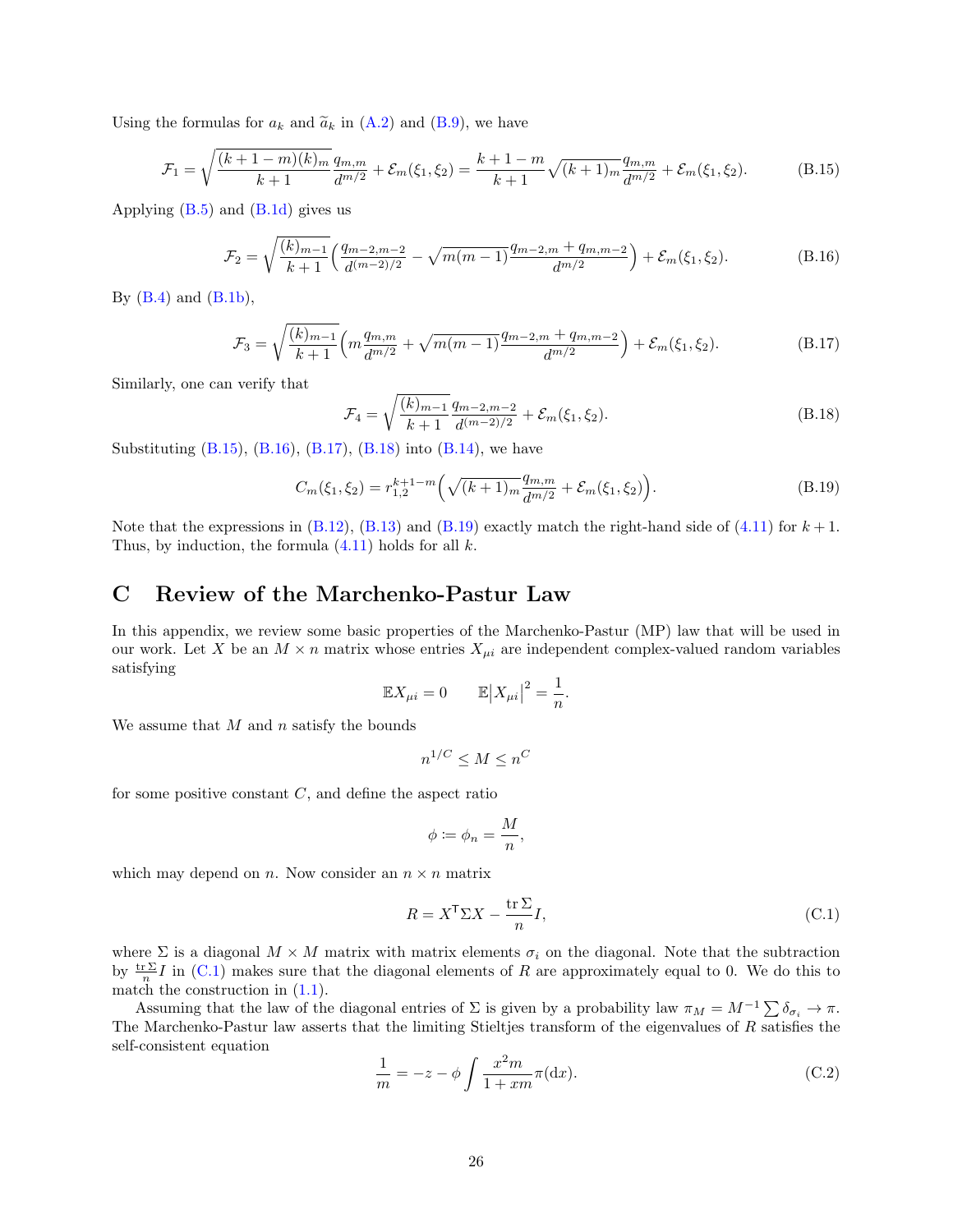See, e.g., eq.  $(2.10)$  in Knowles and Yin [\[24\]](#page-41-18). (Notice that our equation is slightly different due to a constant shift of the eigenvalues). In the special case of  $\Sigma = tI$  and  $R = tX^{\mathsf{T}}X - t\phi I$ , the above formula reduces to

<span id="page-26-3"></span><span id="page-26-2"></span>
$$
\frac{1}{m} = -z - \phi \frac{t^2 m}{1 + tm}.
$$
 (C.3)

The limiting eigenvalue density associated with [\(C.3\)](#page-26-3) is given by

$$
\varrho_{\phi,t}(x) dx := \frac{\sqrt{\left[ (2\sqrt{\phi} + x/t - 1)(2\sqrt{\phi} - x/t + 1) \right]_+}}{2\pi \operatorname{sign}(t)[x + t\phi]} dx + (1 - \phi)_+ \delta(x + t\phi) dx.
$$
 (C.4)

As a side note, we remark that a different convention was used in Bloemendal et al.  $[6]$ , where Y is an  $M \times n$  matrix whose entries  $Y_{i\mu}$  are independent random variables satisfying  $\mathbb{E}Y_{i\mu} = 0$ ,  $\mathbb{E}Y_{i\mu}^2 = \frac{1}{\sqrt{nM}}$ . One can check easily that  $\varrho_{tH+r}(x) dx = \varrho_H \left( \frac{x-r}{t} \right) \frac{dx}{|t|}$  where  $\varrho_H$  denotes the density of a symmetric matrix H. Hence  $R = t[\sqrt{\phi}Y^{\mathsf{T}}Y - \phi I]$  and we have  $\varrho_R(x) dx = \varrho_{Y^{\mathsf{T}}Y}(\frac{x}{t\sqrt{\phi}} + \sqrt{\phi})/(|t|\sqrt{\phi}) dx$ . Thus our formula is identical to the one that appeared in  $[6, \text{ eq. } (3.3)]$ .

### <span id="page-26-0"></span>D Moment Bounds and Concentration Inequalities

In this appendix, we derive several moment and concentration inequalities that will be used in our proof. **Lemma 11.** Let  $\xi \sim s_d^1$ , and  $q_k(x)$  be the kth Gegenbauer polynomial for  $k \in \mathbb{N}_0$ . For each  $p \in \mathbb{N}$ , we have

$$
\|\xi\|_{L^p} = (\mathbb{E}|\xi|^p)^{1/p} \le 2\sqrt{p} \tag{D.1}
$$

and

<span id="page-26-5"></span><span id="page-26-4"></span>
$$
\left\|q_k(\xi)\right\|_{L^p} \le C(k, p) \tag{D.2}
$$

where  $C(k, p)$  is some constant that only depends on k and p.

**Remark 5.** Both the probability measure  $s_d^1$  and the Gegenbauer polynomials  $q_k(x)$  depend on the dimension d. However, the upper bounds in  $(D.1)$  and  $(D.2)$  hold uniformly for all d.

*Proof.* The probability distribution of  $\xi$  is given by

$$
w_d(\xi) = \begin{cases} \frac{\Gamma(d/2)}{\sqrt{d\pi} \Gamma((d-1)/2)} (1 - \xi^2/d)^{\frac{d-3}{2}} & \text{if } |\xi| \le \sqrt{d} \\ 0 & \text{otherwise,} \end{cases}
$$

where  $\Gamma(\cdot)$  is the gamma function. Thus, we have

$$
\mathbb{E} |\xi|^p = \frac{2\,\Gamma(d/2)}{\sqrt{d\pi}\,\Gamma((d-1)/2)} \int_0^{\sqrt{d}} \xi^p (1 - \xi^2/d)^{\frac{d-3}{2}} \,\mathrm{d}\xi
$$
\n
$$
= \frac{d^{p/2}\,\Gamma(d/2)\,\Gamma((p+1)/2)}{\Gamma((d+p)/2)\,\Gamma(1/2)} \tag{D.3}
$$
\n
$$
\leq (4p)^{p/2},
$$

where the second line uses the relationship between the beta function and the gamma function [\[1\]](#page-40-8), and the last line is obtained by applying Stirling's formula for the gamma function [\[23\]](#page-41-19).

Next, we show [\(D.2\)](#page-26-5). Two special cases are easy: for  $k = 0$ , we have  $||q_0(\xi)||_{L^p} = 1$ ; for  $p = 1$ ,  $||q_k(\xi)||_{L^1} \leq ||q_k(\xi)||_{L^2} = 1$ . Thus, in what follows we assume  $k \geq 1$  and  $p \geq 2$ . Denote by  $c_k$  the leading coefficient of the polynomial  $q_k(\xi)$ . Since  $q_k(\xi) - c_k \xi^k$  is a polynomial of degree  $k-1$ , it can be written as linear combination of the lower order Gegenbauer polynomials, i.e.,

<span id="page-26-1"></span>
$$
q_k(\xi) = c_k \xi^k + \sum_{i=0}^{k-1} b_{k,i} q_i(\xi),
$$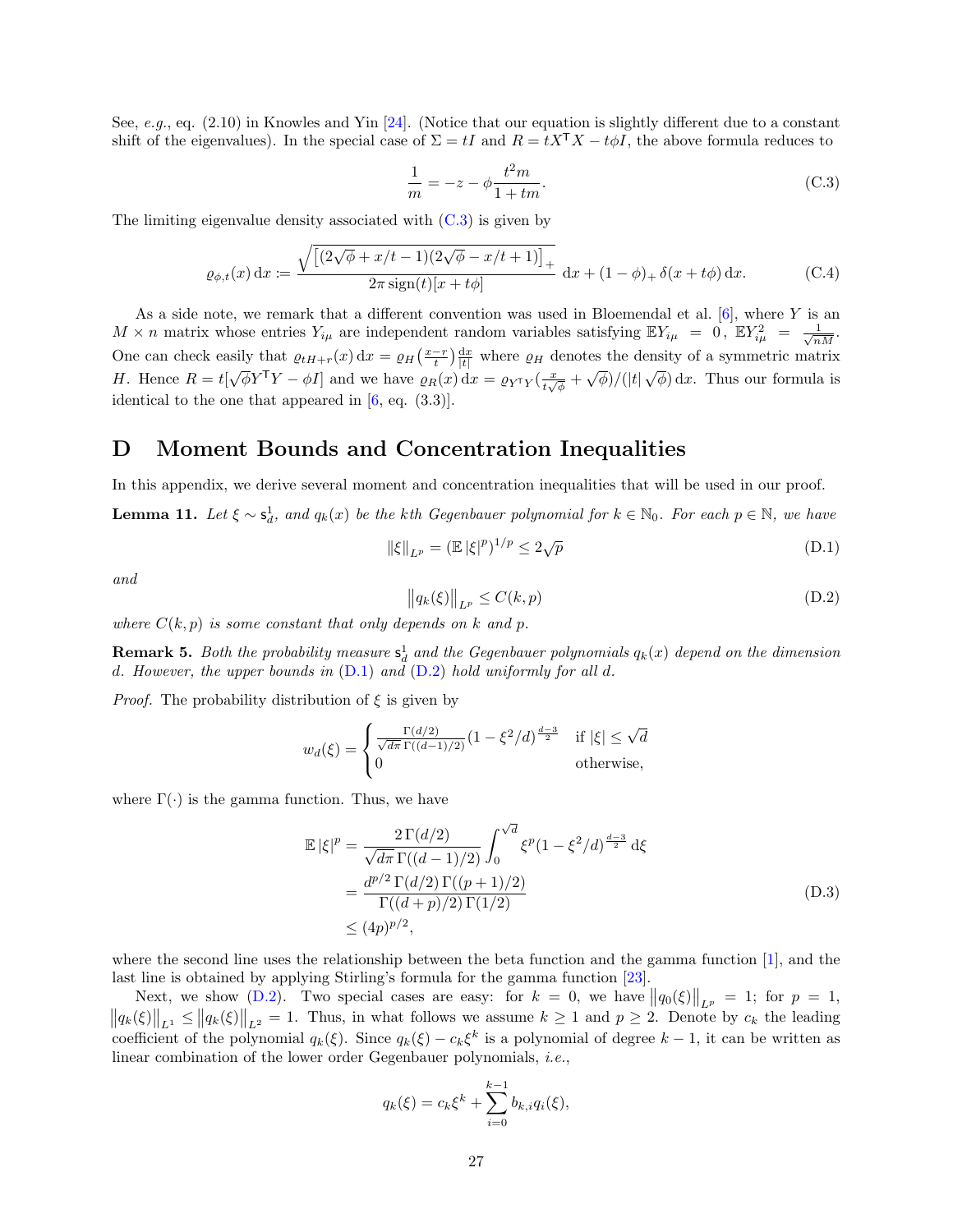where  ${b_{k,i}}_i$  are the expansion coefficients. By using the orthogonality of the Gegenbauer polynomials (see [\(2.2\)](#page-3-6)), we have, for  $0 \le i \le k - 1$ ,

$$
0 = \mathbb{E}[q_k(\xi)q_i(\xi)] = c_k \mathbb{E}[\xi^k q_i(\xi)] + b_{k,i},
$$

and thus

<span id="page-27-0"></span>
$$
q_k(\xi) = c_k \xi^k - c_k \sum_{i=0}^{k-1} \mathbb{E}[\xi^k q_i(\xi)] q_i(\xi).
$$

From the triangular inequality,

$$
\|q_k(\xi)\|_{L^p} \le c_k \left\|\xi^k\right\|_{L^p} + c_k \sum_{i=0}^{k-1} \left|\mathbb{E}[\xi^k q_i(\xi)]\right| \cdot \left\|q_i(\xi)\right\|_{L^p}.
$$
 (D.4)

Applying the Cauchy-Schwarz inequality, we have

$$
\left| \mathbb{E}[\xi^k q_i(\xi)] \right| \leq \left[ \mathbb{E} \xi^{2k} \mathbb{E} q_i^2(\xi) \right]^{1/2} \leq (8k)^{k/2},
$$

where the last inequality is due to [\(D.1\)](#page-26-4) and the fact that  $\mathbb{E}q_i^2(\xi) = 1$ . In addition,  $||\xi^k||_{L^p} \leq (4pk)^{k/2}$  by [\(D.1\)](#page-26-4). Substituting these two bounds into [\(D.4\)](#page-27-0) then gives us, for  $p \geq 2$ ,

$$
||q_k(\xi)||_{L^p} \le c_k (4pk)^{k/2} \Big( 1 + \sum_{i=0}^{k-1} ||q_i(\xi)||_{L^p} \Big). \tag{D.5}
$$

We now provide a bound for  $c_k$ , the leading coefficient of  $q_k(\xi)$ . Recall from [\(2.3\)](#page-3-9) that  $c_1 = 1$  and  $c_2 =$  $(1/\sqrt{2})\sqrt{(d+2)/(d-1)}$ . A general formula for  $c_k$  can be obtained by examining the three-term recurrence relation in [\(A.1\)](#page-20-4), which gives us  $c_{k+1} = c_k/a_k$  for every  $k \in \mathbb{N}$ . This implies that  $c_k = (a_0a_1a_2 \ldots a_{k-1})^{-1}$ , and from the explicit formula for  $a_k$  in  $(A.2)$ ,

$$
c_k = \prod_{i=0}^{k-1} \left( \frac{1 + (2/d)i}{1+i} \right)^{1/2} \left( 1 + \frac{i}{i+d-2} \right)^{1/2} \le 2^{k/2}
$$

for all  $d \geq 2$ . Using this estimate in  $(D.5)$  leads to

$$
||q_k(\xi)||_{L^p} \le (8pk)^{k/2} \Big( 1 + \sum_{i=0}^{k-1} ||q_i(\xi)||_{L^p} \Big), \quad \text{for all } k \in \mathbb{N}.
$$

Starting from  $||q_0(\xi)||_{L^p} = 1$ , we can apply the above bound recursively to verify [\(D.2\)](#page-26-5).

Next, we derive several useful moment and high probability bounds for linear and quadratic functions of independent random variables. We first recall the following estimates, whose proof can be found in [\[16,](#page-41-9) Lemma 7.8, Lemma 7.9].

<span id="page-27-3"></span>**Lemma 12.** Let  $(X_i)_{i\in[n]}$  and  $(Y_j)_{j\in[m]}$  be independent families of random variables, and  $(b_i)_{i\in[n]}$  and  $(c_{ij})_{i\in[n],j\in[m]}$  be deterministic complex-valued coefficients; here  $n,m\in\mathbb{N}$ . Suppose that all entries of  $(X_i)$ and  $(Y_i)$  are independent and satisfy

$$
\mathbb{E}X = \mathbb{E}Y = 0, \qquad \mathbb{E}|X|^2 = \mathbb{E}|Y|^2 = 1, \qquad \|X\|_{L^p} \le \kappa_p, \qquad \|Y\|_{L^p} \le \gamma_p,
$$

for all  $p \in \mathbb{N}$  and some constants  $\kappa_p, \gamma_p$ . Then, we have

$$
\left\| \sum_{i} b_{i} X_{i} \right\|_{L^{p}} \le (Cp)^{1/2} \kappa_{p} \left( \sum_{i} |b_{i}|^{2} \right)^{1/2}
$$
 (D.6a)

and

$$
\left\| \sum_{i,j} c_{ij} X_i Y_j \right\|_{L^p} \le C p \kappa_p \gamma_p \left( \sum_{i,j} |c_{ij}|^2 \right)^{1/2},\tag{D.6b}
$$

where C is an absolute constant.

<span id="page-27-4"></span><span id="page-27-2"></span><span id="page-27-1"></span> $\Box$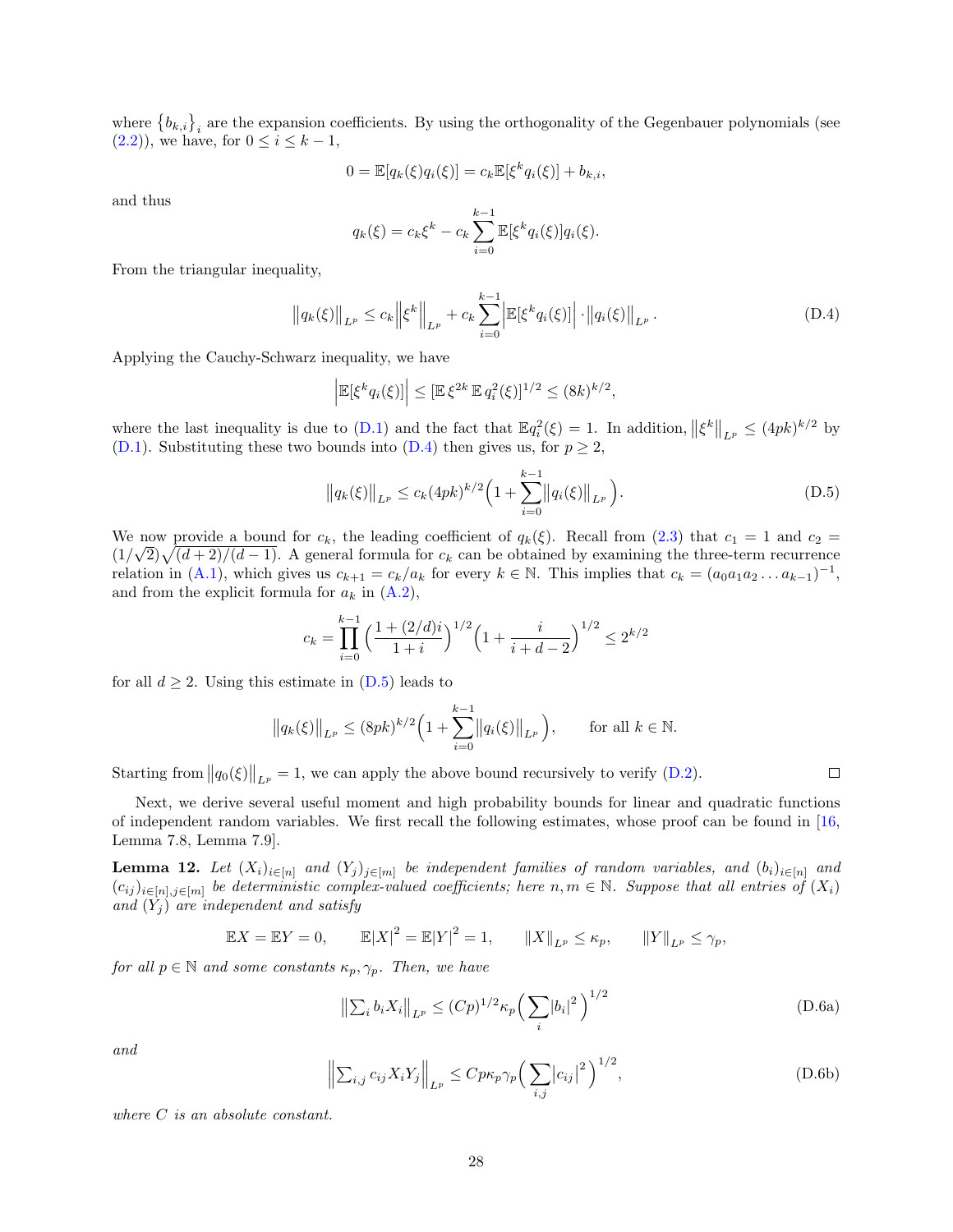**Proposition 3.** Let  $(c_{ij})_{i,j\in[n]}$  be a deterministic matrix with complex-valued coefficients, and  $(\xi_i)_{i\in[n]}$  be an independent family of random variables with  $\xi_i \sim s_d^1$ . For every  $a, b \in \mathbb{N}$ , we have

$$
\left\| \sum_{i,j} c_{ij} q_a(\xi_i) q_b(\xi_j) - (\sum_i c_{ii}) \delta_{ab} \right\|_{L^p} \le C(a, b, p) \left( \sum_{i,j} |c_{ij}|^2 \right)^{1/2}, \tag{D.7}
$$

where  $C(a, b, p)$  is a quantity that depends on a, b, and p, but not on n.

Proof. By the triangular inequality, we have

$$
\left\| \sum_{i,j} c_{ij} q_a(\xi_i) q_b(\xi_j) - (\sum_i c_{ii}) \delta_{ab} \right\|_{L^p} \le \left\| \sum_{i \neq j} c_{ij} q_a(\xi_i) q_b(\xi_j) \right\|_{L^p} + \left\| \sum_i c_{ii} \left( q_a(\xi_i) q_b(\xi_i) - \delta_{ab} \right) \right\|_{L^p}.
$$
 (D.8)

To bound the first term on the right-hand side, we use the standard decoupling technique. Observe that, for every  $i \neq j$ , the following identity holds:

<span id="page-28-7"></span><span id="page-28-5"></span><span id="page-28-4"></span><span id="page-28-3"></span>
$$
1 = \frac{1}{Z_n} \sum_{I \subset [n]} \mathbb{1}(i \in I) \mathbb{1}(j \in I^c),
$$

where the sum ranges over all subsets of [n], and  $Z_n = 2^{n-2}$ . Applying this identity and the triangular inequality allows us to write

$$
\left\| \sum_{i \neq j} c_{ij} q_a(\xi_i) q_b(\xi_j) \right\|_{L^p} \leq \frac{1}{Z_n} \sum_{I \subset [n]} \left\| \sum_{i \in I, j \in I^c} c_{ij} q_a(\xi_i) q_b(\xi_j) \right\|_{L^p}.
$$
 (D.9)

Note that the families of random variables  $\{q_a(\xi_i)\}_{i\in I}$  and  $\{q_b(\xi_j)\}_{j\in I_c}$  have mean-zero independent components with unit variances; they are also mutually independent. We can then apply [\(D.6b\)](#page-27-2) to bound each term in the sum in [\(D.9\)](#page-28-3). Moreover, the sum involves a total of  $2<sup>n</sup> - 2$  terms. Thus,

$$
\left\| \sum_{i \neq j} c_{ij} q_a(\xi_i) q_b(\xi_j) \right\|_{L^p} \le 4Cp \|q_a(\xi)\|_{L^p} \|q_b(\xi)\|_{L^p} \left(\sum_{i \neq j} |c_{ij}|^2\right)^{1/2}.
$$
 (D.10)

Now we bound the second term on the right-hand side of [\(D.8\)](#page-28-4). Write  $X_i = q_a(\xi_i)q_b(\xi_i) - \delta_{ab}$  and  $\sigma =$  $||X_i||_{L^2}$ . Then  $(X_i/\sigma)_i$  is a family of independent random variables that satisfy the condition of Lemma [12.](#page-27-3) Using  $(D.6a)$  gives us

$$
\left\| \sum_{i} c_{ii} (q_a(\xi_i) q_b(\xi_i) - \delta_{ab}) \right\|_{L^p} = \sigma \left\| \sum_{i} c_{ii} (X_i/\sigma) \right\|_{L^p}
$$
  

$$
\leq (CP)^{1/2} \|X_i\|_{L^p} \left( \sum_{i} |c_{ii}|^2 \right)^{1/2}.
$$

By the triangular inequality (in the first line) and the Cauchy-Schwarz inequality (in the third line),

$$
||X_i||_{L^p} \le ||q_a(\xi_i)q_b(\xi_i)||_{L^p} + 1
$$
  
=  $(\mathbb{E}|q_a(\xi_i)|^p|q_b(\xi_i)|^p)^{1/p} + 1$   
 $\le ||q_a(\xi_i)||_{L^{2p}}||q_b(\xi_i)||_{L^{2p}} + 1.$  (D.11)

Substituting  $(D.10)$  and  $(D.11)$  into  $(D.8)$ , and by applying the moment bound in  $(D.2)$ , we complete the proof of the statement in [\(D.7\)](#page-28-7).  $\Box$ 

The moment estimates obtained above can be easily turned into high probability bounds, as follows.

**Proposition 4.** Suppose  $n = \mathcal{O}(d^{\ell})$  for some fixed  $\ell \in \mathbb{N}$ . Let  $(\xi_i)_{i \in [n]}$  be an independent family of random variables with  $\xi_i \sim \mathsf{s}_d^1$ , and let  $A_k$  be the matrix defined in [\(2.6\)](#page-3-4). For each fixed  $k \in \mathbb{N}_0$ , we have the bounds

$$
\max_{i \in [n]} |q_k(\xi_i)| \prec 1,\tag{D.12}
$$

<span id="page-28-6"></span><span id="page-28-2"></span><span id="page-28-1"></span><span id="page-28-0"></span>
$$
||A_k||_{\infty} \prec \frac{1}{\sqrt{n}}.\tag{D.13}
$$

$$
\max_{i \in [n]} \left| r^k(\xi_i) - 1 \right| \prec \frac{1}{d},\tag{D.14}
$$

where  $r(\xi)$  is the function defined in [\(4.8\)](#page-11-7).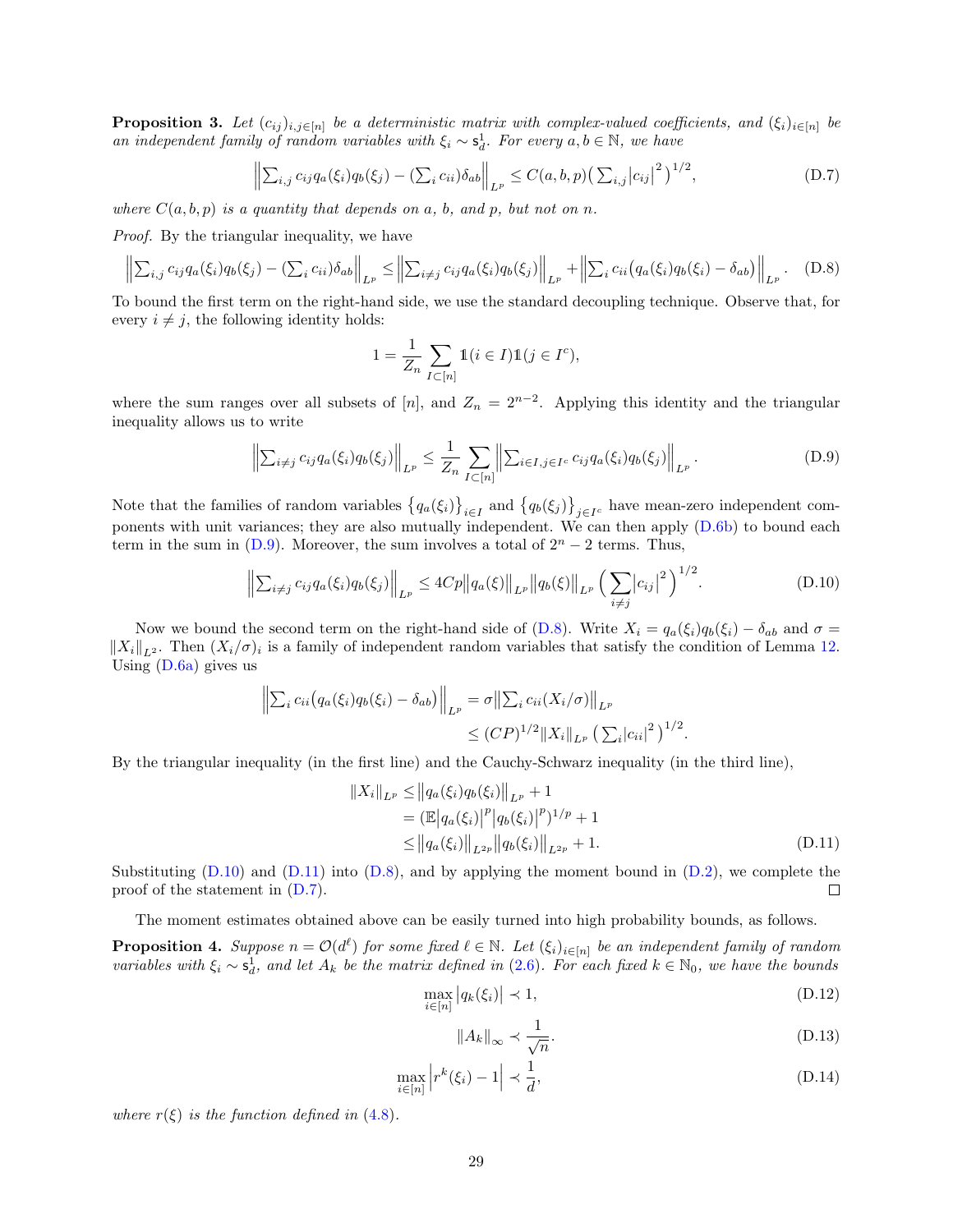*Proof.* For any  $\epsilon > 0$  and  $p \in \mathbb{N}$ ,

$$
\mathbb{P}(\max_{i} |q_a(\xi_i)| \ge d^{\epsilon}) \le n \mathbb{P}(|q_a(\xi)| \ge d^{\epsilon})
$$
  
\n
$$
\le C d^{\ell} \mathbb{P}(|q_a(\xi)|^p \ge d^{\epsilon p})
$$
  
\n
$$
\le C d^{\ell - \epsilon p} C(a, p),
$$

where the last step is by the Markov inequality and by the moment bound in  $(D.2)$ . For any  $D > 0$ , we can always find  $p = p(\epsilon, D)$  such that  $Cd^{\ell-\epsilon p}C(a, p) < d^{-D}$  for all sufficiently large d. Since  $\epsilon$  and D were arbitrary, we have verified [\(D.12\)](#page-28-0). To show [\(D.13\)](#page-28-1), observe that the law of  $(A_k)_{ij}$ , for any  $i \neq j$ , is equal to at but at y, we have verified [\(D.12\)](#page-28-0). To show (D.15), observe that the law of  $(A_k)_{ij}$ , for any  $i \neq j$ , is equal to that of  $q_k(\xi)/\sqrt{n}$  with  $\xi \sim s_d^1$ . By (D.12), we have  $|(A_k)_{ij}| \prec 1/\sqrt{n}$ . Applying the union bound over entries of  $A_k$  then yields [\(D.13\)](#page-28-1).

Now we prove [\(D.14\)](#page-28-2). The case of  $k = 0$  is trivial, so we assume  $k \ge 1$ . From the definition in [\(4.8\)](#page-11-7),  $r(\xi) = (1 - \xi^2/d)^{1/2} + \mathcal{O}(1/d)$ , and thus

$$
|r(\xi) - 1| \le |1 - (1 - \xi^2/d)^{1/2}| + \mathcal{O}(1/d)
$$
  

$$
\le \xi^2/d + \mathcal{O}(1/d).
$$

Combining this deterministic bound with the high-probability bound in [\(D.12\)](#page-28-0), we have that, for  $\xi_i \sim \mathsf{s}_d^1$ ,

$$
r(\xi_i) - 1 = \mathcal{O}_{\prec}(1/d). \tag{D.15}
$$

For each  $k \in \mathbb{N}$ ,

$$
|r^{k}(\xi_{i})-1| \leq \sum_{t=1}^{k} {k \choose t} |r(\xi_{i})-1|^{t}.
$$

Applying [\(D.15\)](#page-29-2) and the union bound then allows us to conclude [\(D.14\)](#page-28-2).

<span id="page-29-0"></span>**Proposition 5.** Suppose that  $n = \mathcal{O}(d^{\ell})$  for some fixed  $\ell \in \mathbb{N}$ . Let  $(\xi_i)_{i \in [n]}$  be an independent family of random variables with  $\xi_i \sim s_d^1$ . For every  $k, t \in N_0$ , and every function  $\mathcal{E}_t(\xi_1, \xi_2)$  from the function class defined in [\(4.10\)](#page-12-6), we can write

$$
r^{k}(\xi_{1})r^{k}(\xi_{2})\mathcal{E}_{t}(\xi_{1},\xi_{2}) = f_{1}(\xi_{1},\xi_{2}) + f_{2}(\xi_{1},\xi_{2}), \tag{D.16}
$$

where the two functions  $f_1, f_2$  are such that

$$
f_1(\xi_1, \xi_2) \in \mathcal{E}_{t+2\ell} \tag{D.17}
$$

and

$$
\max_{a,b \in [n]} |f_2(\xi_a, \xi_b)| \prec \frac{1}{d\sqrt{n}}.\tag{D.18}
$$

*Proof.* The special case when  $k = 0$  is trivial, as we can simply choose  $f_1(\xi_1, \xi_2) = \mathcal{E}_t(\xi_1, \xi_2)$  and  $f_2(\xi_1, \xi_2) =$ 0. In what follows we assume  $k \geq 1$ . For any  $\nu \in \mathbb{N}$ , consider the  $\nu$ -th order Taylor expansion of the function  $(1-x)^{k/2}$  around  $x=0$ . This allows us to write

$$
(1-x)^{k/2} = P_{\nu}(x) + R_{\nu}(x),
$$
\n(D.19)

where

<span id="page-29-6"></span>
$$
P_{\nu}(x) = \sum_{i=0}^{\nu-1} \frac{(-1)^{i} (k/2)_{i}}{i!} x^{i},
$$
\n(D.20)

and  $R_{\nu}(x)$  is the remainder term. (In [\(D.20\)](#page-29-3),  $(k/2)<sub>i</sub> = (k/2)(k/2 - 1)...(k/2 - i + 1)$  denotes the falling factorial.) For any  $0 \le x \le 1$ , we can verify from the Lagrange form of the the remainder that

$$
|R_{\nu}(x)| \le (k/2)_{\nu} \max\left\{ (1-x)^{(k/2)_{\nu+1}}, 1 \right\} x^{\nu}.
$$
 (D.21)

<span id="page-29-7"></span><span id="page-29-5"></span><span id="page-29-4"></span><span id="page-29-3"></span><span id="page-29-2"></span><span id="page-29-1"></span> $\Box$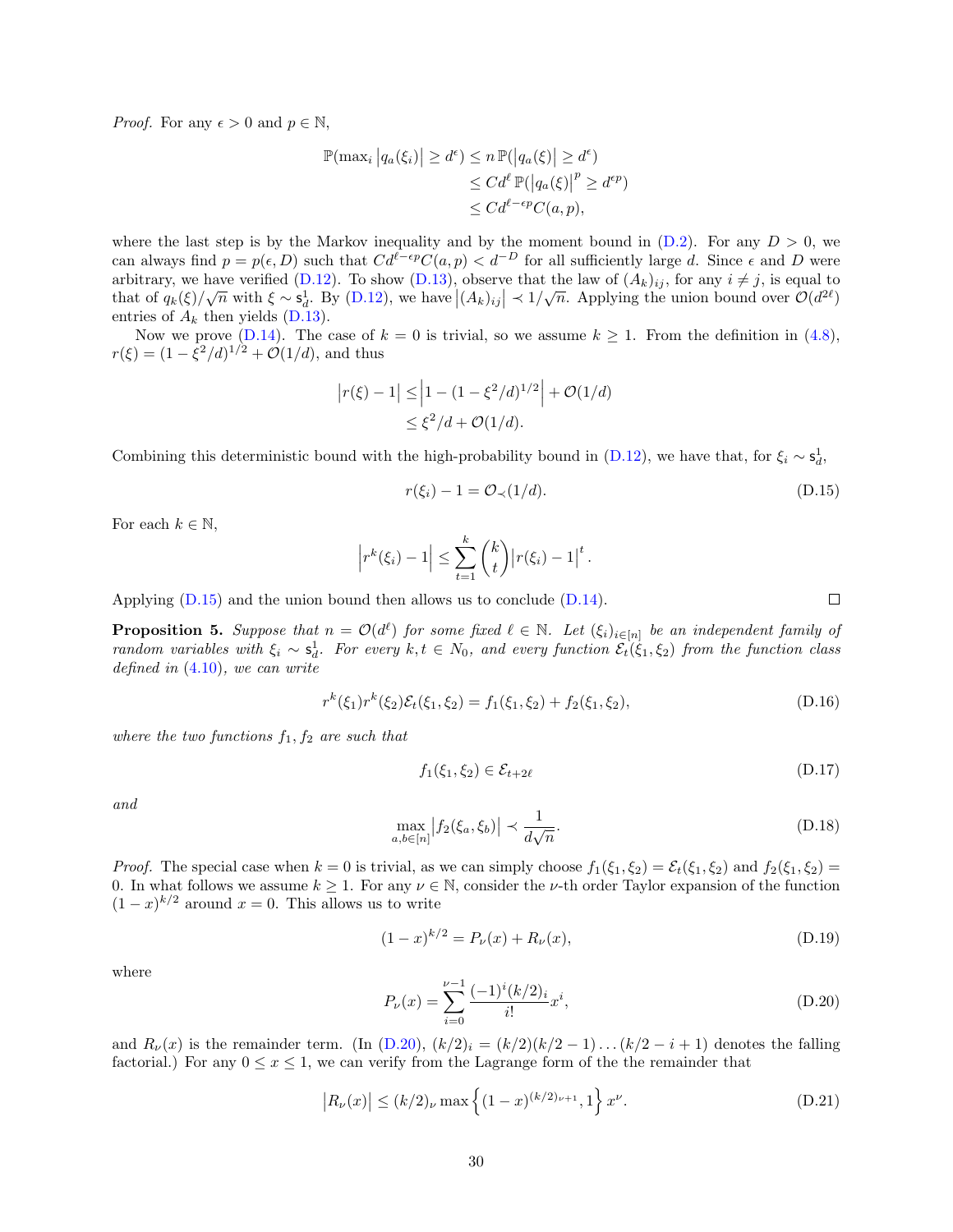Now recall the definition of  $r(\xi)$  in [\(4.8\)](#page-11-7). By using [\(D.19\)](#page-29-4), we can indeed decompose  $r^k(\xi_1)r^k(\xi_2)\mathcal{E}_t(\xi_1,\xi_2)$ into the form of  $(D.16)$ , where

$$
f_1(\xi_1, \xi_2) = (1 - 1/d)^{-k/2} P_{\nu}(\xi_1^2/d) P_{\nu}(\xi_2^2/d) \mathcal{E}_t(\xi_1, \xi_2)
$$

and

$$
f_2(\xi_1,\xi_2)=(1-1/d)^{-k/2}\big[R_\nu(\xi_1^2/d)P_\nu(\xi_2^2/d)+P_\nu(\xi_1^2/d)R_\nu(\xi_2^2/d)+R_\nu(\xi_1^2/d)R_\nu(\xi_2^2/d)\big]\mathcal{E}_t(\xi_1,\xi_2).
$$

Note that  $(1-1/d)^{-k/2} = 1 + \mathcal{O}(1/d)$ . For an independent family of random variables  $\{\xi_a\}_{a \in [n]}$  with  $\xi \sim s_d^1$ , we can use [\(D.12\)](#page-28-0) to verify that  $\max_{a}|P_{\nu}(\xi_a^2/d)| \prec 1$ . Similarly, by the definition in [\(4.10\)](#page-12-6) and (D.12), we have  $\max_{a,b} |\mathcal{E}_t(\xi_a, \xi_b)| \prec 1/d$ . It follows from these estimates that

<span id="page-30-3"></span>
$$
\max_{a,b} |f_2(\xi_a, \xi_b)| \prec \frac{1}{d} (1 + \max_a |R_\nu(\xi_a^2/d)|) \max_a |R_\nu(\xi_a^2/d)|. \tag{D.22}
$$

Next, we establish a high-probability upper bound for  $\max_a |R_{\nu}(\xi_a^2/d)|$ . For any  $a \in [n], \epsilon \in (0,1)$ , and  $D > 0$ , and for sufficiently large d, we have

$$
\mathbb{P}(|R_{\nu}(\xi_a^2/d)| \ge d^{\epsilon-\nu}) \le \mathbb{P}((1 - \xi_a^2/d)^{(k/2)\nu + 1} \xi_a^{2\nu} \ge d^{\epsilon/2}) + \mathbb{P}(\xi_a^{2\nu} \ge d^{\epsilon/2})
$$
  
\n
$$
\le \mathbb{P}((1 - \xi_a^2/d)^{(k/2)\nu + 1} \xi_a^{2\nu} \ge d^{\epsilon/2}, \xi_a^2 < d/2) + \mathbb{P}(\xi_a^2 \ge d/2) + \mathbb{P}(\xi_a^{2\nu} \ge d^{\epsilon/2})
$$
  
\n
$$
\le \mathbb{P}(\xi_a^{2\nu} \ge \max\{2^{(k/2)\nu + 1}, 1\} d^{\epsilon/2}) + \mathbb{P}(\xi_a^2 \ge d/2) + \mathbb{P}(\xi_a^{2\nu} \ge d^{\epsilon/2})
$$
  
\n
$$
\le d^{-D}.
$$

In the first step, we use the deterministic bound in [\(D.21\)](#page-29-6) and the fact that  $(k/2)_{\nu} < d^{\epsilon/2}$  for all sufficiently large d. The last step follows from the property that  $\xi_a = \mathcal{O}_{\prec}(1)$ . Since the above inequality is uniform in  $a \in [n]$ , we have  $\max_a |R_{\nu}(\xi_a^2/d)| \prec d^{-\nu}$ . Substituting this bound into  $(D.22)$  and choosing  $\nu = [\ell/2]$ , we then reach the statement in [\(D.18\)](#page-29-1).

To show  $(D.17)$ , we use the definition of the Taylor polynomial in  $(D.20)$ , which gives us

$$
f_1(\xi_1, \xi_2) = (1 - 1/d)^{-k/2} \sum_{0 \le i, j \le \nu - 1} c_i c_j (\xi_1^2 / d)^i (\xi_2^2 / d)^j \mathcal{E}_t(\xi_1, \xi_2),
$$

where  ${c_i}$  are some fixed coefficients. The statement in [\(D.17\)](#page-29-7) then follows from a repeated application of the property in [\(B.1c\)](#page-22-2).  $\Box$ 

<span id="page-30-1"></span>**Proposition 6.** Let  $(b_i)_{i \in [n]}$ ,  $(c_{ij})_{i,j \in [n]}$  and  $(\xi_i)_{i \in [n]}$  be three independent families of random variables. Moreover,  $(\xi_i)$  is i.i.d., with  $\xi_i \sim \mathsf{s}_d^1$ . Suppose that

$$
\left(\sum_{i} |b_{i}|^{2}\right)^{1/2} \prec \Psi_{b} \quad \text{and} \quad \left(\sum_{i,j} |c_{ij}|^{2}\right)^{1/2} \prec \Psi_{c} \tag{D.23}
$$

for some random variables  $\Psi_b$  and  $\Psi_c$ . Then, for every fixed  $L \in \mathbb{N}$ , and any  $a, b \in [L]$ , we have

<span id="page-30-4"></span><span id="page-30-2"></span><span id="page-30-0"></span>
$$
\left| \sum_{i} b_i q_a(\xi_i) \right| \prec \Psi_b,\tag{D.24a}
$$

and

$$
\left| \sum_{i,j} c_{ij} q_a(\xi_i) q_b(\xi_j) - (\sum_i c_{ii}) \delta_{ab} \right| \prec \Psi_c.
$$
 (D.24b)

*Proof.* For any  $\epsilon > 0$ ,  $D > 0$ ,

$$
\mathbb{P}\Big(\Big|\sum_{i,j}c_{ij}q_a(\xi_i)q_b(\xi_j) - \langle \sum_i c_{ii}\rangle\delta_{ab}\Big| \ge d^{\epsilon}\Psi\Big)
$$
\n
$$
\le \mathbb{P}\Big(\Big|\sum_{i,j}c_{ij}q_a(\xi_i)q_b(\xi_j) - \langle \sum_i c_{ii}\rangle\delta_{ab}\Big| \ge d^{\epsilon}\Psi \text{ and } \big(\sum_{i,j}|c_{ij}|^2\big)^{1/2} \le d^{\epsilon/2}\Psi\Big)
$$
\n
$$
+ \mathbb{P}\Big(\Big(\sum_{i,j}|c_{ij}|^2\Big)^{1/2} > d^{\epsilon/2}\Psi\Big)
$$
\n
$$
\le \mathbb{P}\Big(\Big|\sum_{i,j}c_{ij}q_a(\xi_i)q_b(\xi_j) - \langle \sum_i c_{ii}\rangle\delta_{ab}\Big| \ge d^{\epsilon/2}\Big(\sum_{i,j}|c_{ij}|^2\Big)^{1/2}\Big) + d^{-(D+1)}
$$
\n
$$
\le \Big(\frac{C(a,b,p)}{d^{\epsilon/2}}\Big)^p + d^{-(D+1)}.
$$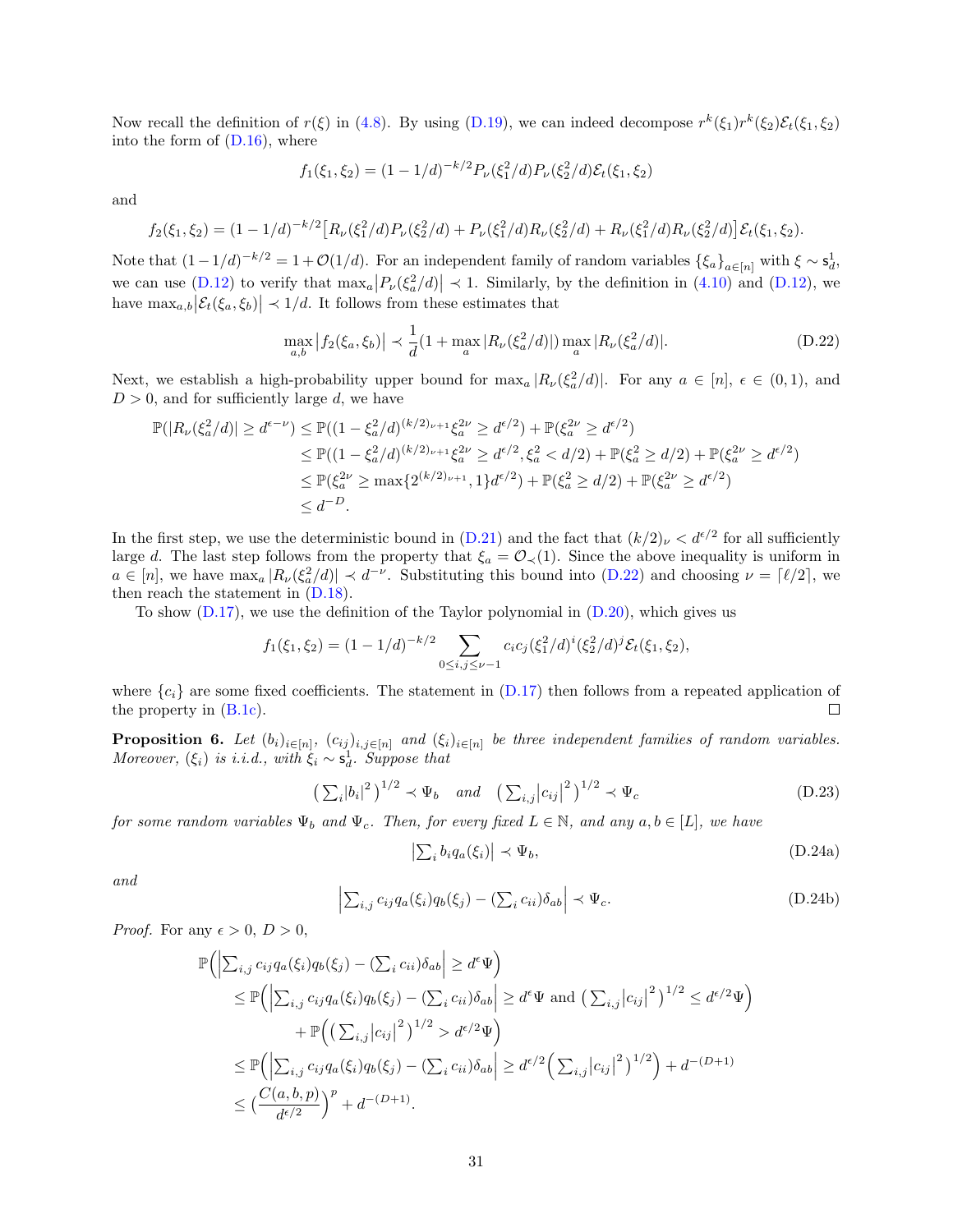In the second step, we have used the definition of the stochastic dominance inequality [\(D.23\)](#page-30-4) with parameters  $\epsilon/2$  and  $D+1$ . The last step follows from the Markov inequality and the moment bound [\(D.7\)](#page-28-7). For any  $D > 0$ , there is a large enough p such that  $\epsilon p/2 \ge D+1$ . Thus, the right-hand side can be bounded by  $d^{-D}$ for all sufficiently large  $d$ . This then established the bound in  $(D.24b)$ .

The proof of [\(D.24a\)](#page-30-2) follows exactly the same arguments. The only difference is that, instead of using the moment bound in  $(D.7)$ , we appeal to the bound in  $(D.6a)$  and the moment estimate of  $q_a(\xi)$  given in [\(D.2\)](#page-26-5) when applying the Markov inequality. We omit the details.  $\Box$ 

Finally, we recall a concentration result for the Stieltjes transforms of matrices in the form of [\(1.1\)](#page-1-1).

<span id="page-31-2"></span>**Lemma 13.** Let A be the matrix in  $(1.1)$ , and  $s(z)$  its Stieltjes transform. We have

<span id="page-31-4"></span>
$$
s(z) = \mathbb{E}s(z) + \mathcal{O}_{\prec}\left(\frac{1}{\eta\sqrt{n}}\right). \tag{D.25}
$$

Proof. The estimate in [\(D.25\)](#page-31-4) can be established by standard arguments in random matrix theory. One approach is to view  $s(z)$ , for fixed z, as a function of the data vectors  $\{x_i\}_{i\in[n]}$ . It is easy to verify that this function has bounded variations. This then allows one to apply McDiarmid's inequality to reach [\(D.25\)](#page-31-4).

Another approach, as used in [\[9\]](#page-40-0), is to apply the Burkholder's inequality [\[2,](#page-40-9) Lemma 2.12] to directly bound the moments of the difference between  $s(z)$  and  $\mathbb{E}s(z)$ . By [\[9,](#page-40-0) Lemma 2.4], for any  $p \in \mathbb{N}$ ,

$$
\mathbb{E}|s(z) - \mathbb{E}s(z)|^{2p} \le \frac{C_p}{\eta^{2p}n^p},
$$

where  $C_p$  is a constant that depends on p. For any  $\varepsilon > 0$ , applying Markov's inequality gives us

$$
\mathbb{P}(|s(z) - \mathbb{E} s(z)| \ge \frac{d^{\varepsilon}}{\eta \sqrt{n}}) = \mathbb{P}(|s(z) - \mathbb{E} s(z)|^{2p} \ge \frac{d^{2\varepsilon p}}{\eta^{2p} n^p}) \le C_p d^{-2\varepsilon p}.
$$

For any  $D > 0$ , we can always find a p such that the right-hand side of the above inequality is less than  $d^{-D}$ for all sufficiently large d. This then completes the proof.  $\Box$ 

# <span id="page-31-0"></span>E The Operator Norms of  $\{A_k\}$

In this appendix, we present some high probability bounds for the operator norms of the matrices  $\{A_k\}$ defined in  $(2.6)$ .

#### <span id="page-31-1"></span>E.1 The Low-Order Components

We start with the low-order components, *i.e.*, those  $A_k$  with  $0 \le k \le \ell$ .

<span id="page-31-3"></span>**Lemma 14.** Suppose that  $n = \alpha d^{\ell} + o(d^{\ell})$  for some  $\ell \in \mathbb{N}$  and  $\alpha > 0$ . For each  $k \in \mathbb{N}_0$  with  $k < \ell$ , let  $\lambda_1(A_k) \geq \lambda_2(A_k) \geq \ldots \geq \lambda_n(A_k)$  denote the eigenvalues of  $A_k$  in non-increasing order. For all sufficiently large d, we have

<span id="page-31-6"></span><span id="page-31-5"></span>
$$
\max_{i \in [N_k]} \left| \lambda_i(A_k) - \sqrt{n/N_k} \right| = \mathcal{O}_{\prec}(1) \tag{E.1}
$$

and

$$
\lambda_i(A_k) = -\sqrt{N_k/n} \qquad \text{for all } i > N_k. \tag{E.2}
$$

**Remark 6.** Recall from  $(A.3)$  that  $N_k = d^k/k! + \mathcal{O}(d^{k-1})$ . Thus, the condition  $k < \ell$  ensures that  $N_k \ll n$ for all sufficiently large  $d$ . The lemma states that the spectrum of  $A_k$  can be divided into two clusters: the top  $N_k$  eigenvalues are in an interval of width  $\mathcal{O}_{\prec}(1)$  centered at  $\sqrt{n/N_k} = \sqrt{\alpha k! d^{\ell-k}} (1+o(1))$ ; the remaining  $n - N_k$  eigenvalues are all equal to  $\sqrt{N_k/n} = o(1)$ .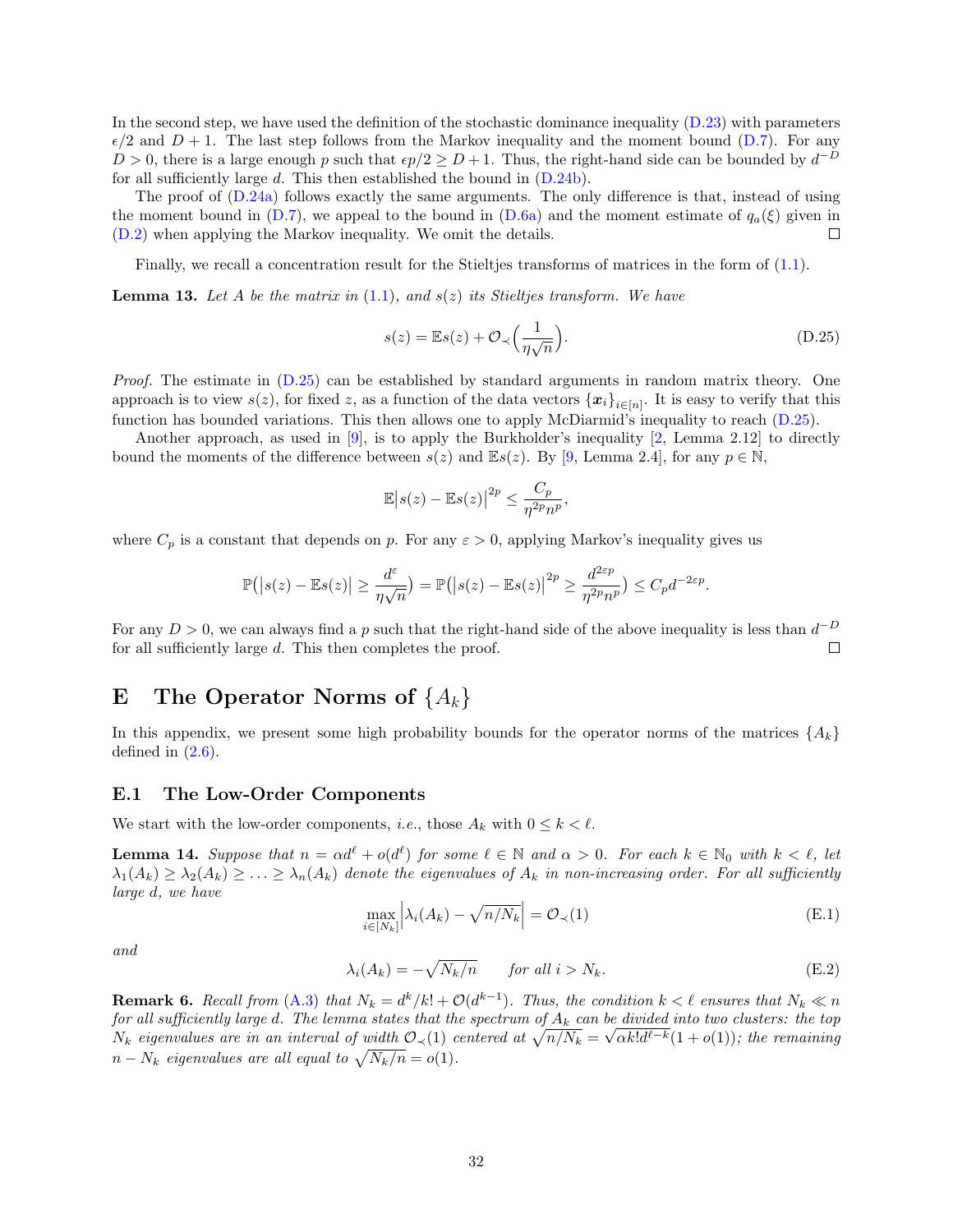*Proof.* Consider the factorized representation of  $A_k$  in  $(A.7)$ . Observe that the positive-semidefinite matrix  $Y_k^{\mathsf{T}} Y_k$  is rank-deficient. In fact, rank $(Y_k^{\mathsf{T}} Y_k) = N_k \ll n$ , which then immediately gives us [\(E.2\)](#page-31-5).

Next, we study the top  $N_k$  eigenvalues of  $A_k$ . In what follows, we use  $\lambda_i(\mathbf{M})$  to represent the *i*th largest eigenvalue of any symmetric matrix  $M$ . By  $(A.7)$ , and for each  $i \in [N_k]$ , we have

$$
\lambda_i(A_k) + \sqrt{N_k/n} = \frac{1}{\sqrt{nN_k}} \lambda_i(Y_k^{\mathsf{T}} Y_k) = \frac{1}{\sqrt{nN_k}} \lambda_i(Y_k Y_k^{\mathsf{T}}).
$$

It follows that

$$
\left|\lambda_i(A_k) - \sqrt{n/N_k}\right| \le \frac{1}{\sqrt{nN_k}} \left|\lambda_i(Y_k Y_k^{\mathsf{T}} - nI)\right| + \sqrt{N_k/n}
$$

and thus

$$
\max_{i \in [N_k]} \left| \lambda_i(A_k) - \sqrt{n/N_k} \right| \le \frac{1}{\sqrt{nN_k}} \left\| Y_k Y_k^{\mathsf{T}} - nI \right\|_{\text{op}} + \mathcal{O}(d^{-(\ell-k)}).
$$
\n(E.3)

The case of  $k = 0$  is trivial: Recall that  $N_0 = 1$  and  $Y_{0,1}(x) = 1$ . Thus,  $Y_0 = (1, 1, \ldots, 1)$  is a constant row vector of length n, and  $Y_0 Y_0^{\mathsf{T}} - n = 0$ . For  $1 \leq k < \ell$ , we bound the operator norm of  $Y_k Y_k^{\mathsf{T}} - nI$  by using the matrix Bernstein inequality. To that end, we first define a sequence of matrices  $\{Z_i = u_i u_i^{\mathsf{T}} - I\}_{i \in [n]}$ where

$$
\boldsymbol{u}_i=(Y_{k,1}(\boldsymbol{x}_i),Y_{k,2}(\boldsymbol{x}_i),\ldots,Y_{k,N_k}(\boldsymbol{x}_i))
$$

is an  $N_k$ -dimensional random vector. One can verify from the definition of  $S_k$  in  $(A.8)$  that

<span id="page-32-2"></span><span id="page-32-1"></span>
$$
S_k S_k^{\mathsf{T}} - nI = \sum_{i \in [n]} \mathbf{Z}_i.
$$
 (E.4)

Since the data vectors  $x_i \sim_{\text{iid}} \text{Unif}(\mathcal{S}^{d-1})$ , the matrices  $\{Z_i\}$  are independent. By  $(A.4)$ ,  $u_i$  is an isotropic random vector and thus  $\mathbb{E}Z_i = 0$ . Moreover,  $(A.6)$  implies that  $||u_i|| = \sqrt{N_k}$ . It follows that

$$
K = ||\boldsymbol{Z}_i||_{op} = N_k - 1
$$

and

$$
\sigma^2 = \left\| \sum_{i \in [n]} \mathbb{E} \mathbf{Z}_i^2 \right\|_{\text{op}} = \left\| \sum_{i \in [n]} \mathbb{E} [(N_k - 2) \mathbf{u}_i \mathbf{u}_i^{\mathsf{T}} + I] \right\|_{\text{op}} = n(N_k - 1).
$$

For every  $t > 0$ , the standard matrix Bernstein inequality [\[34\]](#page-42-2) gives us

$$
\mathbb{P}\Big(\frac{1}{\sqrt{nN_k}} \Big\| \sum_{i \in [n]} \mathbf{Z}_i \Big\|_{\mathrm{op}} \ge t\Big) \le 2N_k \exp\Big(-\frac{nN_k t^2/2}{\sigma^2 + K\sqrt{nN_k}(t/3)}\Big) \le 2N_k \exp\Big(-2\min(t^2, \sqrt{n/N_k}t)\Big).
$$

For every  $0 < \epsilon < 1/2$ , let  $t = d^{\epsilon}$ . Since  $N_k = \mathcal{O}(d^k)$  with  $k < \ell$ , we have  $\sqrt{N_k/n}(t/3) < 1$  for all sufficiently large d. It follows that, for every  $D > 0$ ,

$$
\mathbb{P}\Big(\frac{1}{\sqrt{nN_k}}\Big\lVert\sum_{i\in[n]}\mathbf{Z}_i\Big\rVert_{\text{op}}\geq t\Big)\leq d^{-D}
$$

 $\left\| \sum_{i\in[n]} Z_i \right\|_{op} = \mathcal{O}_{\prec}(1)$ . The statement [\(E.1\)](#page-31-6) of the lemma then for sufficiently large d, and thus  $\frac{1}{\sqrt{n}}$  $\overline{nN_k}$  $\Box$ follows from  $(E.4)$  and  $(E.3)$ .

#### <span id="page-32-0"></span>E.2 Moment Calculations for the High-Order Components

Next, we bound the operator norms of the high-order matrices, *i.e.*, those  $A_k$  with  $k \geq \ell$ . The approach taken in our proof of Lemma [14,](#page-31-3) which is based on the matrix Bernstein inequality, can be modified to show that  $||A_\ell||_{op} = \mathcal{O}_{\prec}(1)$ , but it does not seem to yield useful results for cases when  $k > \ell$ . In what follows, we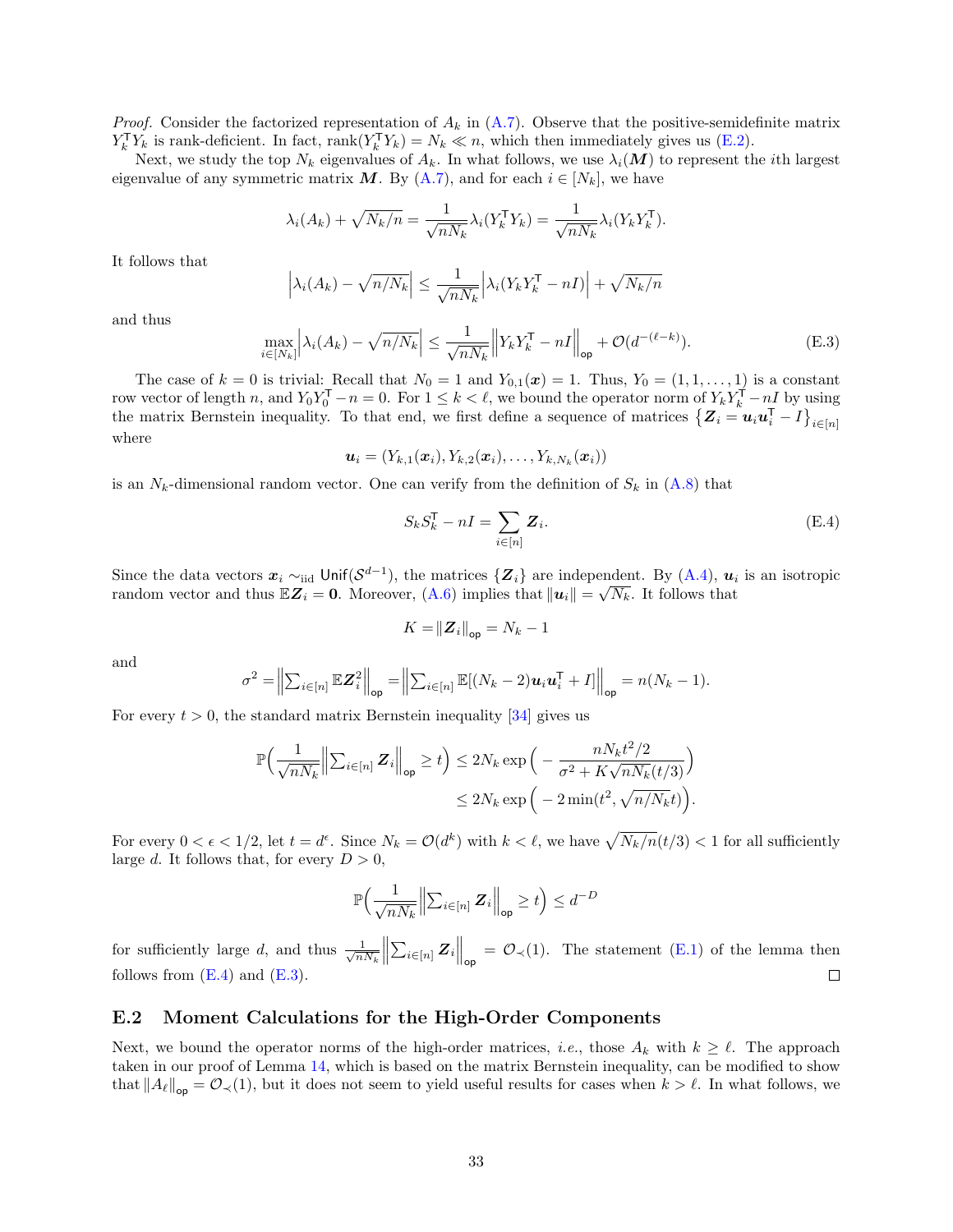control the operator norm of  $A_k$  by using the standard moment method. Observe that, for each  $\epsilon > 0$  and  $p \in \mathbb{N}$ , we have

<span id="page-33-1"></span>
$$
\mathbb{P}(\|A_k\|_{\text{op}} \ge d^{\epsilon}) = \mathbb{P}(\|A_k\|_{\text{op}}^{2p} \ge d^{2\epsilon p})
$$
  
\n
$$
\le d^{-2\epsilon p} \mathbb{E}\|A_k\|_{\text{op}}^{2p}
$$
  
\n
$$
\le d^{-2\epsilon p} \mathbb{E}\operatorname{tr}(A_k^{2p}).
$$
\n(E.5)

Thus, to control the probability on the left-hand side, it suffices to bound  $\mathbb{E} \text{tr}(A_k^{2p})$  for a sufficiently large integer p. Bounds for the moments have been previously studied in the literature. Cheng and Singer [\[9\]](#page-40-0) provides a bound for the 4th moment  $\mathbb{E} \text{tr}(A_k^4)$ . For general  $p \in \mathbb{N}$ , Ghorbani et al. [\[19,](#page-41-16) Lemma 3] showed that

$$
\mathbb{E}\operatorname{tr}(A_k^{2p}) \le (Cp)^{3p} n(1 + d^{p(k-\ell)+\ell-2k})\tag{E.6}
$$

for some positive constant C. Substituting [\(E.6\)](#page-33-0) into [\(E.5\)](#page-33-1), we can see that, when  $k > \ell$ , this moment bound is not sufficient to make [\(E.5\)](#page-33-1) smaller than  $d^{-D}$  for any  $D > 0$ . In this work, we adapt the moment calculations in [\[19\]](#page-41-16) and obtain a new bound for  $\mathbb{E} \text{tr}(A_k^{2P})$  that is tight up to its leading order (see Lemma [17\)](#page-35-0).

As in [\[19\]](#page-41-16), our moment calculations hinge on the following property of Gegenbauer polynomials.

**Lemma 15.** Let  $z \sim$  Unif $(S^{d-1})$ . For each  $k \in \mathbb{N}_0$  and any deterministic vectors  $x, y$  in  $S^{d-1}$ , we have

$$
\mathbb{E}_{\boldsymbol{z}} q_k(\sqrt{d}\boldsymbol{x}^{\mathsf{T}}\boldsymbol{z}) q_k(\sqrt{d}\boldsymbol{z}^{\mathsf{T}}\boldsymbol{y}) = \frac{1}{\sqrt{N_k}} q_k(\sqrt{d}\boldsymbol{x}^{\mathsf{T}}\boldsymbol{y}).
$$
\n(E.7)

*Proof.* Using  $(A.5)$ , we can write

$$
\mathbb{E}_{\boldsymbol{z}} q_k(\sqrt{d}\boldsymbol{x}^{\mathsf{T}}\boldsymbol{z}) q_k(\sqrt{d}\boldsymbol{z}^{\mathsf{T}}\boldsymbol{y}) = \frac{1}{N_k} \sum_{a,b \in [N_k]} Y_{k,a}(\boldsymbol{x}) Y_{k,b}(\boldsymbol{y}) \big[ \mathbb{E} Y_{k,a}(\boldsymbol{z}) Y_{k,b}(\boldsymbol{z}) \big] \n= \frac{1}{N_k} \sum_{a,b \in [N_k]} Y_{k,a}(\boldsymbol{x}) Y_{k,b}(\boldsymbol{y}) \delta_{ab} \qquad \text{[by (A.4)]} \n= \frac{1}{N_k} \sum_{a \in [N_k]} Y_{k,a}(\boldsymbol{x}) Y_{k,a}(\boldsymbol{y}).
$$

Applying  $(A.5)$  one more time then gives us  $(E.7)$ .

<span id="page-33-6"></span>Lemma 16. Let  $x_1, \ldots, x_n \sim_{iid}$  Unif $(\mathcal{S}^{d-1})$ . For  $k \in \mathbb{N}_0$  and  $i, j \in [n]$ , write

$$
Q_{ij} := q_k(\sqrt{d} \mathbf{x}_i^{\mathsf{T}} \mathbf{x}_j). \tag{E.8}
$$

Then, for every length 2p sequence of indices  $\mathbf{i} = [i_1, i_2, \ldots, i_{2p}] \in [n]^{2p}$ , we have

$$
\left| \mathbb{E} Q_{i_1 i_2} Q_{i_2 i_3} \dots Q_{i_{2p-1} i_{2p}} Q_{i_{2p} i_1} \right| \leq \left[ \mathbb{E}_{\xi \sim s_d^1} q_k^{2p}(\xi) \right] N_k^{p-\nu(i)+1},\tag{E.9}
$$

where  $\nu(i) := \#\{i_1, i_2, \ldots, i_{2p}\}\$  is the number of distinct indices in **i**, and  $s_d^1$  is the probability measure defined in  $(1.3)$ .

Remark 7. This lemma is essentially a restatement of [\[19,](#page-41-16) Lemma 3], after one adjusts for the different definitions and scalings used in that work and this paper. For the sake of readability and completeness, we present the results in a form that is more convenient for our subsequent arguments, and provide a slightly simplified proof below.

*Proof.* We can view the product  $Q_{i_1i_2}Q_{i_2i_3}\ldots Q_{i_{2p-1}i_{2p}}Q_{i_{2p}i_1}$  graphically, as a length 2p cycle on the vertex set [n]. First, consider two special cases: (I)  $\nu(i) = 1$ , *i.e.*, all the indices are identical. Recall from [\(A.6\)](#page-20-3) that

$$
Q_{ii} = \sqrt{N_k} \quad \text{for all } i. \tag{E.10}
$$

<span id="page-33-5"></span><span id="page-33-4"></span><span id="page-33-3"></span><span id="page-33-2"></span><span id="page-33-0"></span> $\Box$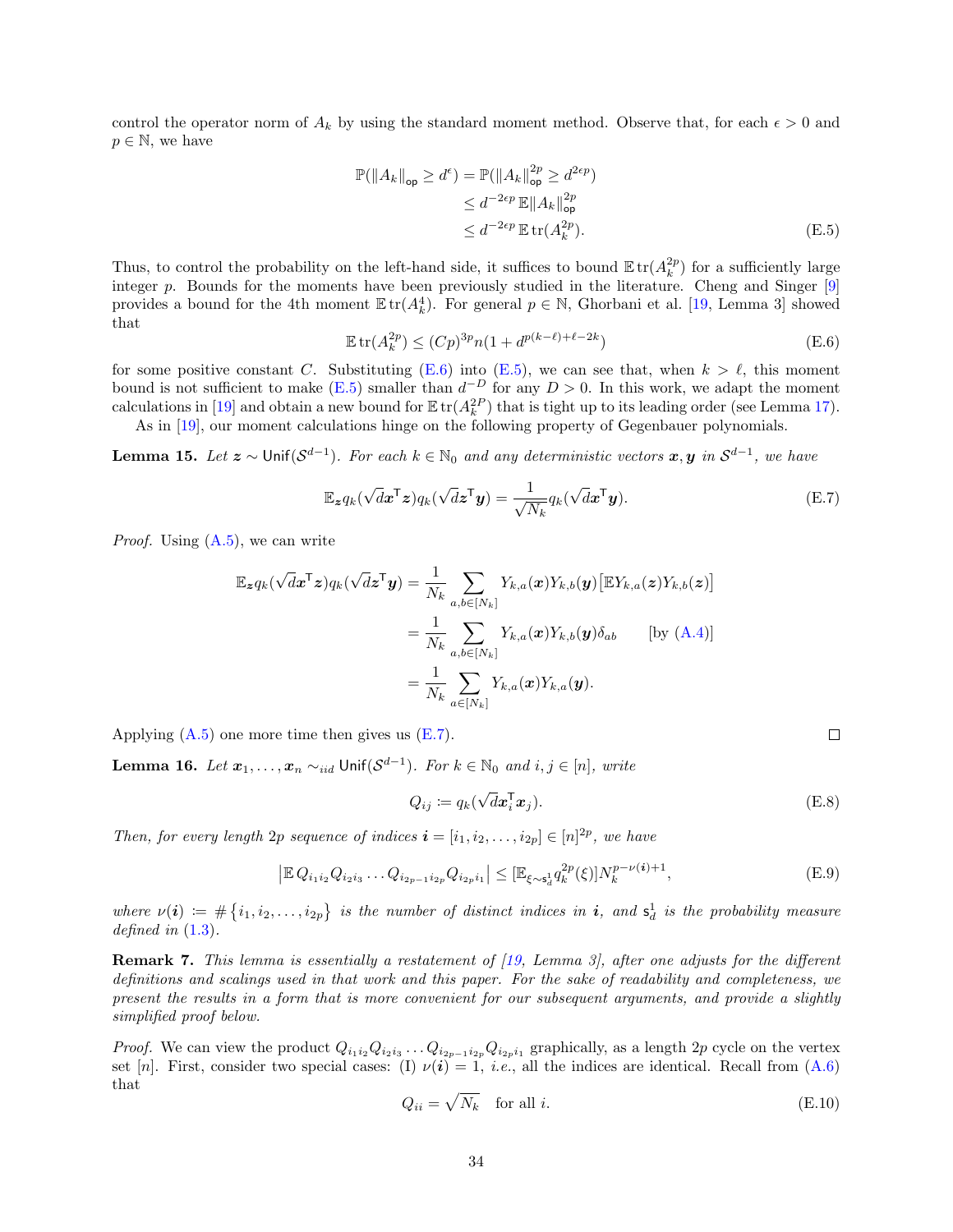Thus

<span id="page-34-0"></span>
$$
\mathbb{E}Q_{i_1i_2}Q_{i_2i_3}\dots Q_{i_{2p},i_1} = Q_{i_1i_1}^{2p} = N_k^p.
$$
\n(E.11)

(II)  $\nu(i) = 2p$ , *i.e.*, all the indices are distinct. Mapping the indices to the canonical set [2p], we have

$$
\mathbb{E}Q_{12}Q_{23}Q_{34}\dots Q_{2p,1} = \mathbb{E}_{x_1,x_3,\dots,x_{2p}}\Big([\mathbb{E}_{x_2}Q_{12}Q_{23}]Q_{34}\dots Q_{2p,1}\Big) \n= \frac{1}{\sqrt{N_k}}\mathbb{E}_{x_1,x_3,\dots,x_{2p}}(Q_{13}Q_{34}\dots Q_{2p,1}),
$$
\n(E.12)

where the last step follows from  $(E.7)$ . The above reduction procedure can be applied repeatedly: at each step, it reduces the length of the cycle by 1 and produces an extra factor of  $1/\sqrt{N_k}$ . Doing this for  $2p-1$ times then gives us

$$
\mathbb{E}Q_{12}Q_{23}\dots Q_{2p,1} = N_k^{-(2p-1)/2}\mathbb{E}Q_{11} = N_k^{1-p},\tag{E.13}
$$

where the last equality is due to  $(E.10)$ . Note that, since the Gegenbauer polynomials are normalized (recall  $(2.2)$ , we have

<span id="page-34-5"></span><span id="page-34-2"></span><span id="page-34-1"></span>
$$
\mathbb{E}q_k^{2p}(\xi) \ge (\mathbb{E}q_k^2(\xi))^p = 1.
$$
\n(E.14)

Thus, with [\(E.11\)](#page-34-0) and [\(E.13\)](#page-34-1), we have verified the bound in [\(E.9\)](#page-33-4) for the cases of  $\nu(i) = 1$  and  $\nu(i) = 2p$ , respectively.

In fact, the procedures leading to  $(E.11)$  and  $(E.13)$  are special cases of a general and systematic reduction process. Suppose we are given a length t cycle on indices  $\mathbf{i} = (i_1, i_2, \dots, i_t)$ . To simplify the notation, define

$$
M(i) = \mathbb{E} Q_{i_1 i_2} Q_{i_2 i_3} \dots Q_{i_{t-1} i_t} Q_{i_t i_1}.
$$

We now introduce two reduction mappings, each of which converts a length t cycle to a length  $(t-1)$  cycle.

Type-A reduction: Given an index sequence  $\mathbf{i} = (i_1, i_2, \ldots, i_t)$  for  $t \geq 2$ . Suppose there exists at least one  $j \in [t]$  such that  $i_j \neq i_a$  for all  $a \in [t] \setminus \{j\}$ . In other words, the index  $i_j$  appears exactly once in the cycle. (It is possible that there are more than one such "singleton" indices in the sequence, in which case we will choose any one of them.) We remove  $i_j$  from the original sequence i, and call the resulting length  $t-1$ sequence  $R_A(i)$ . More precisely,

$$
R_A(\boldsymbol{i})=(i_1,\ldots,i_{j-1},i_{j+1},\ldots,i_t)
$$

where the indices  $j-1$  and  $j+1$  are interpreted modulo [t]. Using the same conditioning technique that leads to [\(E.12\)](#page-34-2), we can easily verify that

<span id="page-34-3"></span>
$$
M(\boldsymbol{i}) = \frac{1}{\sqrt{N_k}} M(R_A(\boldsymbol{i})).
$$
\n(E.15)

Thus, a type-A reduction step  $R_A(i)$  reduces the cycle length by 1 and contributes a factor of  $1/\sqrt{N_k}$ .

Type-B reduction: Given an index sequence  $\boldsymbol{i} = (i_1, i_2, \ldots, i_t)$  for  $t \geq 2$ . Suppose there exists at least one  $j \in [t]$  such that  $i_{j+1} = i_j$ , where  $j+1$  is to be interpreted modulo [t]. (If more than one such indices exist, we choose any one of them.) We define

$$
R_B(\boldsymbol{i})=(i_1,\ldots,i_{j-1},i_{j+1},\ldots,i_t)
$$

as a length  $t-1$  sequence obtained by removing  $i_j$  from i. By [\(E.10\)](#page-33-3), we must have

<span id="page-34-4"></span>
$$
M(\boldsymbol{i}) = \sqrt{N_k} M(R_B(\boldsymbol{i})).
$$
\n(E.16)

Thus, a type-B reduction step  $R_B(i)$  reduces the cycle length by 1 and contributes a factor of  $\sqrt{N_k}$ .

Given an index sequence  $\boldsymbol{i} = (i_1, i_2, \ldots, i_t)$ , we can simplify it by iteratively using the Type-A and Type-B reductions, until it cannot be further simplified. Clearly, this process stops after a finite number of steps. Let  $\vec{i} = (\vec{i}_1, \vec{i}_2, \dots, \vec{i}_{t(\vec{i})})$  denote the final outcome of the iterative reduction process.

Example 1. As an illustration, let us consider two concrete index sequences and demonstrate how they can be simplified though the above process.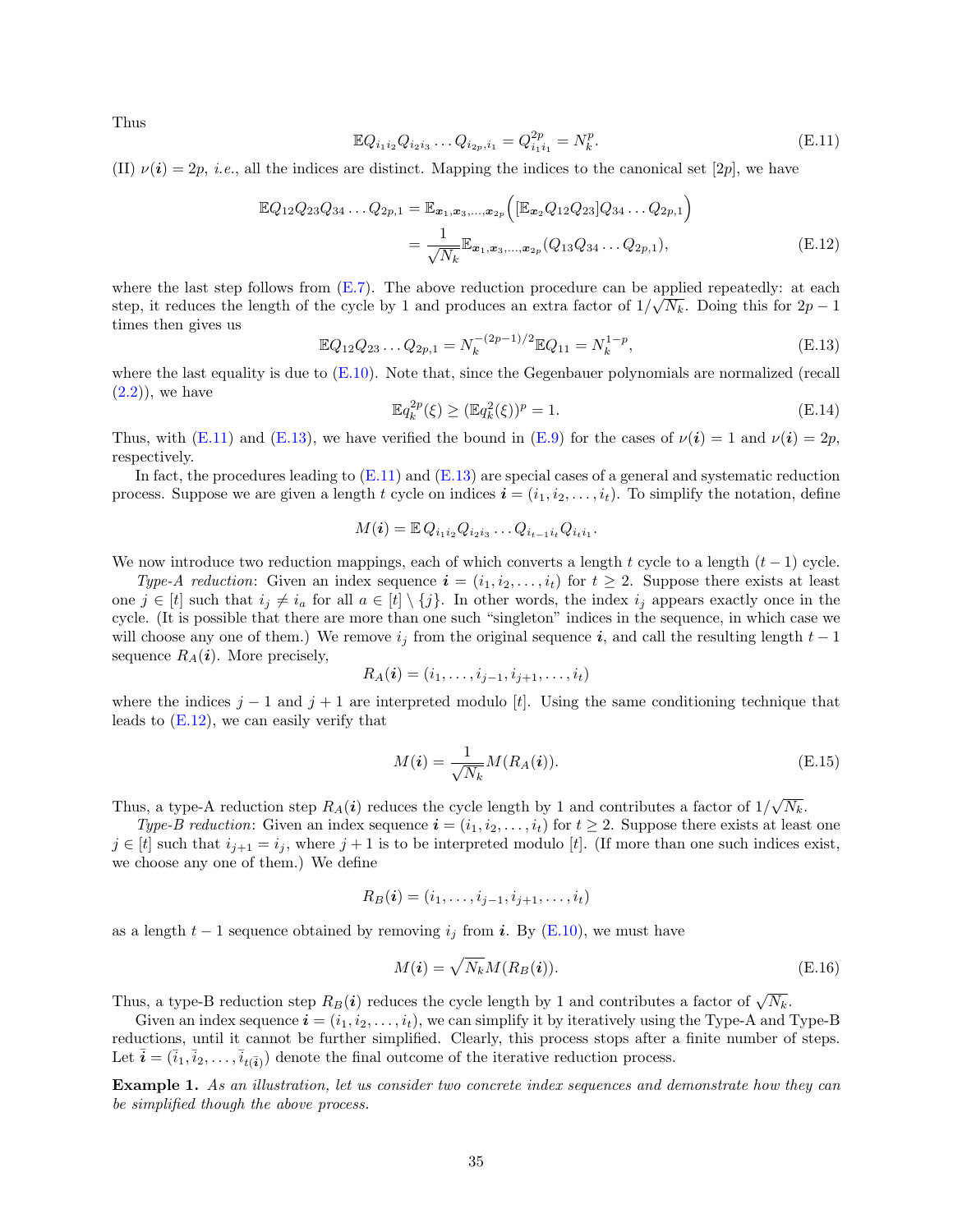- (a)  $\mathbf{i} = (1, 1, 2, 2, 2, 3)$ : We can start by using a Type-A step to remove the "singleton" 3. Then, the "redundant" copies of 1 and 2 can be removed by applying the Type-B step three times. This then gives us a shorter sequence  $(1, 2)$ , in which both 1 and 2 are singletons. Removing 1 by a Type-A step gives us the final output  $\bar{i} = (2)$ .
- (b)  $i = (1, 2, 1, 2, 2, 3)$ : Removing the "singleton" 3 (via Type-A reduction) and one redundant copy of 2 (via Type-B reduction), we get  $\overline{i} = (1, 2, 1, 2)$ , which cannot be further simplified.

By  $(E.15)$  and  $(E.16)$ , we must have

<span id="page-35-1"></span>
$$
M(\boldsymbol{i}) = N_k^{(n_B - n_A)/2} M(\bar{\boldsymbol{i}}),\tag{E.17}
$$

where  $n_A$  (resp.  $n_B$ ) is the total number of Type-A (resp. Type-B) steps used in the reduction process that leads to the final outcome  $\vec{i}$ . Denote by  $t(i)$  and  $\nu(i)$  the length and number of unique indices in  $\vec{i}$ , respectively. We also define  $t(\bar{i})$  and  $\nu(\bar{i})$  in the same way for the simplified sequence  $\bar{i}$ . By construction, we must have

$$
n_A + n_B = t(\mathbf{i}) - t(\overline{\mathbf{i}}).
$$

One can also check that

<span id="page-35-2"></span>
$$
n_A = \nu(i) - \nu(\overline{i}).
$$

Substituting these two identities into  $(E.17)$  then gives us

$$
M(\boldsymbol{i}) = N_k^{(t(\boldsymbol{i}) - 2\nu(\boldsymbol{i}) + 2\nu(\boldsymbol{i}) - t(\boldsymbol{i}))/2} M(\boldsymbol{i}),
$$
\n(E.18)

Again, by examining the constructions of the Type-A and Type-B reduction steps, we can conclude that there can only be two possibilities for the final output  $\overline{i}$ :

Case 1:  $t(\overline{i}) = \nu(\overline{i}) = 1$ , *i.e.*,  $\overline{i} = (\overline{i}_1)$  is a length 1 cycle. Recall from [\(E.10\)](#page-33-3) that  $M(\overline{i}) = \sqrt{N_k}$ . It then follows from [\(E.18\)](#page-35-2) that

$$
M(\textbf{\textit{i}})=N_{k}^{(t(\textbf{\textit{i}})-2\nu(\textbf{\textit{i}})+2)/2}.
$$

By applying this identity to a sequence of length  $t(i) = 2p$  and recalling [\(E.14\)](#page-34-5), we reach the statement in [\(E.9\)](#page-33-4).

Case 2: The only other possibility is for  $\bar{i}$  to contain at least two unique indices, *i.e.*,  $\nu(\bar{i}) \geq 2$ . Moreover, every unique index must appear at least twice in the cycle, as otherwise the sequence  $\vec{i}$  can be further simplified by a Type-A step. These two conditions imply  $\ell(\bar{i}) \geq 2\nu(\bar{i})$ , in which case [\(E.17\)](#page-35-1) gives us

<span id="page-35-5"></span><span id="page-35-4"></span><span id="page-35-3"></span>
$$
\left|M(i)\right| \le N_k^{(t(i)-2\nu(i))/2} \left|M(\overline{i})\right|.
$$
\n(E.19)

Moreover, consecutive indices in  $\overline{i} = (\overline{i}_1, \overline{i}_2, \dots, \overline{i}_{t(\overline{i})})$  cannot have repetitions, *i.e.*,  $\overline{i}_j \neq \overline{i}_{j+1}$  for all  $j \in [t(\overline{i})]$ with  $j+1$  to be interpreted as modulo  $t(\bar{\mathbf{i}})$ . (If this were not true, then  $\bar{\mathbf{i}}$  would not be the final output as it could be further simplified by a Type-B step.) This condition allows us to apply Hölder's inequality to get

$$
\left| M(\overline{\mathbf{i}}) \right| = \left| \mathbb{E} Q_{\overline{i}_1 \overline{i}_2} Q_{\overline{i}_2 \overline{i}_3} \dots Q_{\overline{i}_{t(\overline{\mathbf{i}})} i_1} \right| \leq \mathbb{E}_{\xi \sim \mathbf{s}_d^1} \left| q_k(\xi) \right|^{t(\overline{\mathbf{i}})}.
$$
\n(E.20)

Now consider a sequence i with length  $t(i) = 2p$ . Since  $t(\bar{i}) \leq 2p$ , we can use Hölder's inequality to further bound the right-hand side as

$$
\mathbb{E}_{\xi \sim s_d^1} |q_k(\xi)|^{t(\bar{i})} \leq [\mathbb{E}_{\xi \sim s_d^1} q_k^{2p}(\xi)]^{t(\bar{i})/(2p)} \leq \mathbb{E}_{\xi \sim s_d^1} q_k^{2p}(\xi),
$$
\n(E.21)

where the last step follows from [\(E.14\)](#page-34-5), *i.e.*,  $\mathbb{E}_{\xi \sim s_d^1} q_k^{2p} \geq 1$ . By substituting [\(E.20\)](#page-35-3) and [\(E.21\)](#page-35-4) into [\(E.19\)](#page-35-5), we can verify the bound in  $(E.9)$ .  $\Box$ 

<span id="page-35-0"></span>**Lemma 17.** For every  $k \in \mathbb{N}_0$  and  $p \in \mathbb{N}$ , we have

<span id="page-35-6"></span>
$$
\mathbb{E}\operatorname{tr}(A_k^{2p}) \le n(2p)^{2p-2} \big[ p/n + \sum_{i=0}^{p-1} (n/N_k)^i \big] \cdot \mathbb{E}_{\xi \sim s_d^1} q_k^{2p}(\xi). \tag{E.22}
$$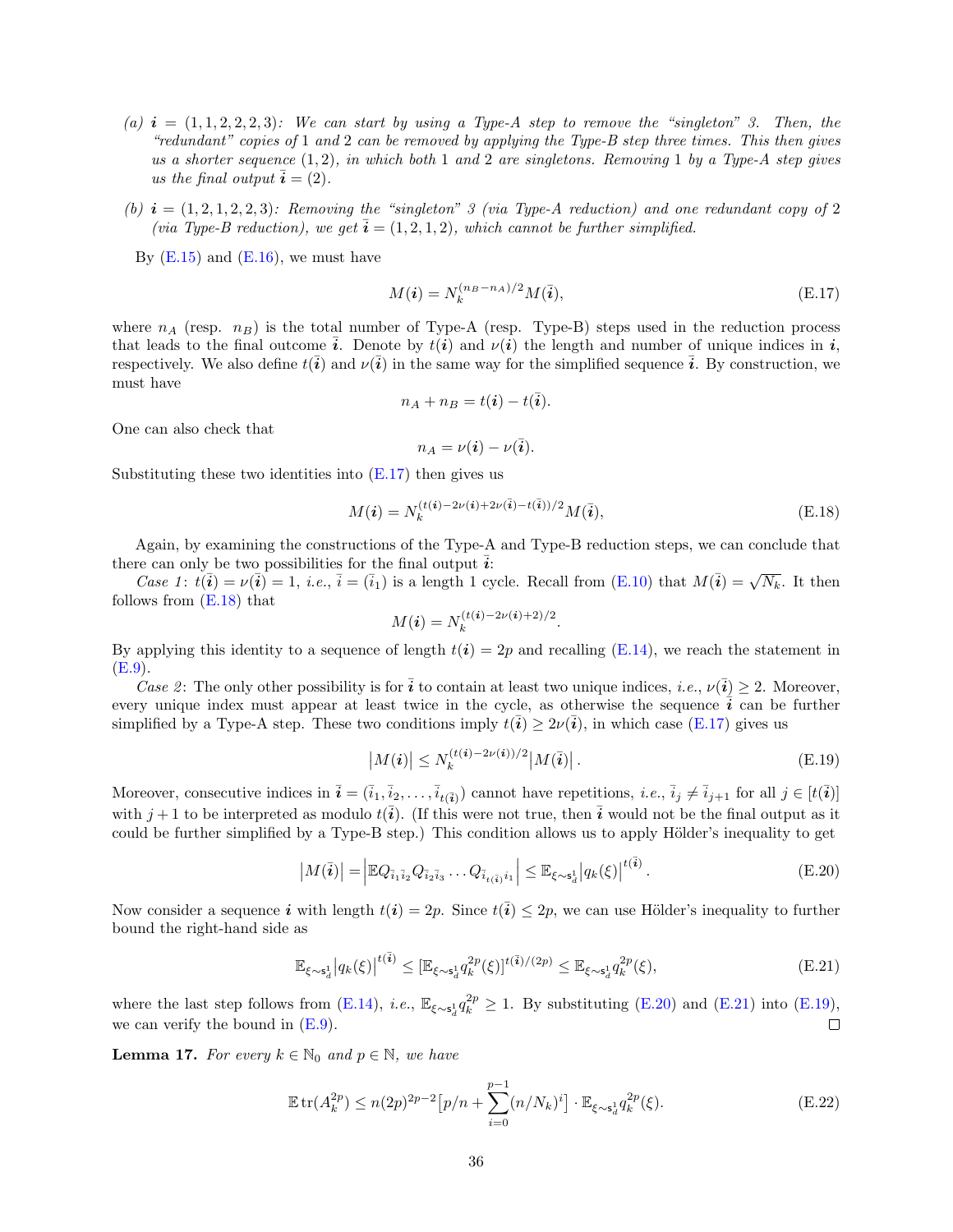*Proof.* Using the shorthand notation in [\(E.8\)](#page-33-5), we can write  $A_k(i,j) = \frac{1}{\sqrt{n}} Q_{ij} \cdot (1 - \delta_{ij})$  for  $i, j \in [n]$ . Let

$$
\mathcal{C} := \left\{ \bm{i} = (i_1, i_2, \dots, i_{2p}) \in [n]^{2p} : i_j \neq i_{j+1} \text{ for all } j \in [2p-1] \text{ and } i_1 \neq i_{2p} \right\}
$$

denote the set of all length 2p cycles in which no two consecutive indices are equal. We then have

$$
\mathbb{E} \operatorname{tr}(A_k^{2p}) = \frac{1}{n^p} \sum_{i \in C} \mathbb{E} Q_{i_1 i_2} Q_{i_2 i_3} \dots Q_{i_{2p-1} i_{2p}} Q_{i_{2p} i_1}
$$
\n
$$
= \frac{1}{n^p} \Big( \sum_{i \in C_1} M(i) + \sum_{i \in C_2} M(i) + \dots + \sum_{i \in C_{2p}} M(i) \Big), \tag{E.23}
$$

where, for each  $a \in [2p]$ ,

$$
\mathcal{C}_a\coloneqq \mathcal{C}\cap \left\{\boldsymbol{i}\in [n]^{2p}: \nu(\boldsymbol{i})=a\right\}
$$

and  $M(i) = \mathbb{E} Q_{i_1 i_2} Q_{i_2 i_3} \dots Q_{i_{2p-1} i_{2p}} Q_{i_{2p} i_1}$ . The terms  $M(i)$  in [\(E.23\)](#page-36-3) can be bounded in two different ways. First, recall that, for any  $i_j \neq i_{j+1}$ , we have  $Q_{i_j i_{j+1}} \sim q_k(\xi)$  with  $\xi \sim \mathsf{s}_d^1$ . Thus, for every  $i \in \mathcal{C}$ , we can apply Hölder's inequality to get

<span id="page-36-4"></span><span id="page-36-3"></span>
$$
|M(i)| \leq \mathbb{E}q_k^{2p}(\xi). \tag{E.24}
$$

On the other hand, for each  $a \in [2p]$ , Lemma [16](#page-33-6) gives us

$$
|M(i)| \leq \mathbb{E}q_k^{2p}(\xi)N_k^{p-a+1} \quad \text{for all } i \in \mathcal{C}_a.
$$
 (E.25)

We use [\(E.24\)](#page-36-4) to bound the  $M(i)$  terms in  $C_1, C_2, \ldots, C_{p+1}$  and use [\(E.25\)](#page-36-5) for the  $M(i)$  terms in  $C_{p+2}, \ldots, C_{2p}$ . It then follows from [\(E.23\)](#page-36-3) that

$$
\left| \mathbb{E} \operatorname{tr} (A_k^{2p}) \right| \le \frac{1}{n^p} \left( \sum_{a=1}^{p+1} |C_a| + \sum_{a=p+2}^{2p} |C_a| N_k^{p-a+1} \right) \mathbb{E} q_k^{2p}(\xi), \tag{E.26}
$$

where  $|\mathcal{C}_a|$  denotes the cardinality of  $\mathcal{C}_a$ . For each  $a \in [2p]$ , we have

$$
|\mathcal{C}_a| \le a^{2p-2}n(n-1)\dots(n-a+1) \le (2p)^{2p-2}n^a.
$$

This is a crude bound, but it is sufficient for our purpose. Substituting this bound into [\(E.26\)](#page-36-6) give us

$$
\left| \mathbb{E} \operatorname{tr} (A_k^{2p}) \right| \le (2p)^{2p-2} \Big( \sum_{a=1}^{p+1} n^{a-p} + n \sum_{a=p+2}^{2p} (n/N_k)^{a-p-1} \Big) \mathbb{E} q_k^{2p}(\xi),
$$

which then implies  $(E.22)$ .

#### <span id="page-36-0"></span>E.3 Bounds on the Operator Norms

<span id="page-36-1"></span>**Proposition 7.** Under the conditions of Theorem [1,](#page-4-1) we have, for every  $k \in \mathbb{N}_0$ ,

$$
||A_k||_{\text{op}} \prec d^{\max\{\ell-k,0\}/2}.\tag{E.27}
$$

*Proof.* The statement of the proposition means that  $||A_k||_{op} \le 1$  for all the high-order components with  $k \geq \ell$ . In contrast, for the low-order components,  $||A_k||_{op} \prec d^{(\ell-k)/2}$  when  $0 \leq k < \ell$ .

To show [\(E.27\)](#page-36-2) for the case of  $k \geq \ell$ , suppose that we are given an arbitrary  $\epsilon > 0$ . Substituting [\(E.22\)](#page-35-6) into [\(E.5\)](#page-33-1) yields

$$
\mathbb{P}(\|A_k\|_{\text{op}} \ge d^{\epsilon}) \le d^{-2\epsilon p} n(2p)^{2p-2} \left[ p/n + \sum_{i=0}^{p-1} (n/N_k)^i \right] \cdot \mathbb{E}_{\xi \sim \mathbf{s}_d^1} q_k^{2p}(\xi)
$$

<span id="page-36-6"></span><span id="page-36-5"></span><span id="page-36-2"></span> $\Box$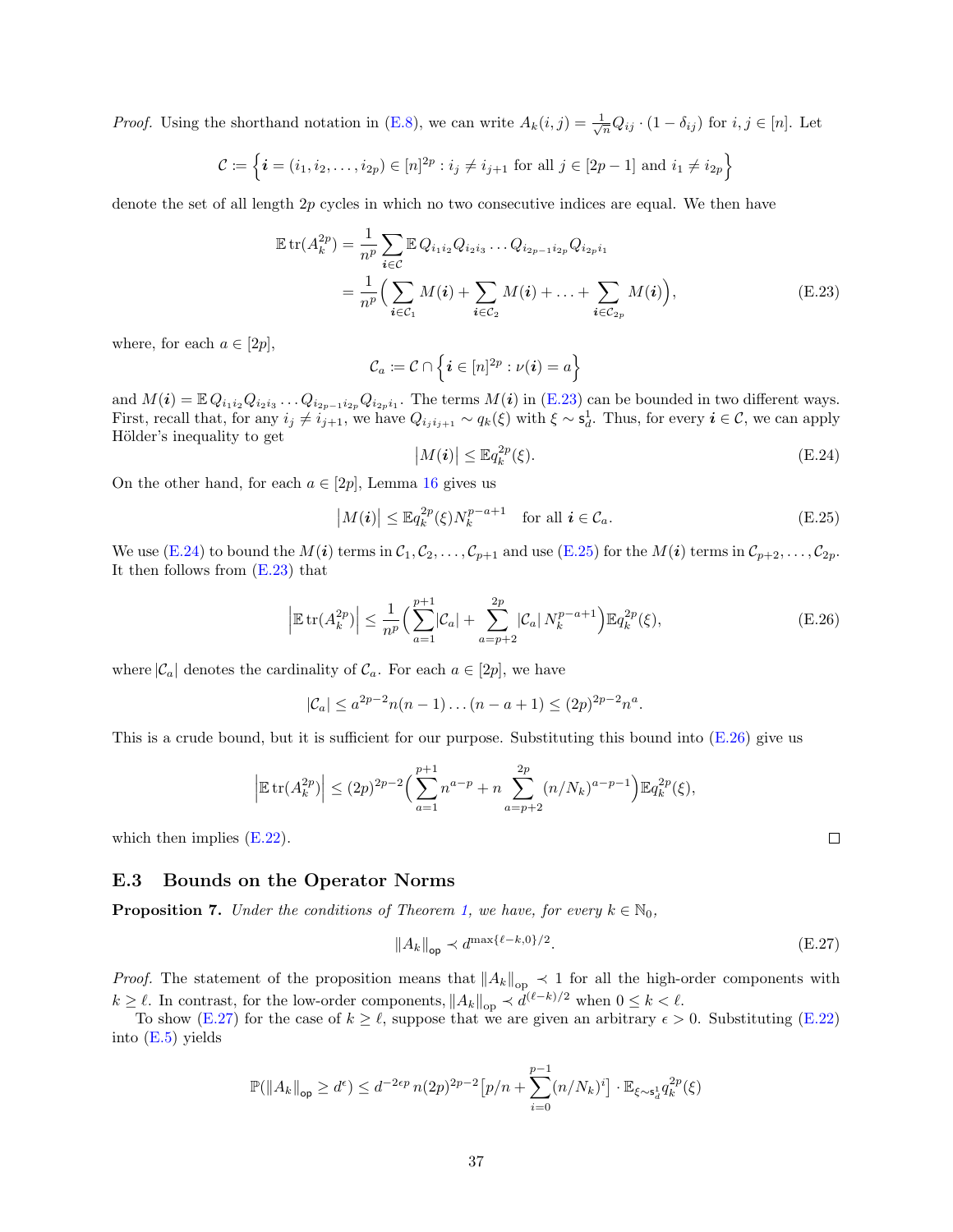Recall that  $n = \alpha d^{\ell} + o(d^{\ell})$  and  $k \geq \ell$ . In addition, we have  $N_k = \frac{d^k}{k!}$  $\frac{d^n}{k!}(1+\mathcal{O}(1/d)).$  Thus, for sufficiently large d, we have, by Markov's inequality,

$$
\mathbb{P}(\|A_k\|_{\text{op}} \ge d^{\epsilon}) \le C(\alpha, k, p)d^{\ell - 2\epsilon p},
$$

where  $C(\alpha, k, p)$  is some constant that depends on  $\alpha, k, p$  but not on d. For any  $D > 0$ , choose a p such that  $\ell - 2\epsilon p < -D - 1$ . It follows that  $\overline{D}$ 

$$
\mathbb{P}(\|A_k\|_{\text{op}} \ge d^{\epsilon}) \le d^{-1}
$$

for all sufficiently large d.

Next, we consider the low-order components, with  $0 \leq k \leq \ell$ . Lemma [14](#page-31-3) implies that

$$
||A||_{\text{op}} \le \sqrt{n/N_k} + \mathcal{O}_{\prec}(1) \prec d^{(\ell-k)/2},
$$

where the second step uses the fact that  $n = \alpha n^{\ell} + o(n^{\ell})$  and  $N_k = d^k / k! (1 + \mathcal{O}(1/d)).$ 

 $\overline{\phantom{a}}$  $\overline{\phantom{a}}$  $\overline{\phantom{a}}$  $\mid$ 

# <span id="page-37-0"></span>F Perturbations of Resolvents and Stieltjes Transforms

In this appendix, we recall some standard properties of the resolvent and the stieltjes transform of Hermitian matrices. Let H be an  $n \times n$  Hermitian matrix. Its resolvent is denoted by  $G(z) := (H - zI)^{-1}$ , where  $z \in \mathbb{C}$ is the spectral parameter with  $\eta = \mathfrak{Im}[z] > 0$ . From the trivial inequality

$$
\frac{1}{\lambda - z} \bigg| \le \frac{1}{\eta} \quad \text{for all } \lambda \in \mathbb{R},
$$

one can easily verify the following bounds on the operator and the entry-wise  $\ell_{\infty}$  norms of  $G(z)$ :

$$
||G(z)||_{\text{op}} \le \frac{1}{\eta} \tag{F.1}
$$

$$
||G(z)||_{\infty} \le \frac{1}{\eta}.\tag{F.2}
$$

In our proof, we will also need the *Ward identity* [\[16,](#page-41-9) Lemma 8.3]:

$$
\sum_{ij} |G_{ij}(z)|^2 = \frac{\Im \mathfrak{m}(\text{tr } G(z))}{\eta}.
$$
 (F.3)

Let  $s(z)$  be the Stieltjes transform of the empirical spectral distribution of H. Since  $s(z) = \frac{1}{n} \text{tr } G(z)$ , [\(F.2\)](#page-37-3) immediately implies the pointwise bound

<span id="page-37-9"></span><span id="page-37-6"></span><span id="page-37-4"></span><span id="page-37-1"></span>
$$
|s(z)| \le \frac{1}{\eta}.\tag{F.4}
$$

One can also easily check that

$$
|s(z_1) - s(z_2)| \le \frac{|z_1 - z_2|}{\Im \mathfrak{m}(z_1)\Im \mathfrak{m}(z_2)}.
$$
 (F.5)

Both the resolvent and the Stieltjes transform are stable with respect to matrix perturbations. In our proof of Theorem [1,](#page-4-1) we will use the following standard perturbation estimates.

<span id="page-37-2"></span>**Lemma 18.** Let  $H_1, H_2$  be  $n \times n$  Hermitian matrices, and  $G_1(z), G_2(z)$  their resolvents. Then,

$$
G_1(z) = G_2(z) - G_2(z)(H_1 - H_2)G_1(z).
$$
 (F.6)

Moreover, for the Stieltjes transforms of  $H_1$  and  $H_2$ , we have

$$
|s_1(z) - s_2(z)| \le \frac{\|H_1 - H_2\|_{\mathrm{F}}}{\sqrt{n} \eta^2}
$$
 (F.7)

and

<span id="page-37-7"></span>
$$
\left| s_1(z) - s_2(z) \right| \le \frac{C \operatorname{rank}(H_1 - H_2)}{n \cdot \eta},\tag{F.8}
$$

where C is an absolute constant.

<span id="page-37-8"></span><span id="page-37-5"></span><span id="page-37-3"></span> $\Box$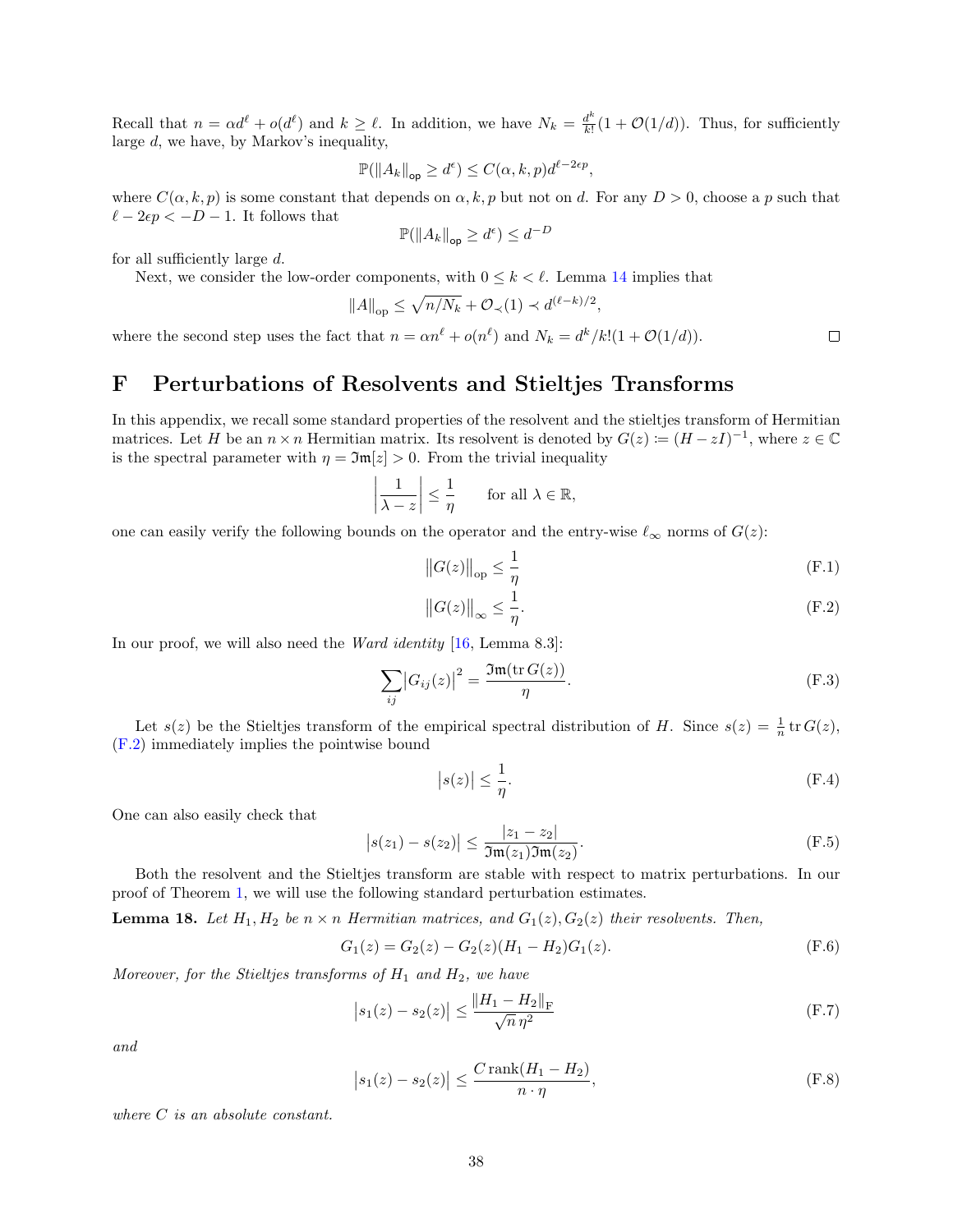*Proof.* The formula in [\(F.6\)](#page-37-4) can be easily verified by using the identities  $I = (H_1 - zI)G_1 = (H_2 - zI +$  $H_1 - H_2$ ) $G_1$  and  $G_2$ ( $H_2 - zI$ ) = *I*. Applying [\(F.6\)](#page-37-4) gives us

$$
\begin{aligned} \left| s_1(z) - s_2(z) \right| &= \frac{1}{n} \left| \text{tr}[G_2(z)(H_1 - H_2)G_1(z)] \right| \\ &= \frac{1}{n} \left| \text{tr}[G_1(z)G_2(z)(H_1 - H_2)] \right| \\ &\le \frac{1}{n} \left\| G_1(z)G_2(z) \right\|_{\text{F}} \left\| H_1 - H_2 \right\|_{\text{F}}, \end{aligned} \tag{F.9}
$$

where the last step uses the Cauchy-Schwarz inequality. By using  $(F.1)$  in the last step, we have

$$
||G_1(z)G_2(z)||_F \le \sqrt{n} ||G_1(z)G_2(z)||_{op} \le \sqrt{n} ||G_1(z)||_{op} ||G_1(z)||_{op} \le \frac{\sqrt{n}}{\eta^2}.
$$

Substituting this bound into  $(F.9)$  then leads to  $(F.7)$ .

 $\overline{\phantom{a}}$ 

Next, we show [\(F.8\)](#page-37-7). First consider the special case when rank $(H_1 - H_2) = 1$ . As the eigenvalues are invariant under unitary transforms, we can assume without loss of generality that

<span id="page-38-1"></span><span id="page-38-0"></span>
$$
H_1 - H_2 = ae_1e_1^{\mathsf{T}},\tag{F.10}
$$

for some  $a \neq 0$ . Let  $H_1^{[1]}$  (resp.  $H_2^{[1]}$ ) denote the  $(n-1) \times (n-1)$  minor matrix obtained by removing the first column and row of  $H_1$  (resp.  $H_2$ ). By [\(F.10\)](#page-38-1),  $H_1^{[1]} = H_2^{[1]}$ . Let  $s^{[1]}(z)$  denote the Stieltjes transform of the eigenvalues of  $H_1^{[1]}$ . We have

$$
|s_1(z) - s_2(z)| \le |s_1(z) - s^{[1]}(z)| + |s^{[1]}(z) - s_2(z)| \le \frac{C}{n \cdot \eta},
$$

where the second step uses [\[16,](#page-41-9) Lemma 7.5], and C is an absolute constant. For the case when rank $(H_1 H_2$ ) > 1, we can always write  $s_1(z) - s_2(z)$  as a telescoping sum of rank-one perturbations. The inequality in [\(F.8\)](#page-37-7) can then be obtained by applying the triangular inequality and by using the result for the rank-one case.  $\Box$ 

*Proof of Lemma [2.](#page-10-2)* By using the factorized representation of  $A_k$  in  $(A.7)$ , we can write the low-order term as

<span id="page-38-2"></span>
$$
A_{\rm LO} = \sum_{0 \le k < \ell} \frac{\mu_k}{\sqrt{n N_k}} S_k^{\mathsf{T}} S_k - \sigma_d I,
$$

where  $S_k$  is an  $N_k \times n$  matrix, with  $N_k = \mathcal{O}(d^k)$ , and  $\sigma_d := \sum_{0 \le k < \ell} \mu_k \sqrt{N_k/n}$ . Since  $n \times d^{\ell}$ , we have  $\sigma_d = \mathcal{O}(d^{-1/2})$  and that

$$
\sigma_d \operatorname{rank}(A_{\text{LO}} + \sigma_d I) \le \sum_{0 \le k < \ell} N_k = \mathcal{O}(d^{\ell-1}).\tag{F.11}
$$

Write  $\check{A} = A + \sigma_d I = (A_{\text{LO}} + \sigma_d I) + A_{\text{HI}}$ , whose Stieltjes transform is denoted by  $\check{s}(z)$ . By the triangular inequality,

<span id="page-38-3"></span>
$$
\left| s(z) - \hat{s}(z) \right| \le \left| s(z) - \check{s}(z) \right| + \left| \check{s}(z) - \hat{s}(z) \right|
$$
  

$$
\le \frac{\sigma_d}{\eta^2} + \frac{C \operatorname{rank}(\check{A} - A_{\text{HI}})}{n \cdot \eta},
$$
 (F.12)

where the last step follows from the observation that  $s(z) = \breve{s}(z + c)$  and [\(F.5\)](#page-37-9), and from the perturbation inequality in [\(F.8\)](#page-37-7). Substituting the estimates  $\sigma_d = \mathcal{O}(d^{-1/2})$  and [\(F.11\)](#page-38-2) into [\(F.12\)](#page-38-3), we complete the proof.  $\Box$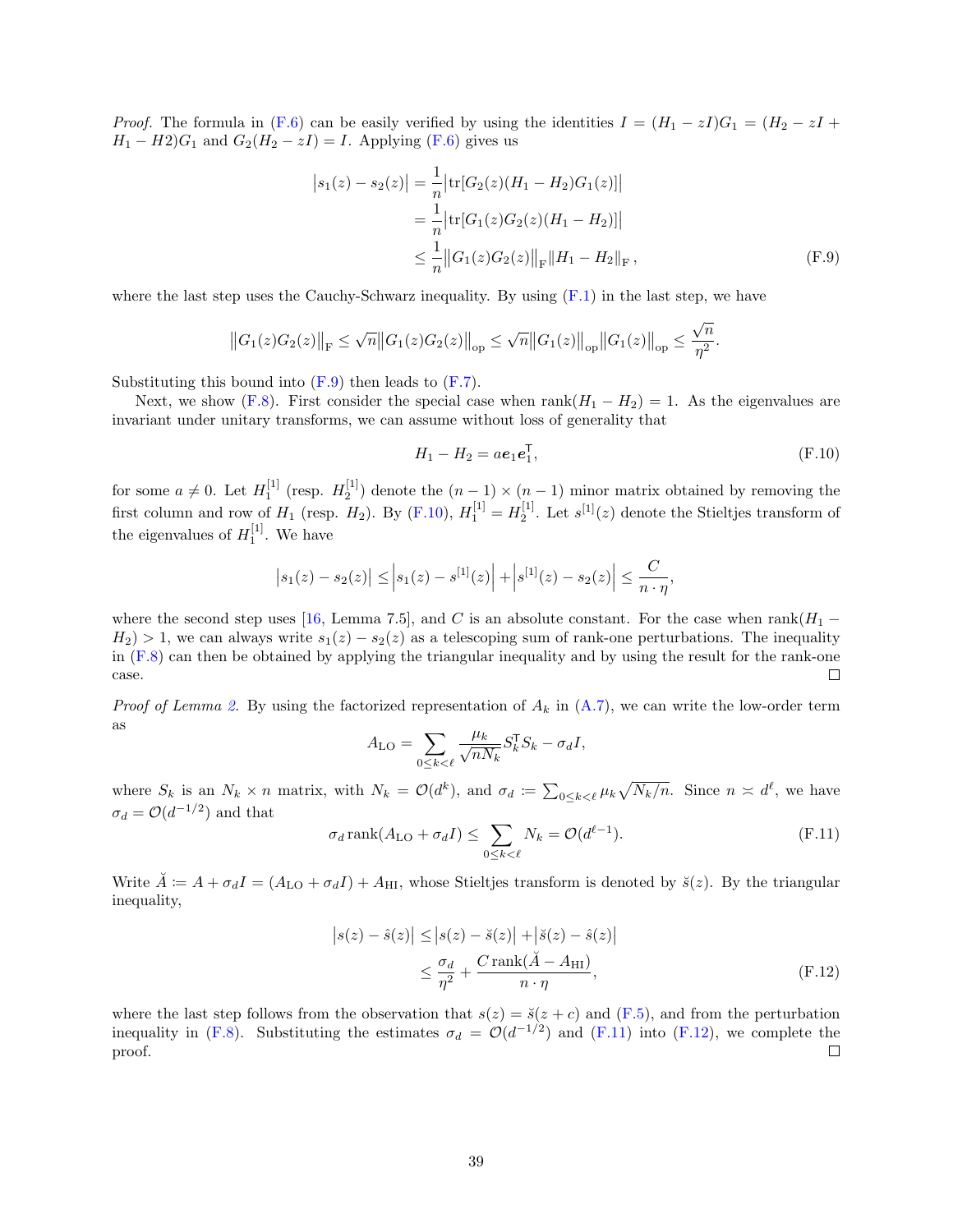### <span id="page-39-0"></span>G Stability Analysis of the Self-Consistent Equation

In this appendix, we present a stability analysis of the self-consistent equation in  $(2.10)$  satisfied by the limiting Stieltjes transform. We start by rewriting [\(2.10\)](#page-4-4) as

<span id="page-39-2"></span>
$$
\frac{1}{m} = -z - \frac{\gamma_a m}{1 + \gamma_b m} - \gamma_c m.
$$
\n(G.1)

Now suppose  $s \in C_+$  is an approximate solution to  $(G.1)$  such that

$$
\frac{1}{s} = -z - \frac{\gamma_a s}{1 + \gamma_b s} - \gamma_c s + \omega,
$$
\n(G.2)

with some error term  $\omega$ . We show in the following proposition that  $s \approx m$  as long as the error  $\omega$  is small.

<span id="page-39-1"></span>**Proposition 8.** For any  $z \in C_+$ , there exists a unique solution  $m \in C_+$  to [\(G.1\)](#page-39-2). Moreover, let  $s \in C_+$  be an approximate solution to  $(2.10)$  in the sense of  $(G.2)$ , with the error term satisfying

$$
|\omega| \le \frac{\eta}{2}, \qquad \eta = \mathfrak{Im}[z]. \tag{G.3}
$$

We have

<span id="page-39-7"></span><span id="page-39-4"></span><span id="page-39-3"></span>
$$
|s - m| \le \frac{4|\omega|}{\eta^2}.\tag{G.4}
$$

*Proof.* The existence and uniqueness of the solution  $m \in \mathbb{C}_+$  is a well-known result. One way to establish this is to observe that [\(G.1\)](#page-39-2) is just the free additive convolution of the Marchenko-Pastur law and the semicircle law. See, e.g., [\[4\]](#page-40-10) for more details. An alternative approach, as used in [\[9,](#page-40-0) Lemma A.1], is to rewrite  $(G.1)$ as a third-degree polynomial in  $m$  and to analyze the roots of that polynomial.

Next, we establish the stability bound in  $(G.4)$ . Recall the family of MP density functions given in  $(C.4)$ , with two shape parameters  $\phi$  and t. In what follows, we set  $\phi = \gamma_a/\gamma_b^2$  and  $t = \mu_{\ell}/\sqrt{\phi}$ , and write  $\varrho_{\text{MP}} \coloneqq \varrho_{\phi,t}$ . The Stieltjes transform of  $\rho_{MP}$  is specified as the unique solution to the following [\(G.6\)](#page-39-5). Substituting our particular choices of  $\phi$  and t into [\(G.6\)](#page-39-5), and by the uniqueness of the solution, we obtain the following characterization: for any  $z, \Gamma \in C_+$ ,

$$
\frac{1}{\Gamma} = -z - \frac{\gamma_a \Gamma}{1 + \gamma_b \Gamma} \qquad \Leftrightarrow \qquad \Gamma = \int \frac{\varrho_{\rm MP}(\mathrm{d}x)}{x - z} . \tag{G.5}
$$

Using  $(G.5)$  and  $(G.1)$ , we can now write the exact solution m as

<span id="page-39-9"></span><span id="page-39-6"></span><span id="page-39-5"></span>
$$
m = \int \frac{\varrho_{\rm MP}(\mathrm{d}x)}{x - z - \gamma_c m}.\tag{G.6}
$$

By the assumption in [\(G.3\)](#page-39-7),  $\Im m[z + \gamma_c s - \omega] \ge \eta/2$ . Thus, it follows from [\(G.5\)](#page-39-6) and [\(G.2\)](#page-39-3) that

<span id="page-39-10"></span>
$$
s = \int \frac{\varrho_{\rm MP}(\mathrm{d}x)}{x - z - \gamma_c s + \omega}.\tag{G.7}
$$

Computing the imaginary part of the equation for  $m$ , we get

$$
\mathfrak{Im}[m] = \int \frac{\eta + \gamma_c \mathfrak{Im}[m]}{|x - z - \gamma_c m|^2} \, \varrho_{\rm MP}(\mathrm{d}x),\tag{G.8}
$$

which also gives us the trivial bound  $\mathfrak{Im}[m] \leq 1/\eta$ . Similarly,

$$
\mathfrak{Im}[s] = \int \frac{\eta + \gamma_c \mathfrak{Im}[s] - \mathfrak{Im}[\omega]}{|x - z - \gamma_c s + \omega|^2} \varrho_{\mathrm{MP}}(\mathrm{d}x) \tag{G.9}
$$

<span id="page-39-11"></span><span id="page-39-8"></span>
$$
\geq \int \frac{\eta/2 + \gamma_c \Im \mathfrak{m}[s]}{|x - z - \gamma_c s + \omega|^2} \varrho_{\rm MP}(\mathrm{d}x),\tag{G.10}
$$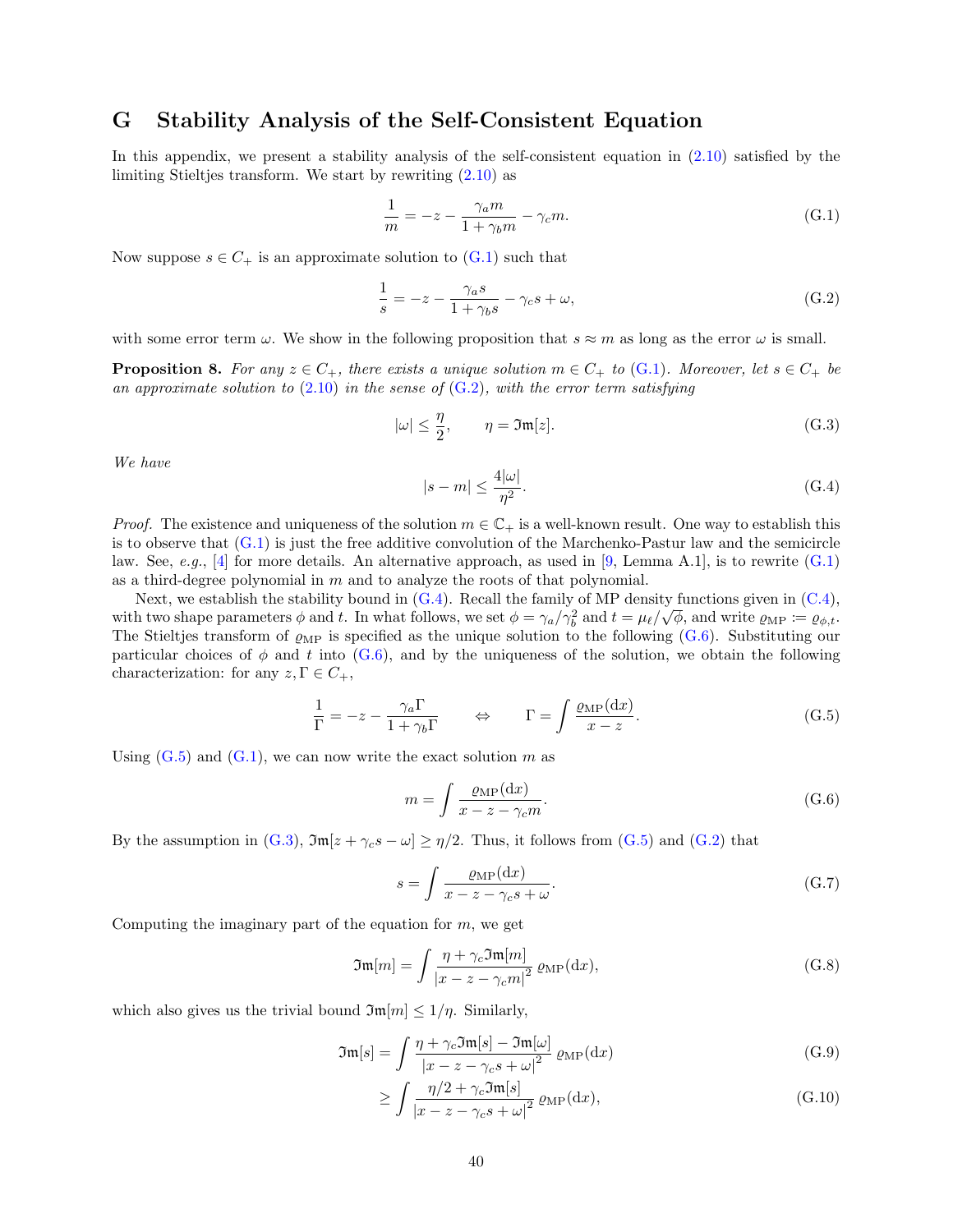where the second step uses [\(G.3\)](#page-39-7). Note that [\(G.9\)](#page-39-8) and (G.3) also imply that  $\mathfrak{Im}[s] \leq 2/\eta$ . Taking the difference of  $(G.6)$  and  $(G.7)$  gives us

$$
(s-m)\left[1-\int \frac{\gamma_c \varrho_{\rm MP}(\mathrm{d}x)}{(x-z-\gamma_c m)(x-z-\gamma_c s+\omega)}\right] = \int \frac{-\omega \varrho_{\rm MP}(\mathrm{d}x)}{(x-z-\gamma_c m)(x-z-\gamma_c s+\omega)}.\tag{G.11}
$$

By the Cauchy-Schwarz inequality in the first step, and by [\(G.8\)](#page-39-10), [\(G.10\)](#page-39-11) in the second step,

$$
\left| \int \frac{\varrho_{\mathrm{MP}}(\mathrm{d}x)}{(x-z-\gamma_c m)(x-z-\gamma_c s+\omega)} \right| \leq \left[ \int \frac{\varrho_{\mathrm{MP}}(\mathrm{d}x)}{|x-z-\gamma_c m|^2} \int \frac{\varrho_{\mathrm{MP}}(\mathrm{d}x)}{|x-z-\gamma_c s+\omega|^2} \right]^{1/2}
$$

$$
\leq \left[ \frac{\mathfrak{Im}[m]}{\eta+\gamma_c \mathfrak{Im}[m]} \cdot \frac{\mathfrak{Im}[s]}{\eta/2+\gamma_c \mathfrak{Im}[s]} \right]^{1/2}
$$

$$
\leq \frac{1}{\eta^2/4+\gamma_c}, \tag{G.12}
$$

where the last step uses the bound that  $\max{\{\mathfrak{Im}[m], \mathfrak{Im}[s]\}} \leq 2/\eta$ . This allows us to get

<span id="page-40-13"></span><span id="page-40-12"></span><span id="page-40-11"></span>
$$
\left|1 - \int \frac{\gamma_c \varrho_{\rm MP}(\mathrm{d}x)}{(x - z - m)(x - z - s + \omega)}\right| \ge 1 - \frac{\gamma_c}{\eta^2/4 + \gamma_c} = \frac{\eta^2}{\eta^2 + 4\gamma_c}.\tag{G.13}
$$

Substituting  $(G.12)$  and  $(G.13)$  into  $(G.11)$ , we then reach the statement  $(G.4)$  of the proposition.  $\Box$ 

### References

- <span id="page-40-8"></span>[1] E. Artin. The Gamma Function. Dover Books on Mathematics. Dover Publications, Inc, Mineola, New York, dover edition edition, 2015. ISBN 978-0-486-78978-1.
- <span id="page-40-9"></span>[2] Z. Bai and J. W. Silverstein. Spectral Analysis of Large Dimensional Random Matrices. Springer Series in Statistics. Springer New York, New York, NY, 2010.
- <span id="page-40-2"></span>[3] M. Belkin and P. Niyogi. Laplacian Eigenmaps for Dimensionality Reduction and Data Representation. Neural Computation, 15(6):1373–1396, June 2003.
- <span id="page-40-10"></span>[4] P. Biane. On the free convolution with a semi-circular distribution. Indiana University Mathematics Journal, 46(3):0–0, 1997. ISSN 0022-2518.
- <span id="page-40-1"></span>[5] P. J. Bickel and E. Levina. Covariance regularization by thresholding. The Annals of Statistics, 36(6): 2577–2604, 2008.
- <span id="page-40-7"></span>[6] A. Bloemendal, A. Knowles, H.-T. Yau, and J. Yin. On the principal components of sample covariance matrices.  $arXiv:1404.0788$  [math-ph, stat], Apr. 2014.
- <span id="page-40-4"></span>[7] A. Bloemendal, L. Erdos, A. Knowles, H.-T. Yau, and J. Yin. Isotropic Local Laws for Sample Covariance and Generalized Wigner Matrices.  $arXiv:1308.5729$  [math-ph], July 2015.
- <span id="page-40-5"></span>[8] B. Bordelon, A. Canatar, and C. Pehlevan. Spectrum Dependent Learning Curves in Kernel Regression and Wide Neural Networks.  $arXiv:2002.02561$  [cs, stat], Feb. 2021.
- <span id="page-40-0"></span>[9] X. Cheng and A. Singer. The spectrum of random inner-product kernel matrices. Random Matrices: Theory and Applications, 02(04), Oct. 2013.
- <span id="page-40-6"></span>[10] J. Coster and H. B. Hart. A simple proof of the addition theorem for spherical harmonics. American Journal of Physics, 59(4):371–373, Apr. 1991.
- <span id="page-40-3"></span>[11] F. Dai and Y. Xu. Approximation Theory and Harmonic Analysis on Spheres and Balls. Springer Monographs in Mathematics. Springer New York, New York, NY, 2013.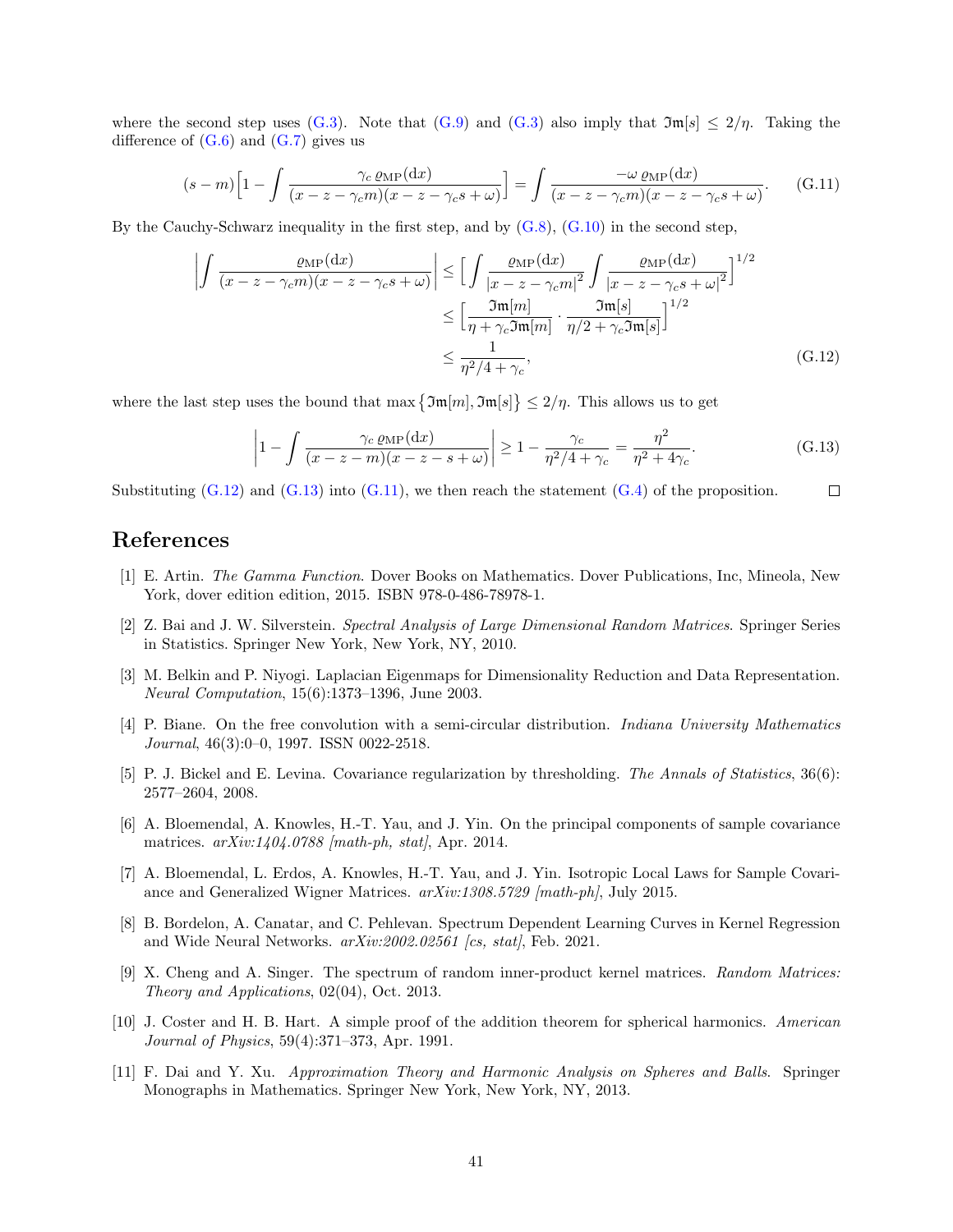- <span id="page-41-0"></span>[12] Y. Deshpande and A. Montanari. Sparse pca via covariance thresholding. In Advances in Neural Information Processing Systems, pages 334–342, 2014.
- <span id="page-41-14"></span>[13] Y. Do and V. Vu. The spectrum of random kernel matrices: Universality results for rough and varying kernels. *arXiv:1206.3763* [math], May 2013.
- <span id="page-41-10"></span>[14] C. Efthimiou and C. Frye. Spherical Harmonics in p Dimensions. World Scientific, New Jersey, 2014. ISBN 978-981-4596-69-5.
- <span id="page-41-13"></span>[15] N. El Karoui. The spectrum of kernel random matrices. The Annals of Statistics, 38(1):1–50, Feb. 2010. ISSN 0090-5364. doi: 10.1214/08-AOS648.
- <span id="page-41-9"></span>[16] L. Erdős and H.-T. Yau. *Dynamical Approach to Random Matrix Theory*. The AMS and the Courant Institute of Mathematical Sciences at New York University, 2017.
- <span id="page-41-8"></span>[17] L. Erdos, A. Knowles, H.-T. Yau, and J. Yin. The Local Semicircle Law for a General Class of Random Matrices. *arXiv:1212.0164* [math-ph], May 2013.
- <span id="page-41-7"></span>[18] Z. Fan and A. Montanari. The Spectral Norm of Random Inner-Product Kernel Matrices.  $arXiv:1507.05343$  [math, stat], Feb. 2017.
- <span id="page-41-16"></span>[19] B. Ghorbani, S. Mei, T. Misiakiewicz, and A. Montanari. Linearized two-layers neural networks in high dimension.  $arXiv:1904.12191$  [cs, math, stat], Feb. 2020.
- <span id="page-41-4"></span>[20] T. Hastie, A. Montanari, S. Rosset, and R. J. Tibshirani. Surprises in High-Dimensional Ridgeless Least Squares Interpolation.  $arXiv:1903.08560$  [cs, math, stat], Dec. 2020.
- <span id="page-41-6"></span>[21] H. Hu and Y. M. Lu. Universality Laws for High-Dimensional Learning with Random Features. arXiv:2009.07669 [cs, math], Mar. 2021.
- <span id="page-41-11"></span>[22] M. E. H. Ismail. Classical and Quantum Orthogonal Polynomials in One Variable. Cambridge University Press, first edition, Nov. 2005.
- <span id="page-41-19"></span>[23] G. J. O. Jameson. A simple proof of Stirling's formula for the gamma function. The Mathematical Gazette, 99(544):68–74, Mar. 2015.
- <span id="page-41-18"></span>[24] A. Knowles and J. Yin. Anisotropic local laws for random matrices.  $arXiv:1410.3516$  [math-ph], Aug. 2016.
- <span id="page-41-12"></span>[25] V. Koltchinskii and E. Giné. Random Matrix Approximation of Spectra of Integral Operators. Bernoulli, 6(1):113, Feb. 2000. ISSN 13507265. doi: 10.2307/3318636.
- <span id="page-41-3"></span>[26] C. Louart, Z. Liao, and R. Couillet. A Random Matrix Approach to Neural Networks. arXiv:1702.05419  $\int_{\mathcal{C}}$  math, June 2017.
- <span id="page-41-5"></span>[27] S. Mei and A. Montanari. The generalization error of random features regression: Precise asymptotics and double descent curve.  $arXiv:1908.05355$  [math, stat], Oct. 2019.
- <span id="page-41-17"></span>[28] T. Misiakiewicz. Spectrum of inner-product kernel matrices in the polynomial regime and multiple descent phenomenon in kernel ridge regression.  $arXiv:2204.10425$  [math, stat], Apr. 2022.
- <span id="page-41-1"></span>[29] A. Mnih and R. R. Salakhutdinov. Probabilistic Matrix Factorization. In J. Platt, D. Koller, Y. Singer, and S. Roweis, editors, Advances in Neural Information Processing Systems, volume 29, 2007.
- <span id="page-41-15"></span>[30] M. Opper and R. Urbanczik. Support vector machines learning noisy polynomial rules. Physica A, page 9, 2001.
- <span id="page-41-2"></span>[31] A. Rahimi and B. Recht. Random Features for Large-Scale Kernel Machines. In Proceedings of the 20th International Conference on Neural Information Processing Systems, page 8, 2007.